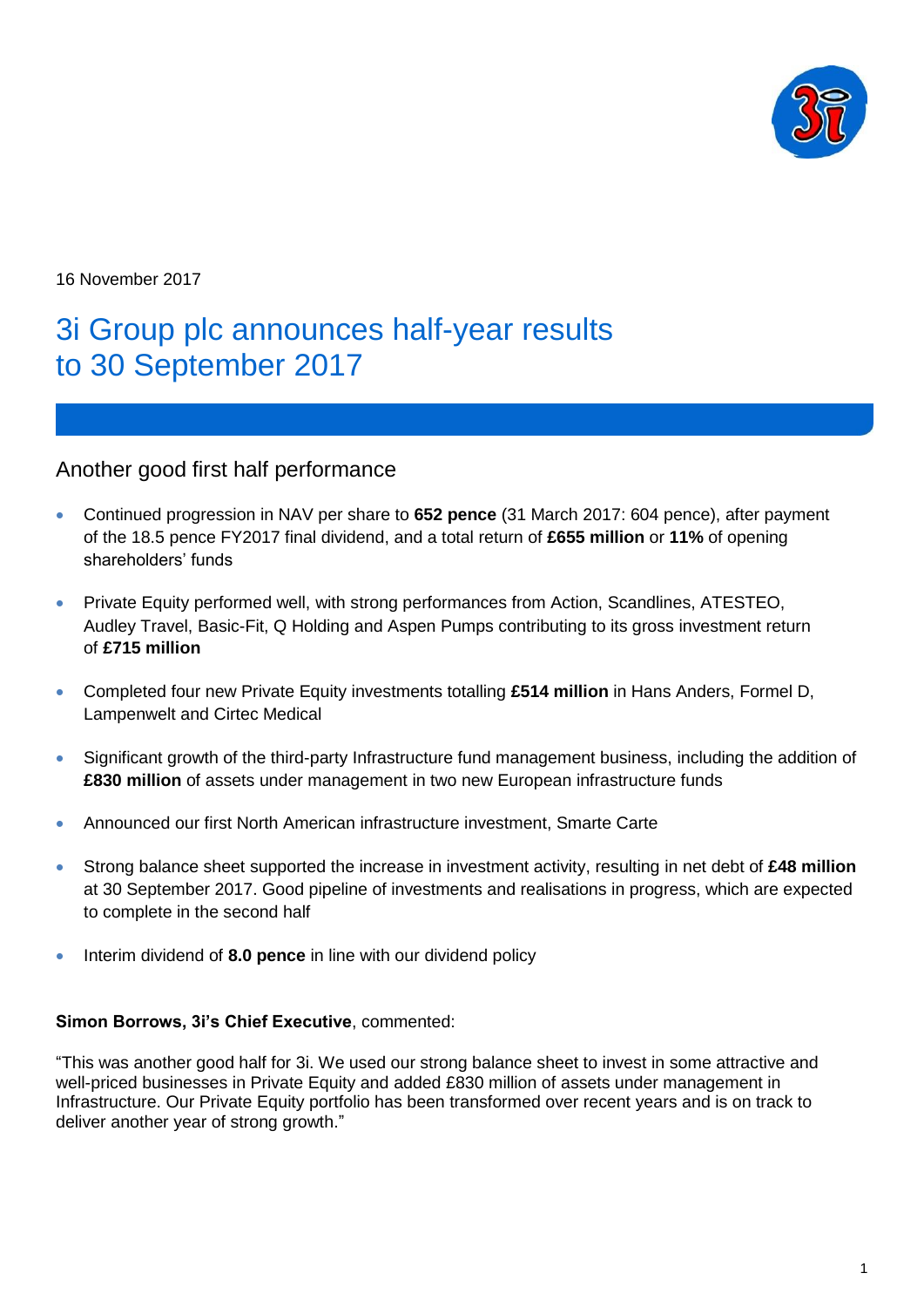# Summary financial highlights under the Investment basis

3i prepares its statutory financial statements in accordance with International Financial Reporting Standards as adopted by the European Union ("IFRS"). However, we continue to report using a non-GAAP "Investment basis" as we believe it aids users of our report to assess the Group's underlying operating performance. The investment basis (which is unaudited) is an alternative performance measure ("APM") and is described on page 15. Total return and net assets are the same under the Investment basis and IFRS and we provide a reconciliation of our Investment basis financial statements to the IFRS statements from page 17.

|                                                      | <b>Six months to/as</b> | Six months to/as | 12 months to/as |
|------------------------------------------------------|-------------------------|------------------|-----------------|
|                                                      |                         |                  |                 |
|                                                      | at 30 September         | at 30 September  | at 31 March     |
| <b>Investment basis</b>                              | 2017                    | 20161            | 2017            |
| Total return <sup>2</sup>                            | £655m                   | £1,006m          | £1,592m         |
| % return on opening shareholders' funds <sup>2</sup> | <b>11%</b>              | 23%              | 36%             |
| Dividend per ordinary share                          | 8.0p                    | 8.0p             | 26.5p           |
| Proprietary capital return                           |                         |                  |                 |
| Realisation proceeds                                 | £374m                   | £666m            | £1,005m         |
| Uplift over opening book value <sup>3</sup>          | £53m/20%                | £51m/9%          | £38m/5%         |
| Money multiple <sup>4</sup>                          | 2.7x                    | 2.3x             | 3.6x            |
| Gross investment return                              | £746m                   | £1,109m          | £1,755m         |
| As a percentage of opening 3i portfolio value        | 13%                     | 25%              | 40%             |
| Proprietary capital balance sheet                    |                         |                  |                 |
| Cash investment                                      | £572m                   | £430m            | £638m           |
| 3i portfolio value                                   | £6,584m                 | £5,207m          | £5,675m         |
| Gross debt                                           | £575m                   | £844m            | £575m           |
| Net (debt)/cash                                      | $E(48)$ m               | £187m            | £419m           |
| Liquidity                                            | £877m                   | £1,360m          | £1,323m         |
| Diluted net asset value per ordinary share           | 652p                    | 551p             | 604p            |

1 The sale of our Debt Management business completed on 3 March 2017. The FY2017 total return attributed to the business sold to Investcorp was classified as discontinued operations and the results for the six months to/as at 30 September 2016 have been re-presented. Unless stated, all balances are on continuing operations.

2 Total return and % return on opening shareholders' funds include discontinued operations.

3 Uplift over opening book value excludes refinancings.

4 Cash proceeds over cash invested. For partial realisations, the valuation of any remaining investment is included in the multiple.

#### **Disclaimer**

These half-year results have been prepared solely to provide information to shareholders. They should not be relied on by any other party or for any other purpose. These half-year results may contain statements about the future, including certain statements about the future outlook for 3i Group plc and its subsidiaries ("3i" or "Group"). These are not guarantees of future performance and will not be updated. Although we believe our expectations are based on reasonable assumptions, any statements about the future outlook may be influenced by factors that could cause actual outcomes and results to be materially different.

#### **Enquiries:**

| Silvia Santoro, Investor Relations Director    | 020 7975 3258 |
|------------------------------------------------|---------------|
| Kathryn Van Der Kroft, Communications Director | 020 7975 3021 |

A PDF copy of this release can be downloaded from **[www.3i.com/investor-relations](http://www.3i.com/investor-relations)**

For further information, including a live videocast of the results presentation at 10.00am on 16 November 2017, please visit **[www.3i.com](http://www.3i.com/)**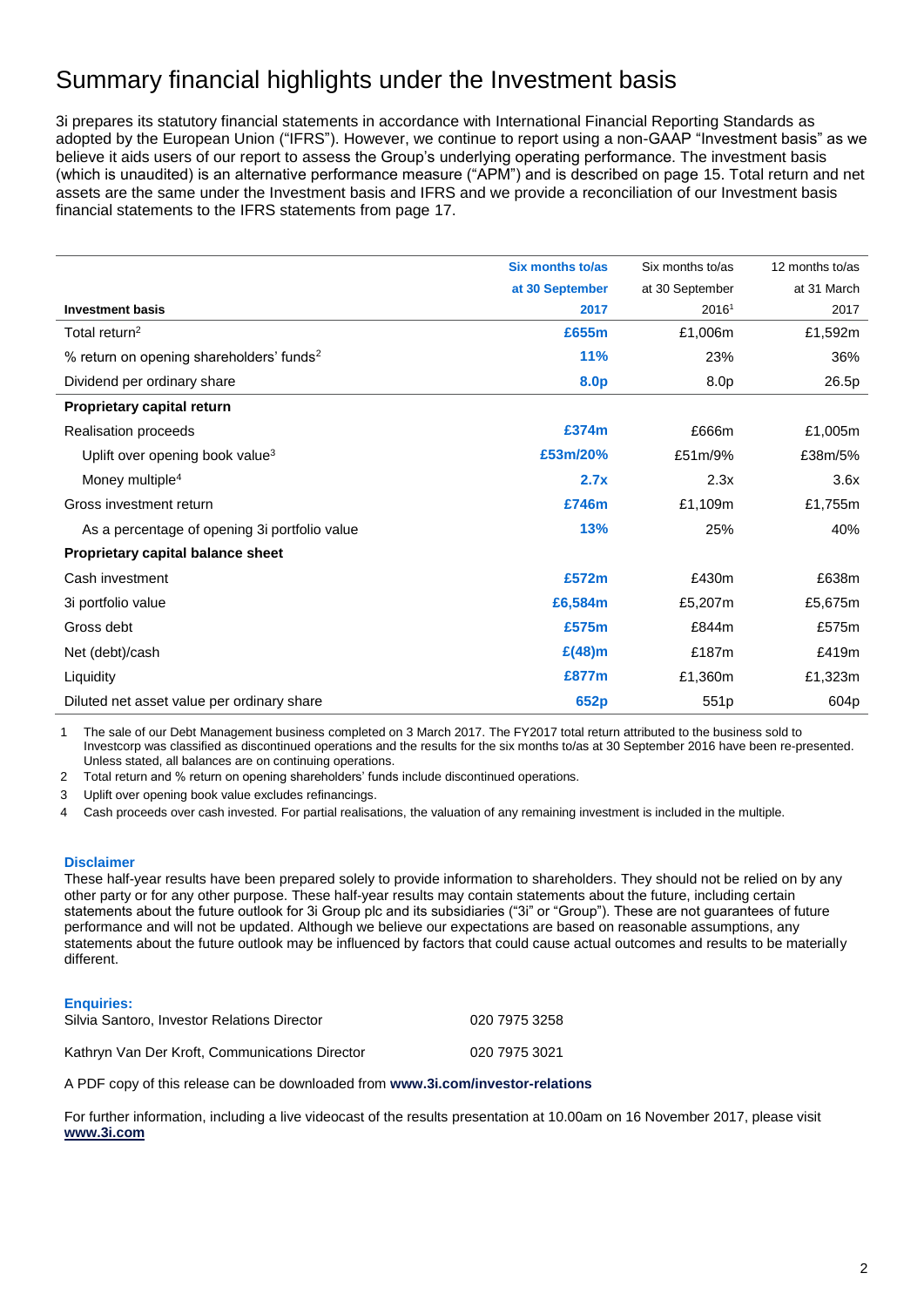# Half-year report

# Chief Executive's review

### Introduction

This was another good half for 3i. Both our divisions have made progress with Private Equity investing in a number of attractive businesses and Infrastructure raising two third-party funds.

The total return in the first half was £655 million (September 2016: £1,006 million), or 11% on opening shareholders' funds, and NAV per share increased to 652 pence (31 March 2017: 604 pence), after the payment of the FY2017 final dividend of 18.5 pence. Our Private Equity portfolio delivered good earnings growth and a gross investment return of £715 million (September 2016: £989 million). 3i Infrastructure plc's ("3iN") share price increased to 194 pence (31 March 2017: 189 pence), which, together with dividend and advisory fee income, underpinned a good contribution from our Infrastructure business. We saw a material uplift in investment activity in Private Equity, completing four new investments, added £830 million of assets under management to our two new European infrastructure funds and announced our first North American infrastructure investment.

## Continued strong progress in Private Equity

3i's Private Equity portfolio has been transformed in recent years and its international investments, particularly in northern Europe and North America, now account for c.90% of the total by value.

Action has been a stand out contributor to 3i's results for the last few years and it is an exceptional investment. After six years under 3i's management, Action's revenue continues to grow at sector leading levels. The opportunity for further significant growth is considerable and the Action team has embarked on a strategic initiative to put in place an organisation capable of handling over 2,700 stores and €10 billion of turnover per annum. This initiative encompasses continued rapid expansion of both its store and distribution network while further strengthening country management and essential backbone structures across all key functions. In the current year alone, Action has opened two new distribution centres in France and Germany as well as making further investment in the Moissy distribution centre in south east Paris that opened last year. This major initiative will weigh on margin development at Action in the near term but should facilitate material scale benefits in due course.

The compounding benefit of Action's strong growth means that we are now valuing our holding at over £2.0 billion (31 March 2017: £1.7 billion) despite not changing the earnings multiple that we use in our valuation. The valuation for this half includes 111 new stores. Action opened its 1,000<sup>th</sup> store in October and plans to have opened in excess of 230 stores by the end of this calendar year. Action's 2017 operating performance, together with this further material step up in its store opening programme, is on track to deliver another significant value increase for 3i this financial year.

But the 3i story is not only about Action. Since 2012, we have invested c.£2 billion in an attractive portfolio of Private Equity investments, four of which we presented at our Private Equity capital markets seminar in September 2017. This portfolio is well positioned to benefit from secular global trends in automation and electrification (automotive), outsourcing (medical devices and B2B service providers) and value for money retail. We are continuing to see the benefits of our sector and geographic focus as it provides demonstrable competitive advantage in the origination of new and further investment.

In the first six months of the year, we invested £514 million in four companies: Hans Anders, Lampenwelt, Formel D and Cirtec Medical. Where possible, our aim is to avoid highly competitive auction processes. Instead, we actively seek out companies within our target markets and sectors and build relationships with management long before any auction process starts. This was very effective, for example, in sourcing our investments in Ponroy Santé ("Ponroy") and Lampenwelt. These recent investments are in highly rated sectors, reflecting their significant growth potential, and they complement the portfolio that we have built since 2012.

International growth and bolt-on and strategic M&A are essential features of our investment strategy and key to delivering at least our 2x cash return objective. Recent acquisitions in our portfolio ranged from smaller strategic add-ons, such as ATESTEO's acquisition of Straesser, to transformative acquisitions, such as Q Holding's purchase of Degania. In many cases, the portfolio company is able to fund these acquisitions without the need for further 3i capital. Over the last six months, for example, Aspen Pumps completed two strategically important acquisitions using its own cash flow.

Ponroy has the opportunity to participate in the strong growth and consolidation of the highly fragmented consumer healthcare sector. In September 2017, we announced Ponroy's first acquisition, ERSA Group ("Aragan"), a designer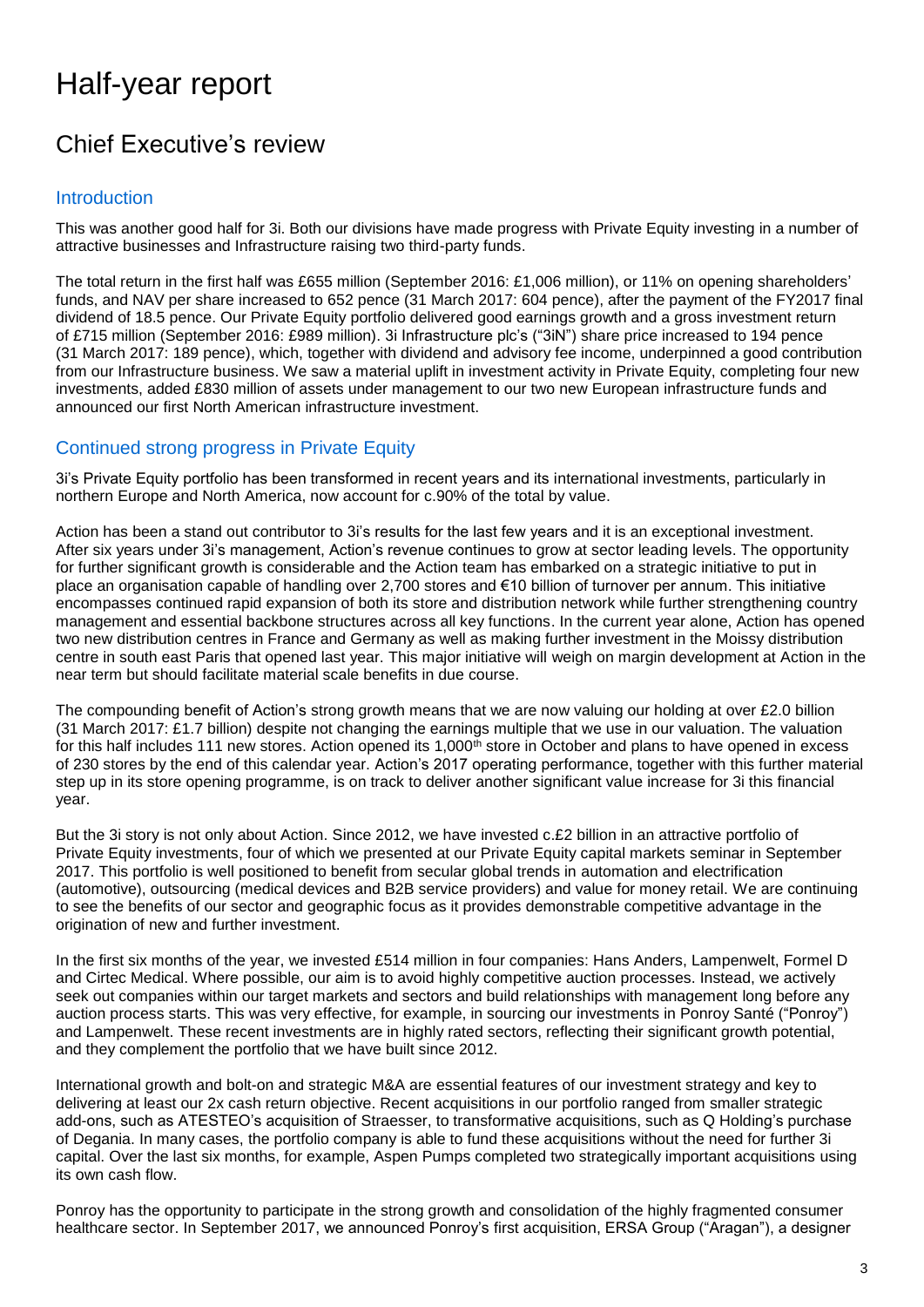and distributor of premium pharmaceutical food supplements. This acquisition will strengthen Ponroy's presence in the pharmacy channel, which represents more than half of the food supplement market in France. In addition, Ponroy's existing international subsidiaries and distributors should provide an additional growth channel for Aragan.

Technology advances and globalisation are having a greater and greater impact on every commercial sector and we remain very focused on buying companies that can thrive in this fast-changing environment.

## Enhancing our infrastructure platform

We have two broad priorities in Infrastructure. First, we are focused on our advisory relationship with 3iN and the active management of its portfolio. Second, we have also launched complementary fund management initiatives in Europe and North America in order to build fund management profit for the Group.

After last year's exceptional level of investment activity in 3iN, our main priority this year is to ensure first class asset management for those recent investments. Although the pipeline for further investment is good, our experience in Europe over the last few months is one of extremely competitive processes completed by both new and existing infrastructure investors in very short time frames. In such an environment, maintaining a selective and disciplined approach is critical.

Outside of 3iN, the Infrastructure team had a busy first half of fund launches. We closed two new European infrastructure funds and established a number of good relationships with important investors. In March 2017, we launched our North American infrastructure investment platform to complement and extend 3i's European presence. In October 2017, we announced our first US infrastructure investment in Smarte Carte, a leading concessionaire of essential infrastructure equipment, which we have funded from our own balance sheet. Although our US team has only been with us for a short while, it has already identified an interesting pipeline of potential new opportunities. These infrastructure initiatives will provide an important contribution to operating cash profit in due course.

### Balance sheet and dividend

A consequence of this half's step up in investment is that we closed the half year with net debt of £48 million (31 March 2017: net cash of £419 million). In addition to the investment in Smarte Carte (which is expected to complete before our financial year end), we have a number of acquisitions for our Private Equity portfolio in the pipeline. However, we expect the second half to be different from the six months to September, with higher realisation and refinancing proceeds and lower levels of investment across the Group.

In line with our dividend policy, we have decided to pay an interim dividend of 8.0 pence, which is half of our 16.0 pence base dividend. This interim dividend will be paid to investors on 10 January 2018.

## **Outlook**

This was another good half for 3i and these results are a further demonstration that 3i's strategy is capable of delivering consistently good returns. We used our strong balance sheet to invest in some attractive and well-priced businesses in Private Equity and added £830 million of assets under management in Infrastructure. Our Private Equity portfolio has been transformed over recent years and is on track to deliver another year of strong growth.

**Simon Borrows Chief Executive**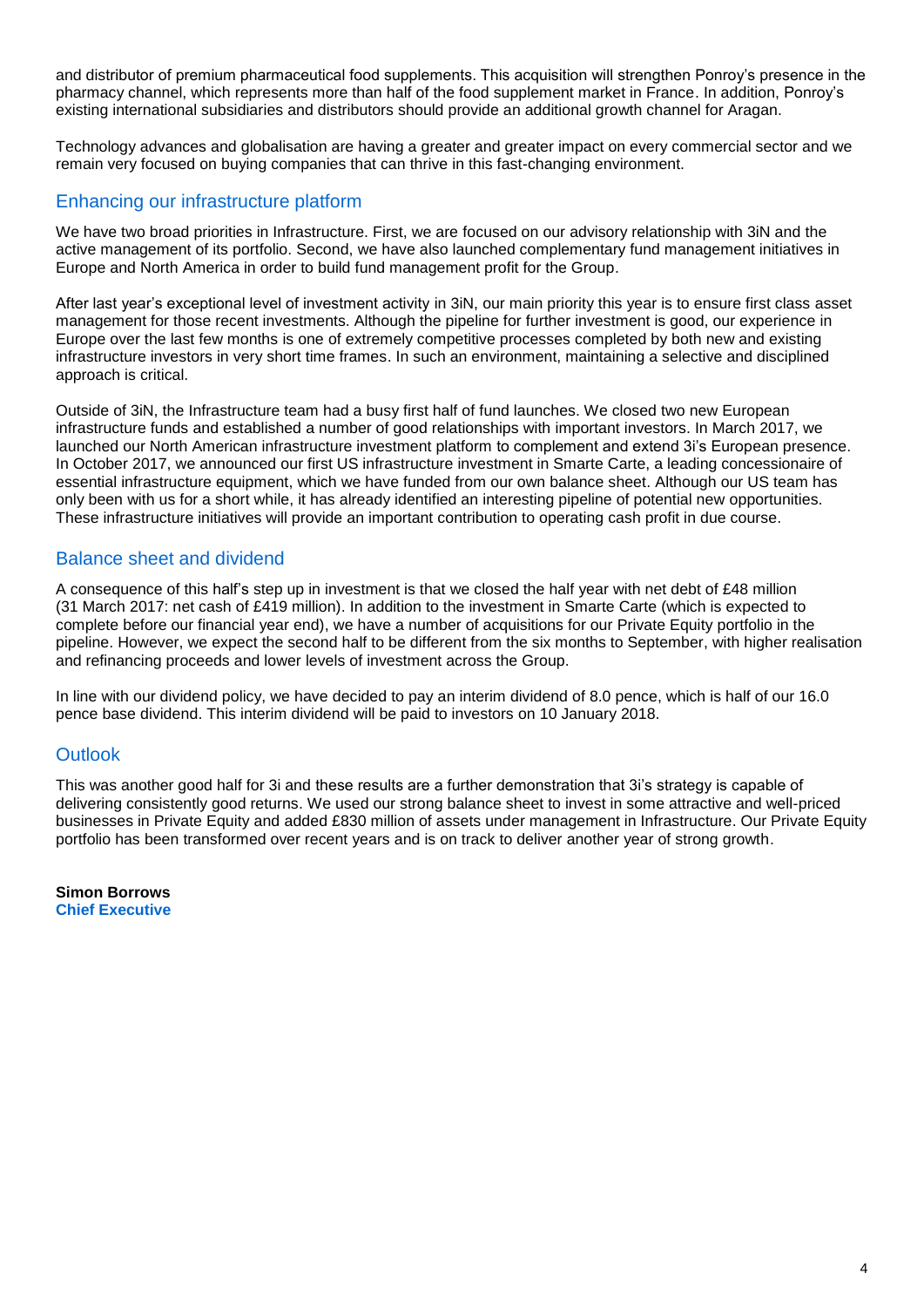## Business review

## **Private Equity**

Private Equity continued to perform strongly, with good performance from Action, Scandlines, Q Holding, ATESTEO, Audley Travel and Aspen Pumps contributing to unrealised value growth of £517 million (September 2016: £643 million). In addition, we completed a number of realisations, such as Mémora and MKM, and made four new investments. The ongoing weakness in sterling against the euro in particular contributed to £84 million of foreign exchange gains (September 2016: £268 million) and, in total, we generated a gross investment return of £715 million, or 15% on the opening portfolio (September 2016: £989 million or 26%) in the first half.

### Investment activity

We had a very busy start to FY2018 and invested £514 million in four companies*:* two disruptive European retailers; a B2B German service business focused on the automotive sector; and a US manufacturer of medical devices. In May 2017 we closed a £104 million investment in Lampenwelt, the largest European online specialist retailer in the lighting space, as well as a £172 million investment in Hans Anders, a value for money optical retailer based in the Benelux. In July 2017 we invested £135 million in Formel D, a global service provider to the automotive and component supply industry based in Germany and brought in CITIC Capital as a co-investor to facilitate Formel D's expansion in China. Finally, in August 2017 we closed a £103 million investment in Cirtec Medical, a leading provider of outsourced medical device design, engineering and manufacturing, headquartered in North America.

### **Table 1: Private Equity cash investment** in the six months to 30 September 2017

|                                        |               |                                                                       |                  |            | Proprietary |
|----------------------------------------|---------------|-----------------------------------------------------------------------|------------------|------------|-------------|
|                                        |               |                                                                       |                  | Total      | capital     |
|                                        |               |                                                                       |                  | investment | investment  |
| Investment                             | Type          | <b>Business description</b>                                           | Date             | £m         | £m          |
| Lampenwelt                             | <b>New</b>    | Online lighting specialist retailer                                   | May 2017         | 105        | 104         |
| Hans Anders                            | <b>New</b>    | Value for money optical retailer                                      | May 2017         | 173        | 172         |
| Formel D                               | New           | Quality assurance service provider for the<br>automotive industry     | <b>July 2017</b> | 153        | 135         |
| Cirtec Medical                         | <b>New</b>    | Outsourced medical device manufacturing                               | August 2017      | 103        | 103         |
| OneMed                                 | Further (M&A) | Distributor of consumable medical products,<br>devices and technology | May 2017         | 6          | 3           |
| <b>BoConcept</b>                       | Over-funding  | Urban living brand                                                    | <b>July 2017</b> | (11)       | (11)        |
| <b>Total Private Equity investment</b> |               |                                                                       |                  | 529        | 506         |

## Realisations activity

As market conditions remained favourable, we completed the sale of some of our older investments, such as Mémora, MKM and Óticas Carol, our last remaining investment in Brazil. The sale of Mémora, the Iberian funeral services provider, generated proceeds of £119 million and a 1.4x money multiple, which was a good result from this 2008 investment. We also took advantage of supportive equity markets to sell our quoted holding in Dphone and a portion of our stake in Refresco Gerber.

Where appropriate, we will refinance our strongest assets when market conditions and trading performance allow. In July 2017, Scandlines completed a €1 billion refinancing, which resulted in £50 million of proceeds for 3i.

In total, we generated proceeds of £350 million (September 2016: £654 million). Realised profits of £53 million represented an uplift over opening value, excluding refinancings, of 21% (September 2016: £52 million and 9%). At 30 September 2017, the portfolio included 37 assets and two quoted stakes (31 March 2017: 37 assets and three quoted stakes).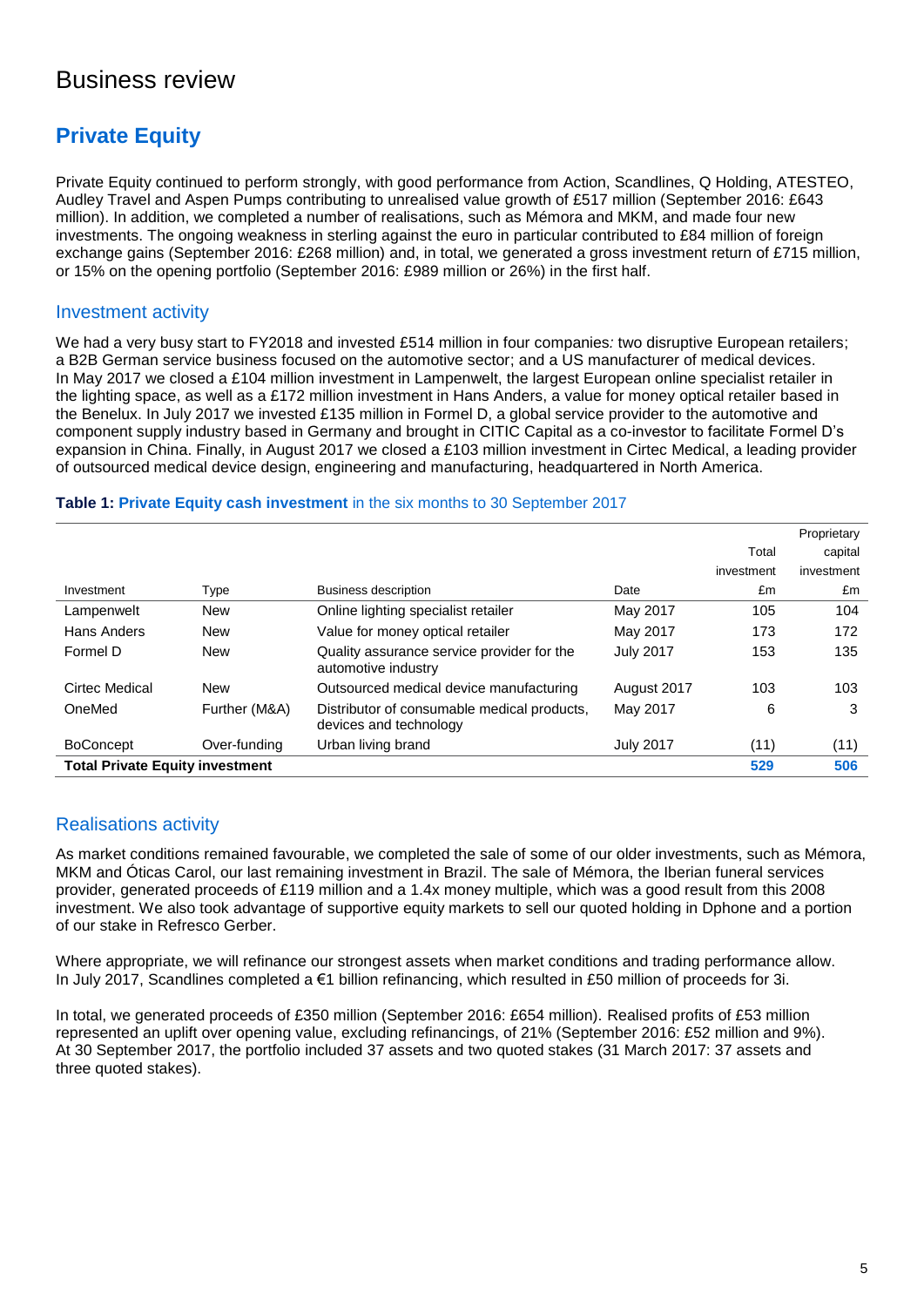#### **Table 2: Private Equity realisations** in the six months to 30 September 2017

|                                          |                |          | 31 March           | 3i       | Profit/(loss)       | Uplift on          |                          | Money             |            |
|------------------------------------------|----------------|----------|--------------------|----------|---------------------|--------------------|--------------------------|-------------------|------------|
|                                          |                | Calendar | 2017               | realised | in the              | opening            | Residual                 | multiple          |            |
|                                          | Country/       | year     | value <sup>1</sup> | proceeds | period <sup>2</sup> | value <sup>2</sup> | Value                    | over              |            |
| Investment                               | region         | invested | £m                 | £m       | £m                  |                    | £m                       | cost <sup>3</sup> | <b>IRR</b> |
|                                          |                |          |                    |          |                     |                    |                          |                   |            |
| <b>Full realisations</b>                 |                |          |                    |          |                     |                    |                          |                   |            |
| Mémora                                   | Spain          | 2008     | 86                 | 119      | 32                  | 37%                |                          | 1.4x              | 4%         |
| <b>MKM</b>                               | UK             | 2006     | 68                 | 70       | 2                   | 3%                 | $\overline{\phantom{0}}$ | 5.9x              | 19%        |
| <b>Oticas Carol</b>                      | <b>Brazil</b>  | 2013     | 19                 | 27       | 9                   | 50%                | —                        | 1.9x              | 15%        |
| Dphone                                   | Hong Kong      | 2006     | 21                 | 26       | 6                   | 30%                | $\overline{\phantom{0}}$ | 2.2x              | 7%         |
| <b>Foster and Partners</b>               | <b>UK</b>      | 2007     | 34                 | 33       | (1)                 | (3)%               |                          | 1.8x              | 9%         |
| Partial realisations <sup>1,3</sup>      |                |          |                    |          |                     |                    |                          |                   |            |
| Refresco Gerber                          | <b>Benelux</b> | 2010     | 14                 | 16       | 2                   | 14%                | 23                       | 2.0x              | 12%        |
| Other                                    | n/a            | n/a      | 3                  | 5        | $\qquad \qquad$     | n/a                | 34                       | n/a               | n/a        |
| <b>Refinancings</b>                      |                |          |                    |          |                     |                    |                          |                   |            |
| Scandlines <sup>4</sup>                  | Denmark/       | 2007/    | 50                 | 50       |                     |                    | n/a                      | n/a               | n/a        |
|                                          | Germany        | 2013     |                    |          |                     |                    |                          |                   |            |
| <b>Deferred consideration</b>            |                |          |                    |          |                     |                    |                          |                   |            |
| Other                                    | n/a            | n/a      |                    | 4        | 3                   | n/a                |                          | n/a               | n/a        |
| <b>Total Private Equity realisations</b> |                |          | 295                | 350      | 53                  | 18%                | 57                       | 2.7x              | n/a        |
|                                          |                |          |                    |          |                     |                    |                          |                   |            |

1 For partial realisations, 31 March 2017 value represents the opening value of the stake disposed.

2 Cash proceeds in the period over opening value realised.

3 Cash proceeds over cash invested. For partial realisations, the valuation of any remaining investment is included in the multiple.

4 Scandlines' residual value, money multiple and IRR have been excluded for commercial reasons.

### Portfolio performance

The portfolio performed strongly in the first half and generated unrealised value growth of £517 million (September 2016: £643 million).

### **Table 3: Unrealised profits on the revaluation of Private Equity investments 1**

in the six months to 30 September

|                                         | 2017 | 2016 |
|-----------------------------------------|------|------|
|                                         | £m   | £m   |
| Earnings based valuations               |      |      |
| Performance                             | 283  | 282  |
| Multiple movements                      | 59   | 300  |
| Other bases                             |      |      |
| Other movements in unquoted investments | 145  | 5    |
| Quoted portfolio                        | 30   | 56   |
| <b>Total</b>                            | 517  | 643  |

1 More information on our valuation methodology, including definitions and rationale, is included in our Annual report and accounts 2017 on pages 158 to 159.

#### **Performance**

The strong performance of investments valued on an earnings basis resulted in an increase in value of £283 million (September 2016: £282 million). The largest contributor to the increase was Action. At 30 September 2017, Action was valued using run-rate earnings to 10 September 2017, the closest period end to 3i's. As at 30 September 2017, Action's post discount run-rate multiple was unchanged at 16.0x and the resulting valuation was £2,009 million (31 March 2017: £1,708 million) representing 35% of the Private Equity portfolio value at 30 September 2017 (31 March 2017: 35%).

We continue to see good earnings growth in investments made post the 2012 review. Over the last five years, we have built a portfolio of attractive, mid-market companies in our target sectors with good potential for organic and inorganic growth. Q Holding is a manufacturer of highly engineered critical components and finished devices for the automotive and medical device sectors. Following its transformational acquisition of Degania in December 2016, Q Holding has increased its scale and global footprint materially to create a combined business with a greater focus on healthcare. In addition, the underlying automotive business is performing well and, as a result, Q Holding's revenue has doubled under our ownership to date.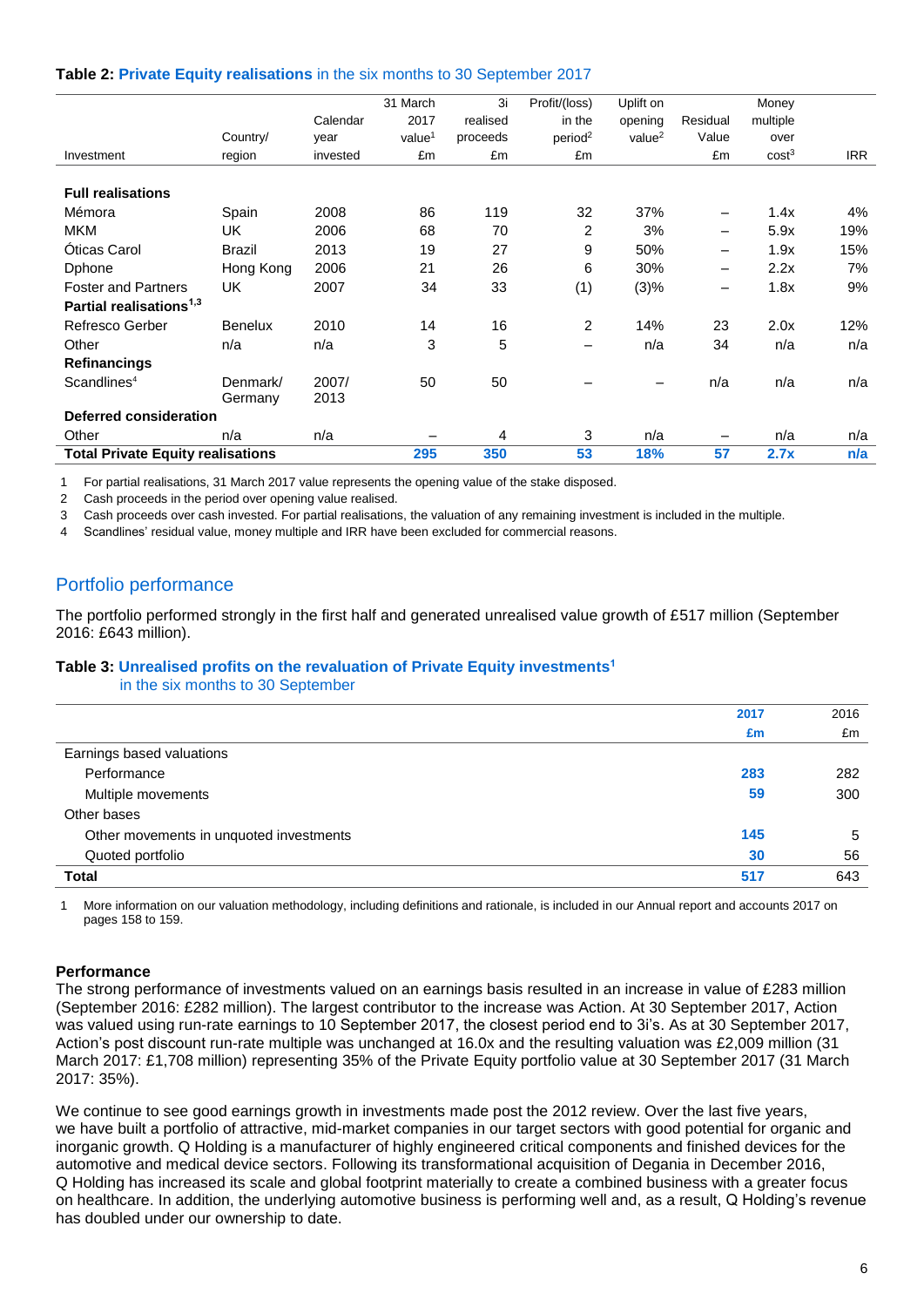ATESTEO continued to perform well over the period as it delivered a number of growth initiatives and improvements to its systems and processes, leading to operational and financial out-performance. It is now a world leader in global testing and inspection with a clear competitive advantage in lab-based testing. In addition, in September 2017 ATESTEO completed its acquisition of Straesser, a leading player in road testing and vehicle test-driving services.

A number of our older investments are benefiting from improved macro-economic trends in their markets. AES Engineering is a leading UK-based manufacturer of mechanical seals. AES exports its niche and highly specialised products globally and is experiencing strong demand for its seals and support systems, as well as from customers extending the life of their plants rather than building new ones.

Overall, 91% of the top 20 assets by value in our portfolio grew their earnings in the period (September 2016: 87%). We continue to see some portfolio company specific weakness. Schlemmer experienced operational challenges in its US business which affected project delivery and hence earnings growth in the first six months of the year. Earnings remain subdued for those assets exposed to the oil and gas after-market (JMJ and Dynatect) and to weaker consumer sentiment (Christ). In total, three investments were valued using forecast earnings at 30 September 2017 (31 March 2017: one), representing 3% of the Private Equity portfolio by value (31 March 2017: 2%).

### **Table 4: Portfolio earnings growth of the top 20 Private Equity assets<sup>1</sup>**

|                                       |                     | 3i carrying value    |
|---------------------------------------|---------------------|----------------------|
|                                       |                     | at 30 September 2017 |
| Last 12 months' (LTM) earnings growth | Number of companies | £m                   |
| $< 0\%$                               | 4                   | 455                  |
| $0 - 9%$                              |                     | 1,483                |
| 10 - 19%                              | 3                   | 485                  |
| $20 - 29%$                            | 3                   | 2,336                |
| $>30\%$                               | 3                   | 529                  |

1 This represents 93% of the Private Equity portfolio by value (31 March 2017: 91%). This excludes ACR because earnings are not its relevant measure.

Net debt across the portfolio increased to 3.5x EBITDA (31 March 2017: 3.3x) principally due to the refinancing of Scandlines in July 2017. Table 5 shows the ratio of net debt to EBITDA by portfolio value at 30 September 2017.

### **Table 5**: **Ratio of net debt to EBITDA<sup>1</sup>**

|                             |                     | 3i carrying value    |
|-----------------------------|---------------------|----------------------|
|                             |                     | at 30 September 2017 |
| Ratio of net debt to EBITDA | Number of companies | £m                   |
| < 1x                        | າ                   | 94                   |
| $1 - 2x$                    | 4                   | 391                  |
| $2 - 3x$                    | 4                   | 573                  |
| $3 - 4x$                    | 6                   | 2,680                |
| $4 - 5x$                    |                     | 1,266                |

1 This represents 88% of the Private Equity portfolio by value (31 March 2017: 87%). Quoted holdings and companies with net cash are now excluded from the calculation.

### **Multiple movements**

The increase in value of £59 million due to multiples (September 2016: £300 million increase) reflected a modest re-rating of a small number of our investments where their recent performance justified a review. The prior period increase included the effect of a re-rating of Action in June 2016. We consider a number of factors such as relative performance, investment size, comparable recent transactions and exit plans when setting valuation multiples. Consistent with this, we selected multiples that were lower than the comparable set in 15 out of the 24 companies (31 March 2017: 14 out of 22) valued on an earnings basis, taking into account the current strength of equity markets.

The run-rate multiple used to value Action remained unchanged at 16.0x post liquidity discount at 30 September 2017 (31 March 2017: 16.0x). Excluding Action, the weighted average EBITDA multiple increased to 11.5x before liquidity discount (31 March 2017: 10.6x) and was 10.8x after liquidity discount (31 March 2017: 9.9x). The increase in the weighted average multiple reflects the recent investment in companies in higher rated sectors, such as Cirtec and Lampenwelt, and the sale of assets held at lower multiples.

The pre-discount multiples used to value the portfolio ranged between 3.5x and 16.8x (31 March 2017: 5.0x to 16.8x) and the post discount multiples ranged between 3.4x and 16.0x (31 March 2017: 4.8x to 16.0x).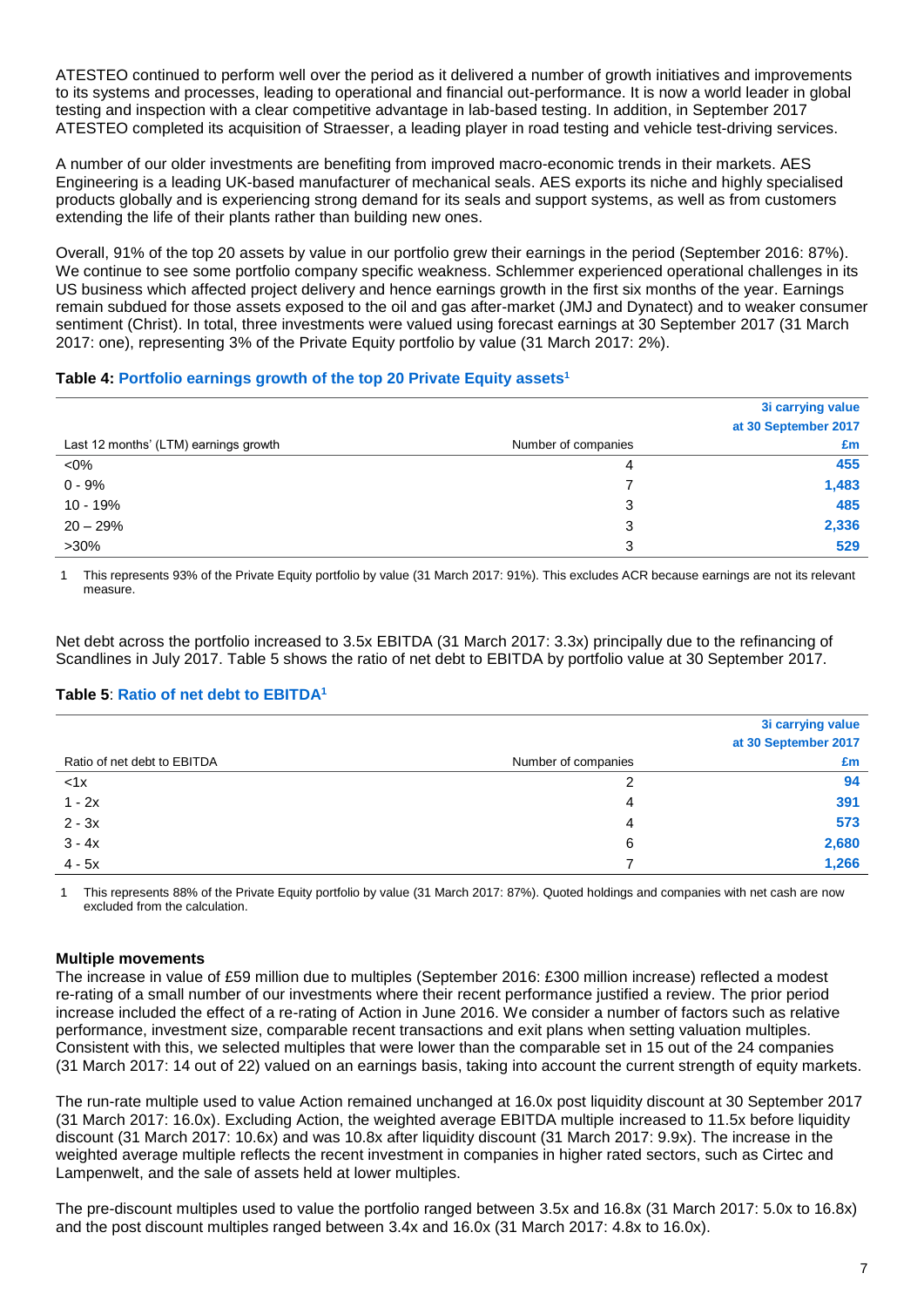### **Other movements in unquoted investments**

Other includes the valuation increase on assets valued on a discounted cash flow basis and those valued on industry metrics such as price to book.

### **Quoted portfolio**

The Private Equity quoted portfolio generated an unrealised value gain of £30 million (September 2016: £56 million gain). The gain was principally due to Basic-Fit, whose share price increased to €18.70 at 30 September 2017 (31 March 2017: €16.27) following the announcement of strong interim results, which highlighted its continued growth in clubs and revenue and a confident outlook for the remainder of its financial year.

#### **Table 6: Quoted portfolio movements** for the six months to 30 September 2017

|                        |                   | Opening    |                  |            |                        | <b>Closing</b>      |
|------------------------|-------------------|------------|------------------|------------|------------------------|---------------------|
|                        |                   | value      | <b>Disposals</b> | Unrealised |                        | value at            |
|                        |                   | at 1 April | at opening       | value      | Other                  | <b>30 September</b> |
|                        |                   | 2017       | book value       | movement   | movements <sup>1</sup> | 2017                |
| Investment             | IPO date          | £m         | £m               | £m         | £m                     | £m                  |
| Dphone                 | <b>July 2014</b>  | 21         | (21)             |            |                        |                     |
| <b>Refresco Gerber</b> | <b>March 2015</b> | 32         | (14)             | 2          | 3                      | 23                  |
| Basic-Fit              | June 2016         | 184        |                  | 28         | 6                      | 218                 |
|                        |                   | 237        | (35)             | 30         | 9                      | 241                 |

1 Other movements include foreign exchange.

### **Table 7**: **Private Equity assets by geography**

|                    |                     | 3i carrying value    |
|--------------------|---------------------|----------------------|
|                    |                     | at 30 September 2017 |
| 3i office location | Number of companies | £m                   |
| <b>Benelux</b>     | 6                   | 2,683                |
| France             | 2                   | 190                  |
| Germany            |                     | 1,539                |
| <b>UK</b>          | 6                   | 588                  |
| US                 | 4                   | 422                  |
| Other              | 14                  | 270                  |
| <b>Total</b>       | 39                  | 5,692                |

### Assets under management

Consistent with the increase in our proprietary capital valuations, the value of Eurofund V ("EFV") increased in the period and the Fund had a gross fund money multiple at 30 September 2017 of 2.3x (31 March 2017: 2.2x).

Investments made since the 2012 strategic review, including the further investment in Scandlines, are making good progress. The investments made between 2013 and 2016 had a sterling multiple of 1.9x at 30 September 2017 (31 March 2017: 1.7x).

The value of 3i's Proprietary Capital increased to £5.7 billion in the period (31 March 2017: £4.8 billion). The value of the portfolio including third-party capital increased to €9.1 billion (31 March 2017: €8.1 billion).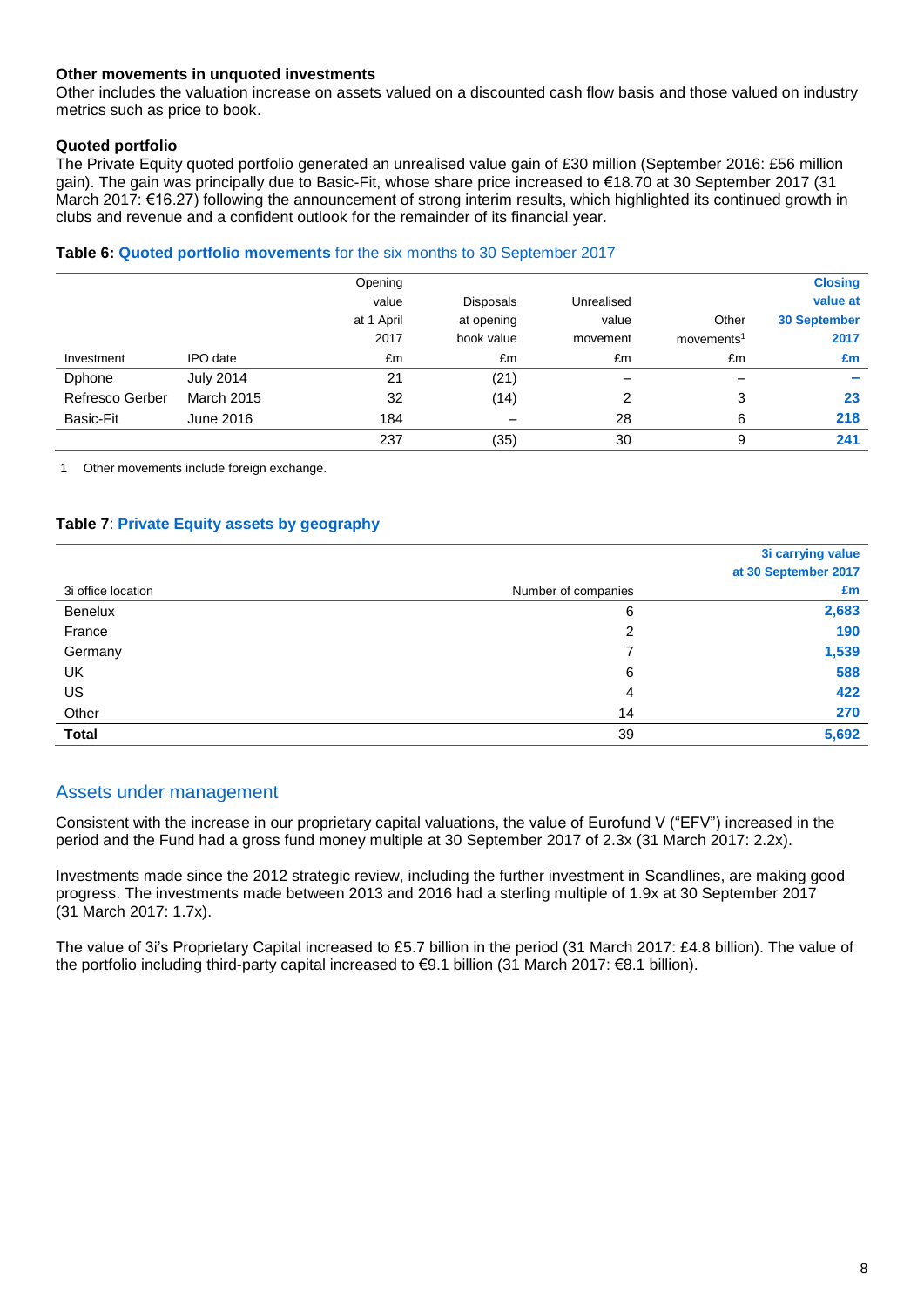## **Infrastructure**

Infrastructure generated a gross investment return of £32 million or 5% on the opening portfolio (September 2016: £90 million, 17%) principally from the Group's 34% holding in 3iN. The 3iN share price increased by 3% in the period to close at 194 pence on 30 September 2017 (31 March 2017: 189 pence). Overall, we recognised £19 million of unrealised value growth on our 3iN investment and £13 million of dividend income (September 2016: £80 million of unrealised value growth and £10 million of dividend income).

### Investment adviser to 3iN

The 3iN portfolio continued to perform well and 3iN generated a total return on opening NAV of 7% in the period (September 2016: 5%), ahead of its stated target total return of between 8 and 10% to be delivered over the medium term.

In the first half, the team focused on managing the 3iN portfolio actively and embedding the six investments made in FY2017. Although the team is reviewing a good number of new investment opportunities, there is very strong demand for infrastructure assets from both existing competitors and new entrants into the sector. As a result, the team remains disciplined on price and focused on maintaining a balanced and carefully selected portfolio for 3iN.

Under the terms of the investment advisory agreement, 3iN paid an advisory fee of £13 million to 3i (September 2016: £11 million) with the increase attributable to new investment activity in FY2017.

## **Table 8: Unrealised profits/(losses) on the revaluation of Infrastructure investments<sup>1</sup>**

in the six months to 30 September

|                      | 2017 | 2016 |
|----------------------|------|------|
|                      | £m   | £m   |
| Quoted               | 19   | 80   |
| Other (includes DCF) |      | (4)  |
| <b>Total</b>         | 22   | 76   |

1 More information on our valuation methodology, including definitions and rationale, is included in our Annual report and accounts 2017 on pages 158 to 159.

## Fund management

We launched several initiatives in the first half to complement our 3iN mandate and generate increased cash income for 3i in the medium term. In June 2017, we closed the c.£700 million 3i Managed Infrastructure Acquisitions LP and invested £30 million into the fund alongside two pension funds, ATP and APG. The fund holds investments in East Surrey Pipelines, Belfast City Airport, HerAmbiente and a number of discrete PPP projects. In April 2017, we announced the first close of the 3i European Operational Projects Fund and raised €155 million, including a €40 million commitment from 3i. 3i invested £13 million in this fund in July 2017 to enable it to purchase the majority of the PPP assets held by 3i's existing BEIF II fund. In October 2017, we announced the first acquisition by our US infrastructure team in Smarte Carte, the leading provider of self-service luggage carts, electronic lockers, commercial strollers and massage chairs at more than 2,500 locations worldwide.

### Assets under management and advisory agreement

Infrastructure AUM increased to £3.6 billion (31 March 2017: £2.9 billion) principally due to the new fund management initiatives launched in the period, as well as to 3iN's share price increase.

### **Table 9: Assets under management and advisory agreement**

| Fund                                                  | Close date    | Fund size  | 3i<br>commitment<br>/share | Remaining 3i<br>commitment | % invested at<br>September | <b>AUM</b> | Fee income<br>earned in<br>the period |
|-------------------------------------------------------|---------------|------------|----------------------------|----------------------------|----------------------------|------------|---------------------------------------|
|                                                       |               |            |                            |                            | 2017                       | £m         | £m                                    |
| 3iN <sup>1</sup>                                      | Mar 07        | n/a        | £670m                      | n/a                        | n/a                        | 1,995      | 13                                    |
| 3i Managed Infrastructure<br><b>Acquisitions Fund</b> | <b>Jun 17</b> | £698m      | £35m                       | £5m                        | 64%                        | 662        | 2                                     |
| 3i European Operational Projects<br>Fund <sup>2</sup> | Apr 17        | €155m      | €40m                       | n/a                        | 38%                        | 52         |                                       |
| <b>BIIF</b>                                           | May 08        | £680m      | n/a                        | n/a                        | 90%                        | 542        | 2                                     |
| <b>BEIF II</b>                                        | Jul 06        | £280m      | n/a                        | n/a                        | 97%                        | 13         |                                       |
| India Infrastructure Fund                             | Mar 08        | US\$1,195m | \$250m                     | \$35m                      | 73%                        | 145        | 2                                     |
| Other                                                 | various       | various    | various                    | n/a                        | n/a                        | 206        | 2                                     |
| Total                                                 |               |            |                            |                            |                            | 3,615      | 21                                    |

1 Value based on the share price at 30 September 2017.

2 Numbers based on the first close of the fund.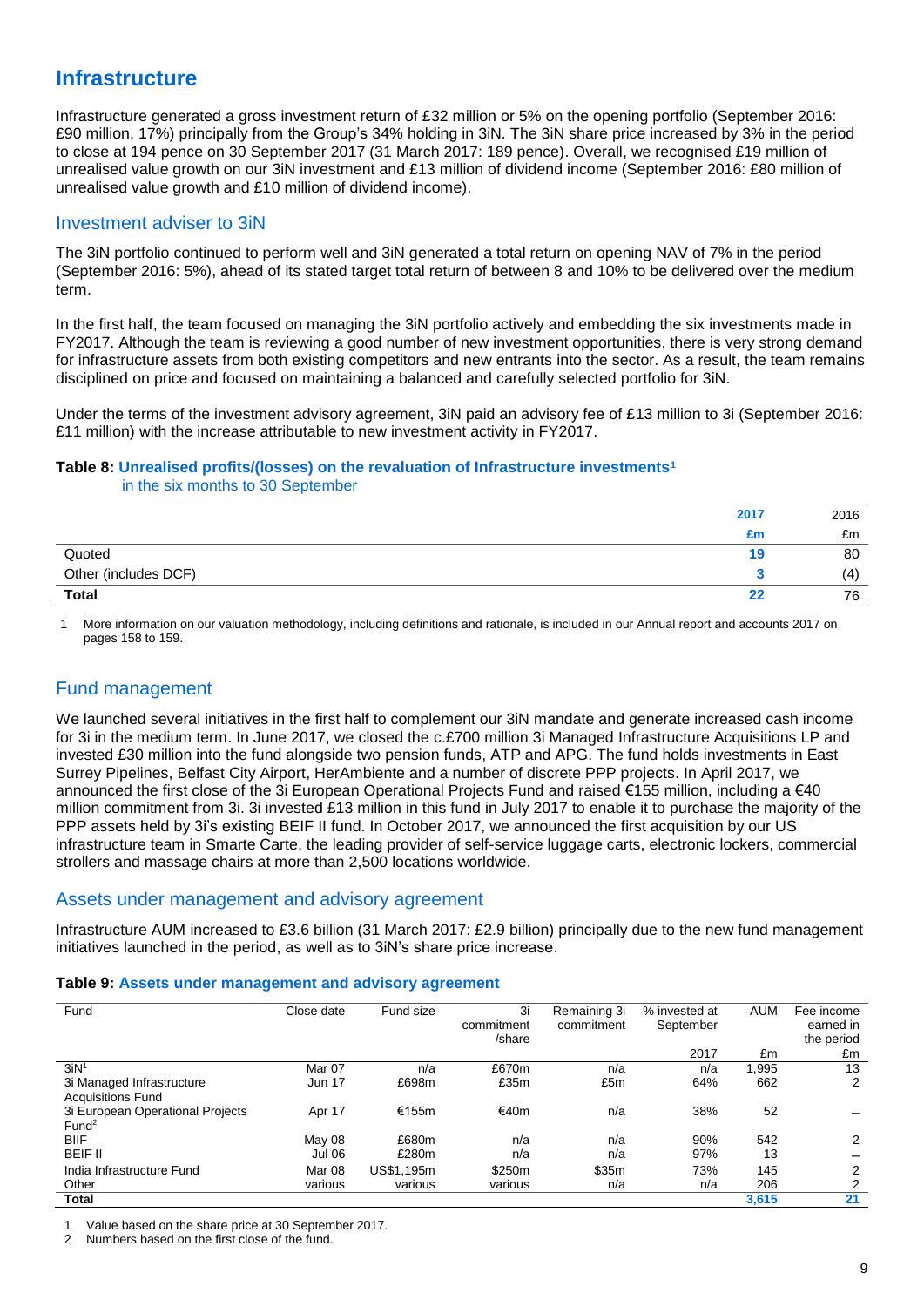## **Financial performance**

3i delivered a gross investment return of £746 million (September 2016: £1,109 million) driven by strong unrealised value growth, especially from Action and Scandlines, and the uplifts from the realisations of Mémora and Óticas Carol.

3i generated a total return of £655 million, or a profit on opening shareholders' funds of 11%, in the first half (September 2016: £1,006 million including discontinued operations, or 23%). As a result, the diluted NAV per share at 30 September 2017 increased to 652 pence (31 March 2017: 604 pence) after the payment of the final FY2017 dividend of £178 million, or 18.5 pence per share (September 2016: £154 million, 16.0 pence per share).

### **Table 10: Total return**

|                                                                                                                      | <b>Six months to</b> | Six months to | 12 months to |
|----------------------------------------------------------------------------------------------------------------------|----------------------|---------------|--------------|
|                                                                                                                      | <b>30 September</b>  | 30 September  | 31 March     |
|                                                                                                                      | 2017                 | 20161         | 2017         |
| <b>Investment basis</b>                                                                                              | £m                   | £m            | £m           |
| Realised profits over value on the disposal of investments                                                           | 53                   | 51            | 38           |
| Unrealised profits on the revaluation of investments                                                                 | 539                  | 731           | 1,342        |
| Portfolio income                                                                                                     |                      |               |              |
| <b>Dividends</b>                                                                                                     | 22                   | 24            | 50           |
| Interest income from investment portfolio                                                                            | 49                   | 19            | 50           |
| Fees receivable                                                                                                      | 10                   | 1             | 6            |
| Foreign exchange on investments                                                                                      | 73                   | 283           | 269          |
| <b>Gross investment return</b>                                                                                       | 746                  | 1,109         | 1,755        |
| Fees receivable from external funds                                                                                  | 24                   | 23            | 46           |
| Operating expenses                                                                                                   | (58)                 | (54)          | (117)        |
| Interest income                                                                                                      | 1                    | 1             | 2            |
| Interest paid                                                                                                        | (18)                 | (25)          | (49)         |
| Foreign exchange movements                                                                                           | (21)                 | 9             | 28           |
| Other income                                                                                                         | 1                    | 8             | 10           |
| Operating profit before carried interest                                                                             | 675                  | 1,071         | 1,675        |
| Carried interest                                                                                                     |                      |               |              |
| Carried interest and performance fees receivable                                                                     | 64                   | 203           | 279          |
| Carried interest and performance fees payable                                                                        | (81)                 | (302)         | (434)        |
| Operating profit from continuing operations                                                                          | 658                  | 972           | 1,520        |
| Income taxes                                                                                                         |                      | (2)           | 3            |
| Re-measurements of defined benefit plans                                                                             | (3)                  | (19)          | (22)         |
| Total comprehensive income: continuing operations                                                                    |                      |               |              |
| ("Total return from continued operations")                                                                           | 655                  | 951           | 1,501        |
| Total comprehensive income from discontinued operations, net of tax<br>("Total return from discontinued operations") |                      | 55            | 91           |
| Total comprehensive income ("Total return")                                                                          | 655                  | 1,006         | 1,592        |
| Total return on opening shareholders' funds                                                                          | <b>11%</b>           | 23%           | 36%          |

1 Comparatives have been re-presented throughout the Financial review to reflect the classification of the Group's Debt Management business sold to Investcorp as discontinued operations and the residual Debt Management investments as continuing operations at 30 September 2016.

## Realised profits

We sold a number of assets from our older vintages and realised profits on disposal of £53 million (September 2016: £51 million) and proceeds totalling £374 million (September 2016: £666 million). Private Equity generated £350 million of the proceeds and all of the profits on disposal. Group realisations, excluding refinancings, were achieved at an uplift over opening value of 20%, and reflect the sales of Mémora, Dphone and Óticas Carol. MKM was valued at imminent sale at 31 March 2017 and therefore substantially all of its uplift to sale was recognised in FY2017.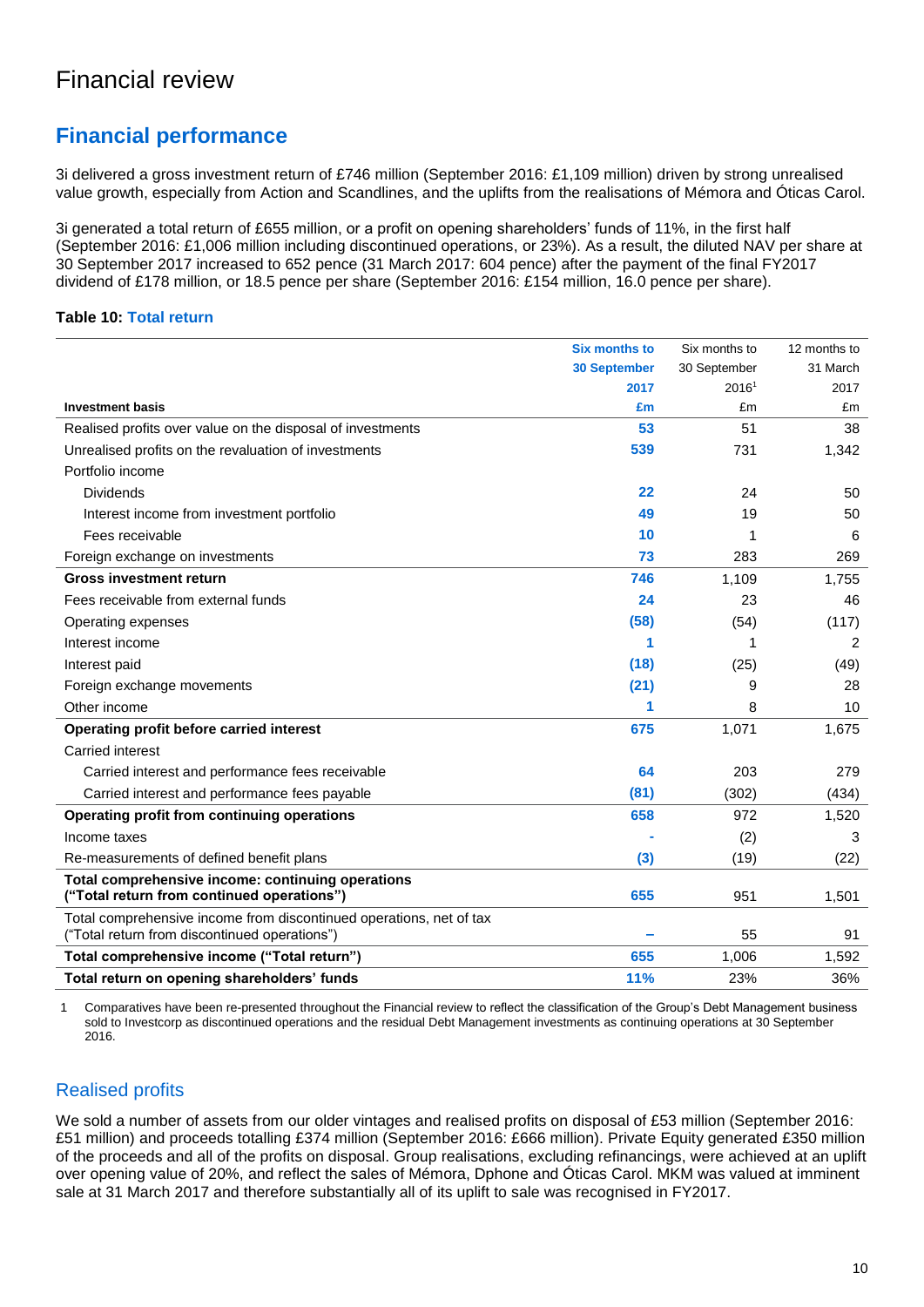### Unrealised value movements

The unrealised value movement of £539 million (September 2016: £731 million) was principally due to strong earnings growth in a number of our Private Equity assets including Action, ATESTEO and Q Holding. The unrealised value growth is lower than in the prior period as those results included a re-rating of Action's valuation in June 2016.

#### **Table 11: Unrealised profits on revaluation of investments** for the six months to 30 September

| 2017                                    | 2016              |
|-----------------------------------------|-------------------|
| £m                                      | £m                |
| 517<br>Private Equity<br>Infrastructure | 643               |
| 22                                      | 76                |
| Other<br>$\sim$                         | $12 \overline{ }$ |
| <b>Total</b><br>539                     | 731               |

Further information on the Private Equity and Infrastructure valuations is included in the business line sections.

## Portfolio income

Portfolio income increased to £81 million in the period (September 2016: £44 million) principally as a result of an increase in loan interest income receivable from five of the new Private Equity investments completed in the last 12 months (12 months to September 2016: three new investments). The majority of this interest income is non-cash. We recognised £10 million of fee income (September 2016: £1 million) due to transaction fees generated from our increased investment activity in the last six months together with a reduction in abort costs incurred on prospective transactions relative to the comparable period last year. Dividend income was £22 million (September 2016: £24 million).

## Operating expenses

Operating expenses increased by 7% to £58 million in the first six months (September 2016: £54 million) principally due to a planned increase in staff costs as we invest to support our origination and asset management capability. Consistent with guidance given at the full year results in May 2017, we continue to expect that operating expenses for the year will be approximately double the FY2017 second half costs of £63 million.

## Operating cash loss

### **Table 12: Operating cash loss** for the six months to 30 September

| 2017                                        | 2016   |
|---------------------------------------------|--------|
| £m                                          | £m     |
| Third-party capital fees<br>24              | 23     |
| Cash portfolio fees                         | 2<br>8 |
| Cash portfolio dividends and interest<br>23 | 33     |
| <b>Cash income</b><br>55                    | 58     |
| (71)<br>Cash operating expenses             | (65)   |
| <b>Operating cash loss</b><br>(16)          |        |

3i's cash expenses exceeded its cash income by £16 million in the period (September 2016: £7 million). Cash income was £55 million (September 2016: £58 million) with the increase in transaction fees offset by the reduction in cash interest received. Cash operating expenses incurred during the period increased to £71 million (September 2016: £65 million) principally due to higher variable compensation costs.

### Net interest payable

Gross interest payable decreased to £18 million (September 2016: £25 million), following repayment of the €331 million bond in March 2017. Interest receivable was £1 million (September 2016: £1 million).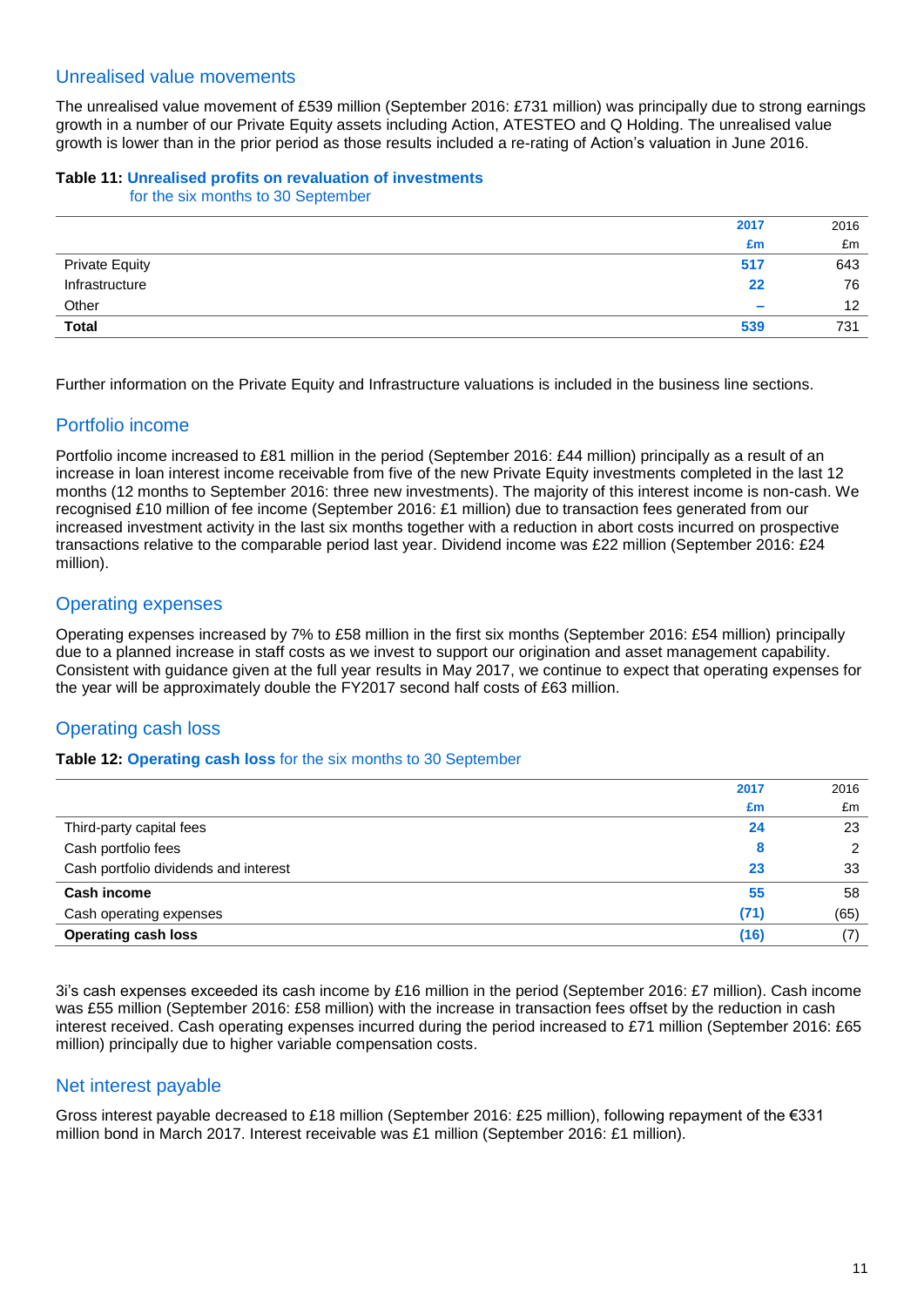### Carried interest and performance fees

We receive carried interest from third-party funds and pay a portion to participants in our carry plans. We also pay carried interest to participants in plans relating to our proprietary capital invested.

#### **Table 13**: **Carried interest and performance fees** for the six months to 30 September

| Consolidated statement of comprehensive income   | 2017 | 2016  |
|--------------------------------------------------|------|-------|
|                                                  | £m   | £m    |
| Carried interest and performance fees receivable |      |       |
| <b>Private Equity</b>                            | 64   | 203   |
| <b>Total</b>                                     | 64   | 203   |
|                                                  |      |       |
| Carried interest and performance fees payable    |      |       |
| <b>Private Equity</b>                            | (81) | (302) |
| <b>Total</b>                                     | (81) | (302) |
|                                                  |      |       |
| Net carried interest payable                     | (17) | (99)  |
|                                                  |      |       |

The continued good performance of Action and Scandlines, the largest investments in our Private Equity fund EFV, led to a corresponding increase in carried interest receivable from EFV and £63 million was recognised in the first six months (September 2016: £199 million). This is calculated assuming that the portfolio was realised at the 30 September 2017 valuation. The fund's gross multiple was 2.3x at 30 September 2017 (31 March 2017: 2.2x).

In Private Equity, we typically accrue carried interest payable at between 10% and 15% of gross investment return. The majority of assets by value are now held in schemes that would have met their performance hurdles, assuming that the portfolio was realised at the 30 September 2017 valuation. We accrued carried interest payable of £81 million (September 2016: £302 million) for Private Equity in the period, of which £29 million relates to the team's share of carried interest receivable from EFV (September 2016: £153 million).

Carried interest is paid to participants when the performance hurdles are passed in cash terms and then only when the cash proceeds are actually received following a realisation, refinancing event or other cash distribution. During the period, £21 million was paid to participants in the Private Equity plans (September 2016: £61 million).

Overall, the effect of the income statement charge, the cash payment as well as the currency translation meant that the balance sheet carried interest and performance fees payable increased to £766 million (31 March 2017: £685 million) and the receivable increased to £436 million (31 March 2017: £366 million).

### **Table 14**: **Carried interest and performance fees**

| Consolidated statement of financial position     | <b>30 September</b> | 31 March |
|--------------------------------------------------|---------------------|----------|
|                                                  | 2017                | 2017     |
|                                                  | £m                  | £m       |
| Carried interest and performance fees receivable |                     |          |
| <b>Private Equity</b>                            | 434                 | 359      |
| Infrastructure                                   |                     | 4        |
| Other                                            | 2                   | 3        |
| Total                                            | 436                 | 366      |
| Carried interest and performance fees payable    |                     |          |
| <b>Private Equity</b>                            | (736)               | (650)    |
| Infrastructure                                   | (30)                | (35)     |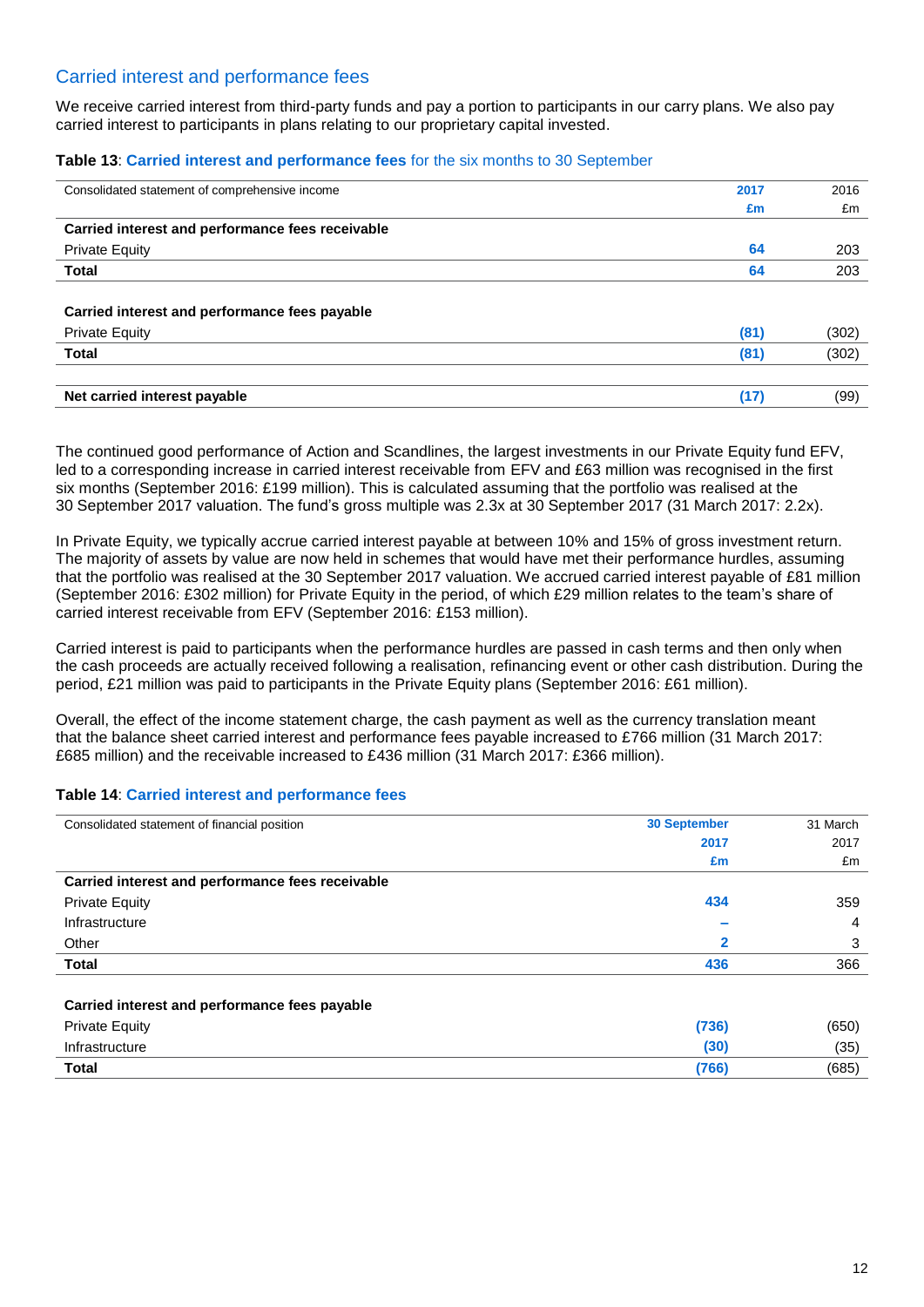### Net foreign exchange movements

At 30 September 2017, 75% of the Group's assets were denominated in euros or US dollars (31 March 2017: 71%). The Group recorded a total net foreign exchange gain of £52 million during the period (September 2016: £292 million gain) as sterling continued to weaken against the euro due to the political and economic uncertainty created by the UK's upcoming exit from the European Union.

The Group is a long-term investor and does not hedge its foreign currency denominated portfolio. Flows from currency realisations are matched with currency investments where possible. We may use short-term contracts, typically to hedge investments and realisations between signing and completion.

The net foreign exchange gain also reflects the translation of non-portfolio net assets, including non-sterling cash held at the balance sheet date.

### **Table 15: Net assets and sensitivity by currency** at 30 September 2017

|              |         | <b>Net</b> |     | 1%          | <b>Net gain</b>          |
|--------------|---------|------------|-----|-------------|--------------------------|
|              |         | assets     |     | sensitivity | I(loss)                  |
|              | FX rate | £m         | %   | £m          | £m                       |
| Sterling     | n/a     | 1,326      | 21% | n/a         | $\overline{\phantom{a}}$ |
| Euro         | 1.1344  | 3,968      | 63% | 39          | 105                      |
| US dollar    | 1.3398  | 778        | 12% | 8           | (51)                     |
| Danish krone | 8.4411  | 145        | 2%  |             | 4                        |
| Other        | n/a     | 103        | 2%  | n/a         | (6)                      |
| <b>Total</b> |         | 6,320      |     |             | 52                       |

## Pension

The latest triennial valuation for the Group's UK defined benefit scheme was completed on 25 September 2017, based on the scheme's position at 30 June 2016. The outcome was an actuarial deficit of £50 million but it was agreed that it was not necessary for the Group to make any immediate contributions to the plan, taking into account the volatile market conditions at the valuation date (immediately after the UK EU referendum), and improvements in market conditions and liability management actions implemented since then. As part of this valuation, the Group has agreed to pay up to £50 million to the scheme if its gearing increases above 20%, gross debt above £1 billion, or net assets fall below £2 billion. The scheme also benefits from a contingent asset arrangement, details of which are provided in Note 9 of this Half-year report and on page 131 of our Annual report and accounts 2017. If the gearing, gross debt or net asset limits noted are reached, the Group may be required to increase the potential cover provided by the contingent arrangement until the gearing, gross debt or net assets improve.

On an IAS 19 basis, there was a £3 million re-measurement loss on the Group's pension scheme during the period (September 2016: £19 million loss) and the pension scheme remains in a surplus of £120 million (31 March 2017: £121 million).

### Tax

The Group's parent company is an approved investment trust company for UK tax purposes, which provides it with a tax exemption for capital profits. This ensures that shareholders do not suffer double taxation of their investment returns. The majority of the Group's returns are capital returns for tax purposes (realised profits and fair value movements) and are therefore substantially non-taxable. As a result, the Group's tax charge in the period was nil (September 2016: £2 million tax charge).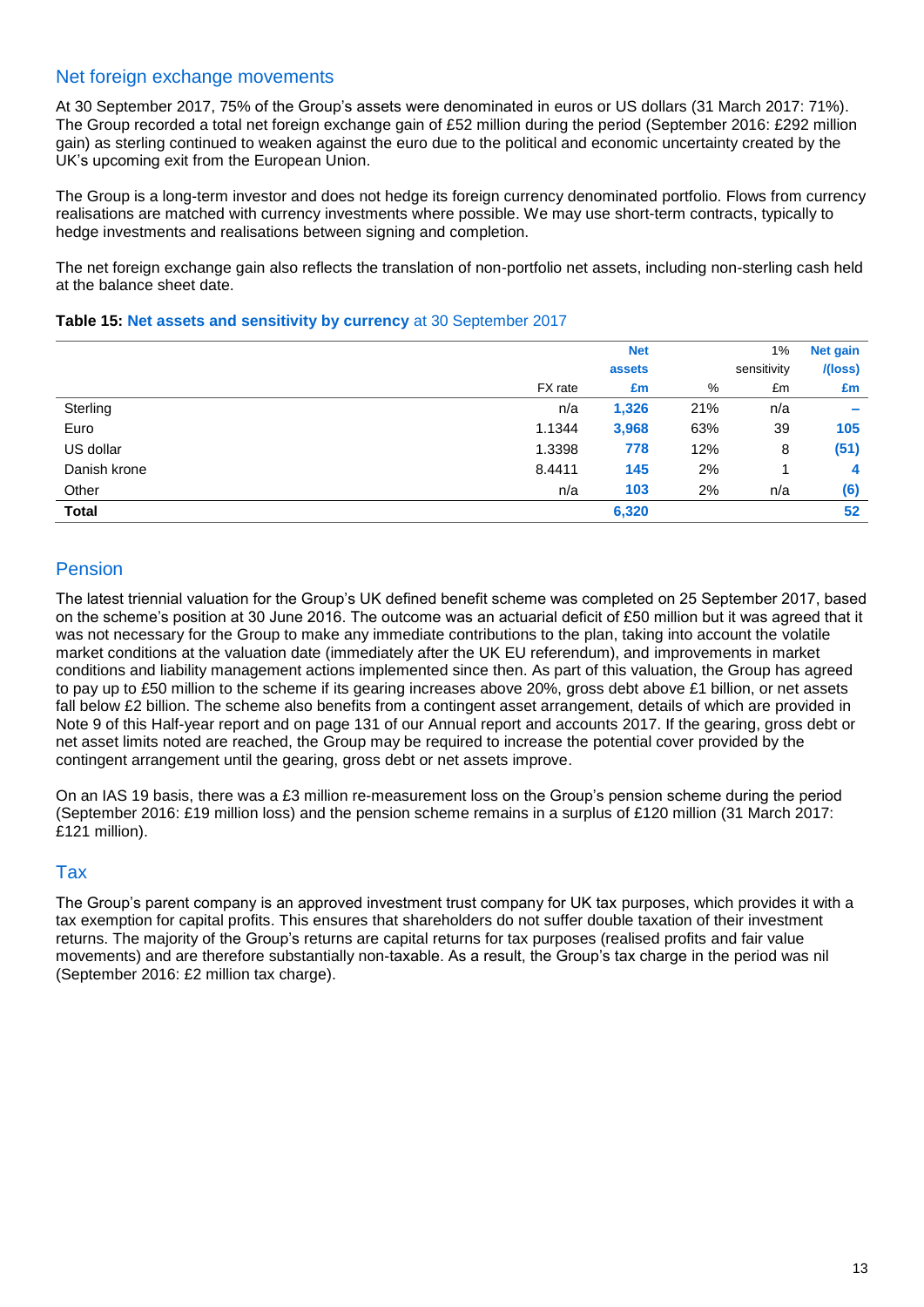## Other assets

The balance of the Debt Management investments not sold to Investcorp in March 2017 are detailed below. The value reduced in the period principally due to sterling strengthening against the US dollar. We invested £23 million into the Global Income Fund to replace a loan facility, arranged by 3i prior to the disposal of the business, which expired in the period. Separately, we redeemed £23 million of our holding in the period and the majority of the remaining investment since the period end.

### **Table 16: Debt Management investments**

| Consolidated statement of<br>financial position | Currency | 31 March<br>2017 | Investment | Divestment | Unrealised<br>value | Other<br>movements <sup>1</sup> | <b>30 September</b><br>2017 |
|-------------------------------------------------|----------|------------------|------------|------------|---------------------|---------------------------------|-----------------------------|
|                                                 |          | £m               | £m         | £m         | £m                  | £m                              | £m                          |
| CLO equity retained                             | €/US\$   | 50               |            |            |                     | (4)                             | 46                          |
| Global Income Fund                              | US\$     | 79               | 23         | (23)       |                     | (6)                             | 73                          |
| Senior Loan Fund                                | US\$     | 8                |            |            |                     |                                 |                             |
| Other                                           |          |                  |            | (1)        |                     |                                 |                             |
| Total                                           |          | 138              | 23         | (24)       |                     | (10)                            | 127                         |

1 Other movements include foreign exchange.

## Balance sheet

### **Table 17**: **Simplified consolidated balance sheet**

|                                                  | 30 September 2017 | 31 March 2017 |
|--------------------------------------------------|-------------------|---------------|
|                                                  | £m                | £m            |
| Investment portfolio value                       | 6,584             | 5,675         |
| Gross Debt                                       | (575)             | (575)         |
| Cash                                             | 527               | 994           |
| Net (debt)/cash                                  | (48)              | 419           |
| Carried interest and performance fees receivable | 436               | 366           |
| Carried interest and performance fees payable    | (766)             | (685)         |
| Other net assets                                 | 114               | 61            |
| <b>Net assets</b>                                | 6,320             | 5,836         |
| Gearing <sup>1</sup>                             | 1%                | nil           |

1 Gearing is net debt as a percentage of net assets.

Due to the increased level of investment activity in the first half (£572 million) and to the payment of the FY2017 dividend of £178 million, the Group had net debt of £48 million at 30 September 2017 (31 March 2017: net cash £419 million). The investment portfolio value increased to £6,584 million at 30 September 2017 (31 March 2017: £5,675 million) as unrealised value growth of £539 million and cash investment offset the book value of realisations in the period. Further information on investments and realisations is included in the Private Equity and Infrastructure business reviews.

### **Liquidity**

Liquidity reduced to £877 million at 30 September 2017 (31 March 2017: £1,323 million) and comprised cash and deposits of £527 million (31 March 2017: £994 million) and undrawn facilities of £350 million (31 March 2017: £329 million). Gearing increased to 1% at 30 September 2017 (31 March 2017: nil).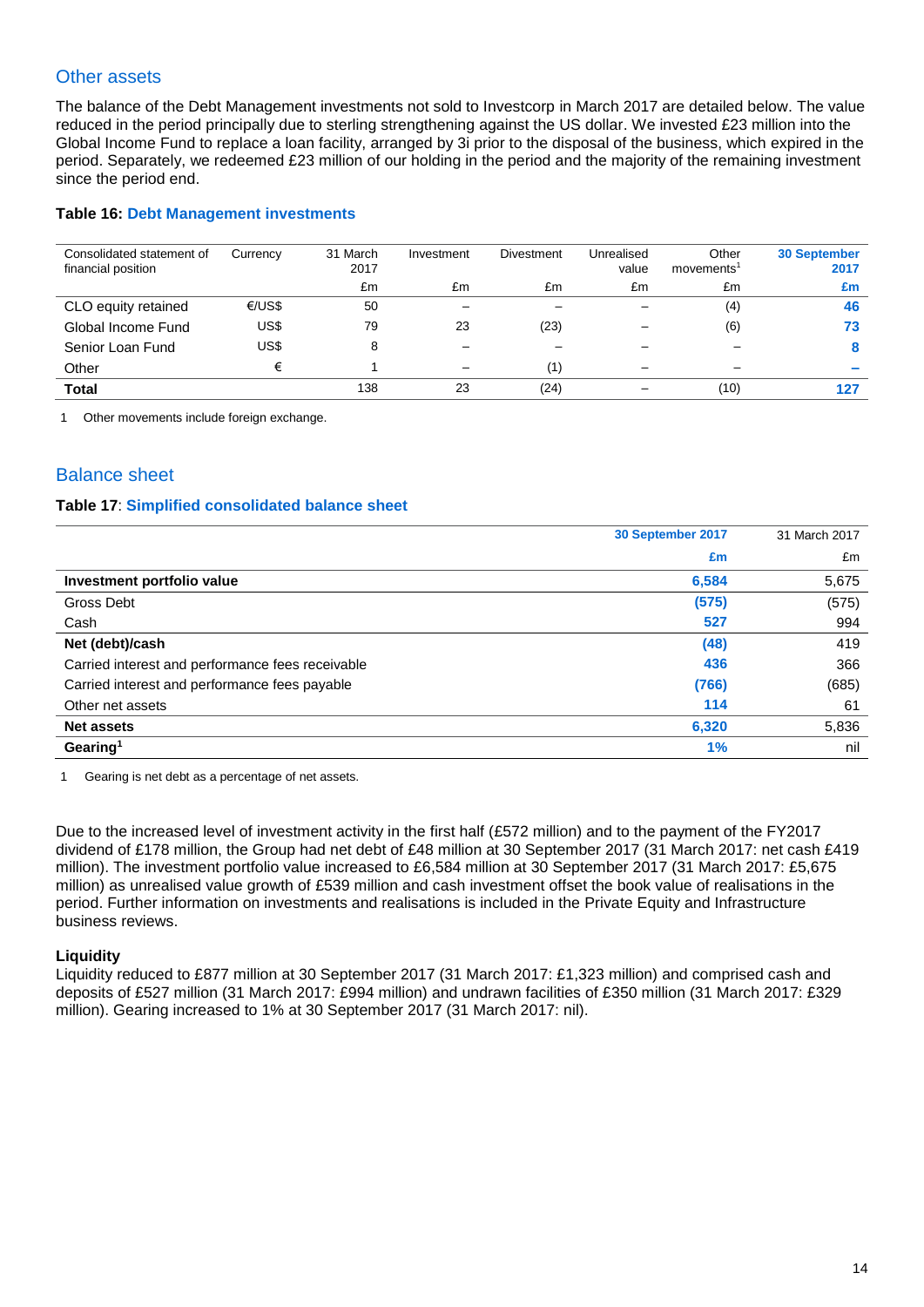## Alternative Performance Measures ("APMs")

We assess our performance using a variety of measures that are not specifically defined under IFRS and are therefore termed APMs. The APMs that we use may not be directly comparable with those used by other companies. Our Investment basis is itself an APM.

The explanation of and rationale for the Investment basis and its reconciliation to IFRS is provided from page 17. The table below defines our additional APMs and should be read in conjunction with the Annual report and accounts 2017.

| <b>APM</b>                                                                      | <b>Purpose</b>                                                                                                                                                                                                                                           | <b>Calculation</b>                                                                                                                                                                                                                                                                                            | <b>Reconciliation to IFRS</b>                                                                                                                                                                                                                                                                  |
|---------------------------------------------------------------------------------|----------------------------------------------------------------------------------------------------------------------------------------------------------------------------------------------------------------------------------------------------------|---------------------------------------------------------------------------------------------------------------------------------------------------------------------------------------------------------------------------------------------------------------------------------------------------------------|------------------------------------------------------------------------------------------------------------------------------------------------------------------------------------------------------------------------------------------------------------------------------------------------|
| <b>Gross investment return</b><br>as a percentage of<br>opening portfolio value | A measure of the<br>performance of our<br>proprietary investment<br>portfolio. For further<br>information see the Group<br>KPIs in our Annual report<br>and accounts 2017.                                                                               | It is calculated as the gross<br>investment return, as<br>shown in the Investment<br>basis Consolidated<br>statement of<br>comprehensive income, as<br>a % of the opening portfolio<br>value.                                                                                                                 | The equivalent balances<br>under IFRS and the<br>reconciliation to the<br>Investment basis are shown<br>in the Reconciliation of the<br>consolidated statement of<br>comprehensive income and<br>the Reconciliation of the<br>consolidated statement of<br>financial position<br>respectively. |
| <b>Cash realisations</b>                                                        | Cash proceeds from our<br>investments support our<br>returns to shareholders, as<br>well as our ability to make<br>new investments. For<br>further information see the<br>Group KPIs in our Annual<br>report and accounts 2017.                          | The cash received from the<br>disposal of investments in<br>the period as shown in the<br>Investment basis<br>Consolidated cash flow<br>statement.                                                                                                                                                            | The equivalent balance<br>under IFRS and the<br>reconciliation to the<br>Investment basis is shown<br>in the Reconciliation of the<br>consolidated cash flow<br>statement.                                                                                                                     |
| <b>Cash investment</b>                                                          | Making new investments<br>with our proprietary capital<br>is the primary driver of the<br>Group's ability to deliver<br>attractive returns. For<br>further information see the<br>Group KPIs in our Annual<br>report and accounts 2017.                  | The cash paid to acquire<br>investments in the period as<br>shown on the Investment<br>basis Consolidated cash<br>flow statement.                                                                                                                                                                             | The equivalent balance<br>under IFRS and the<br>reconciliation to the<br>Investment basis is shown<br>in the Reconciliation of the<br>consolidated cash flow<br>statement.                                                                                                                     |
| <b>Operating cash</b><br>profit/(loss)                                          | By covering, as far as<br>possible, the cash cost of<br>running the business with<br>cash income, we reduce the<br>potential dilution of capital<br>returns. For further<br>information see the Group<br>KPIs in our Annual report<br>and accounts 2017. | The cash income from the<br>portfolio (interest, dividends<br>and fees) together with fees<br>received from external<br>funds less cash operating<br>expenses as shown on the<br>Investment basis<br>Consolidated cash flow<br>statement. The calculation<br>is shown in Table 12 of the<br>Financial review. | The equivalent balance<br>under IFRS and the<br>reconciliation to the<br>Investment basis is shown<br>in the Reconciliation of the<br>consolidated cash flow<br>statement.                                                                                                                     |
| Net cash/(net debt)                                                             | A measure of the financial<br>risk in the Group's balance<br>sheet.                                                                                                                                                                                      | Cash and cash equivalents<br>plus deposits less loans<br>and borrowings as shown<br>on the Investment basis<br>Consolidated statement of<br>financial position.                                                                                                                                               | The equivalent balance<br>under IFRS and the<br>reconciliation to the<br>Investment basis is shown<br>in the Reconciliation of the<br>consolidated statement of<br>financial position.                                                                                                         |
| Gearing                                                                         | A measure of the financial<br>risk in the Group's balance<br>sheet.                                                                                                                                                                                      | Net debt (as defined above)<br>as a % of the Group's net<br>assets under the<br>Investment basis. It cannot<br>be less than zero.                                                                                                                                                                             | The equivalent balance<br>under IFRS and the<br>reconciliation to the<br>Investment basis is shown<br>in the Reconciliation of the<br>consolidated statement of<br>financial position.                                                                                                         |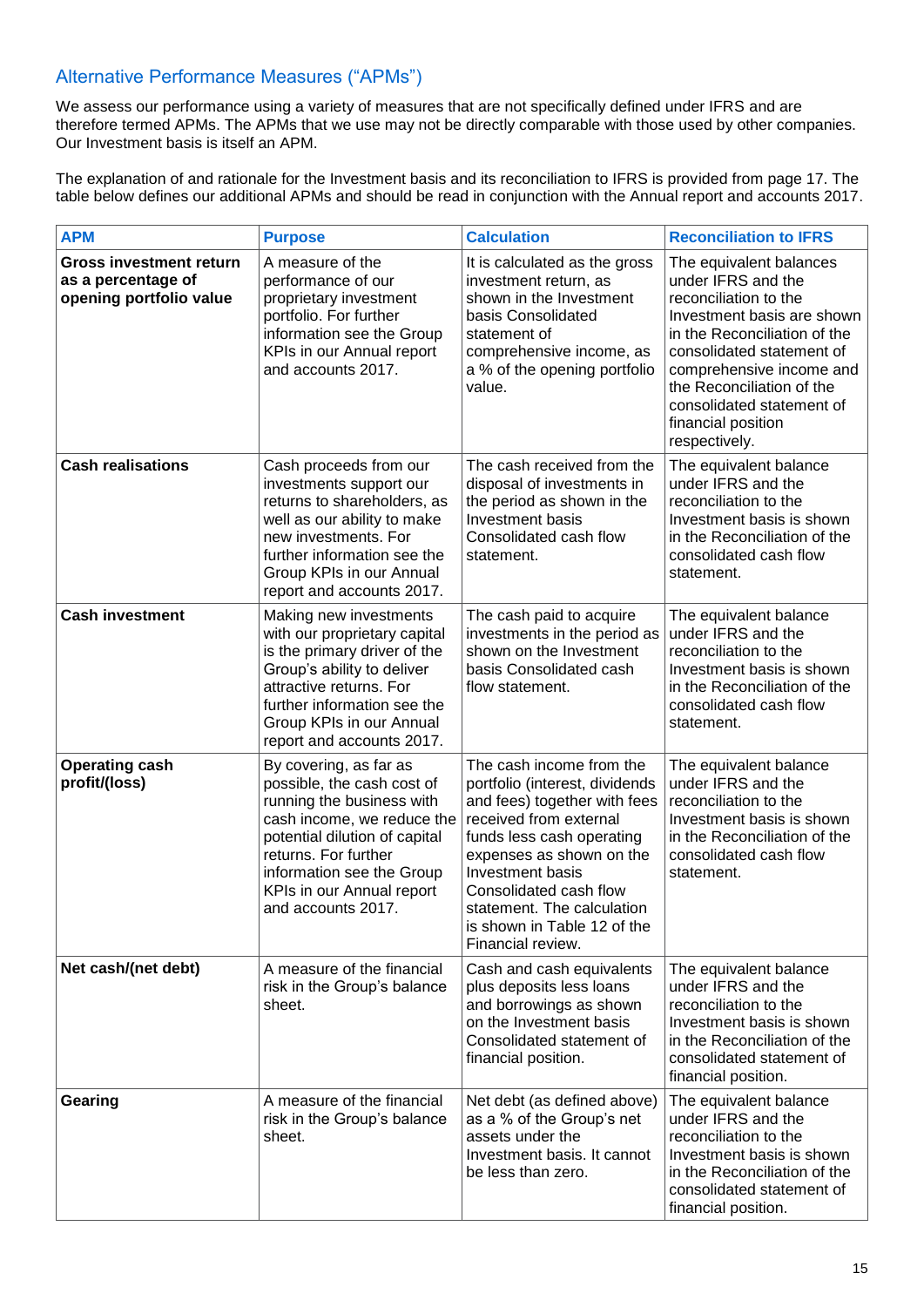# Principal risks and uncertainties

3i's risk appetite statement, approach to risk management and governance structure are set out in the Risk section of the Annual report and accounts 2017, which can be accessed on the Group's website at **[www.3i.com](http://www.3i.com/)**.

The principal risks to the achievement of the Group's strategic objectives for the remaining six months of its financial year are unchanged from those reported on pages 50 to 53 of the Annual report and accounts 2017 and summarised below. This is not a comprehensive list of all potential risks and uncertainties faced by the Group, but rather a summary of the risks which it currently believes may have a significant impact on its performance and future prospects.

**External** – Risks arising from external factors including political, legal, regulatory, economic and competitor changes which affect the Group's operations. There has been a significant amount of uncertainty in the global economy over the last year and, more recently, due to the negotiations on the UK's upcoming exit from the EU. Although we cannot be immune to wider market conditions and political instability, our well-funded balance sheet and portfolio of international companies position us well as the wider implications of the negotiations unfold. As a result, we do not consider Brexit on its own to be a principal risk to the Group.

**Investment** – Risks in respect of specific asset investment decisions, the subsequent performance of an investment or exposure concentrations across business line portfolios.

**Operational** – Risks arising from inadequate or failed processes, people and systems or from external factors affecting these. We continue to review and improve our governance and controls to protect our information and operational infrastructure.

The Half-year report provides an update on 3i's strategy and business performance, as well as on market conditions, which is relevant to the Group's overall risk profile and should be viewed in the context of the Group's risk management framework and principal risks as disclosed in the Annual report and accounts 2017.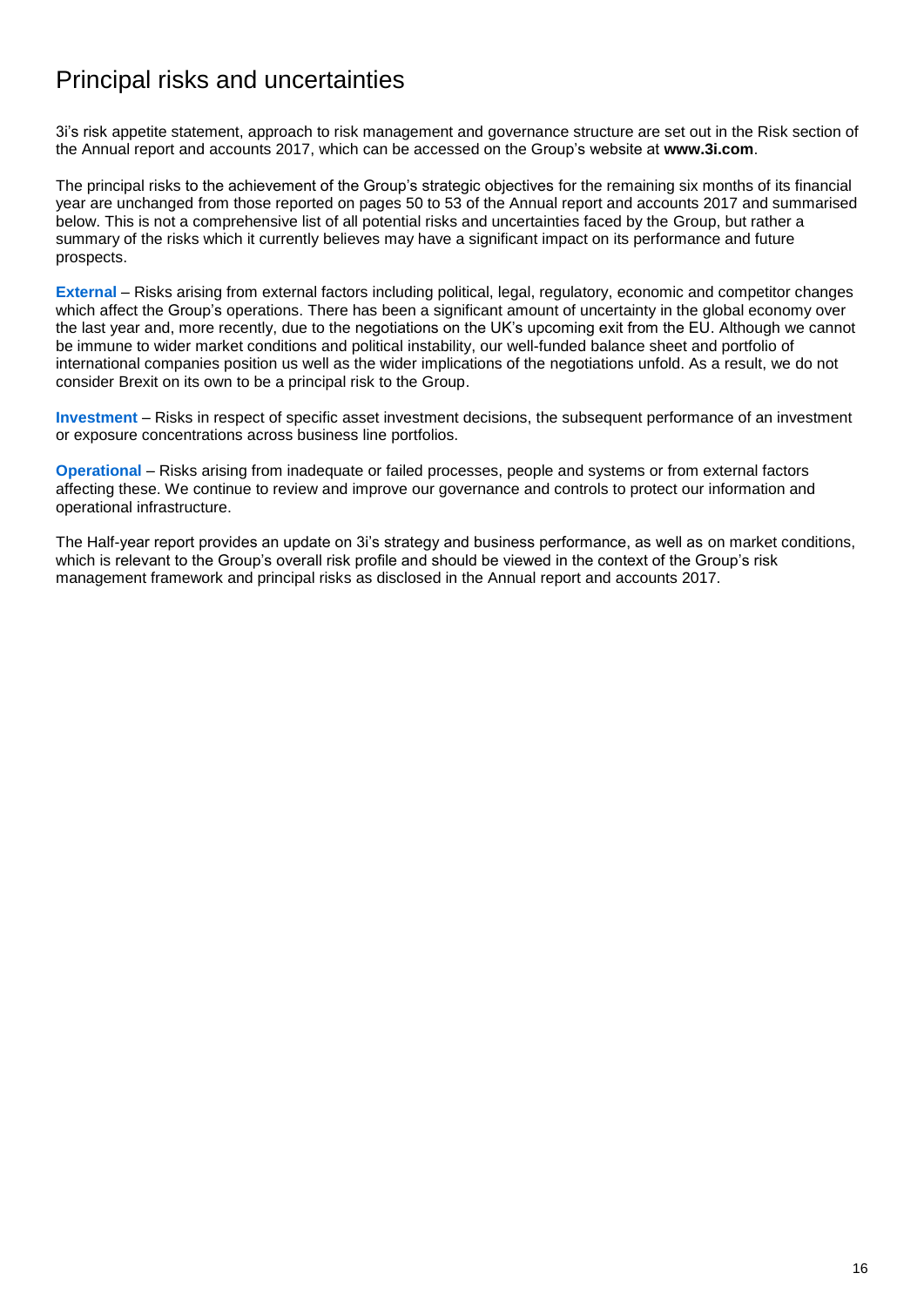# Reconciliation of the Investment basis to IFRS

## Background to Investment basis numbers used in the Half-year report

The Group makes investments in portfolio companies directly, held by 3i Group plc, and indirectly, held through intermediate holding company and partnership structures ("investment entity subsidiaries"). It also has other operational subsidiaries which provide services and other activities such as employment, regulatory activities, management and advice ("trading subsidiaries"). The application of IFRS 10 requires us to fair value a number of investment entity subsidiaries. This fair value approach, applied at the investment entity subsidiary level, effectively obscures the performance of our proprietary capital investments and associated transactions occurring in the investment entity subsidiaries. The financial effect of the underlying portfolio companies and fee income, operating expenses and carried interest transactions occurring in investment entity subsidiaries are aggregated into a single value.

As a result we include a separate non-GAAP "Investment basis" consolidated statement of comprehensive income, financial position and cash flow to aid understanding of our results. The Investment basis is an APM and the Chief Executive's review, Business review and Financial review are also prepared using the Investment basis, as we believe it provides a more understandable view of our performance. Total return and net assets are equal under the Investment basis and IFRS; the Investment basis is simply a "look through" of IFRS 10 to present the underlying performance.

A more detailed explanation of the effect of IFRS 10 is provided in the Annual report and accounts 2017 on page 38.

### Reconciliation between Investment basis and IFRS

A detailed reconciliation from the Investment basis to IFRS basis of the consolidated statement of comprehensive income, consolidated statement of financial position and consolidated cash flow statement is shown on pages 18 to 22.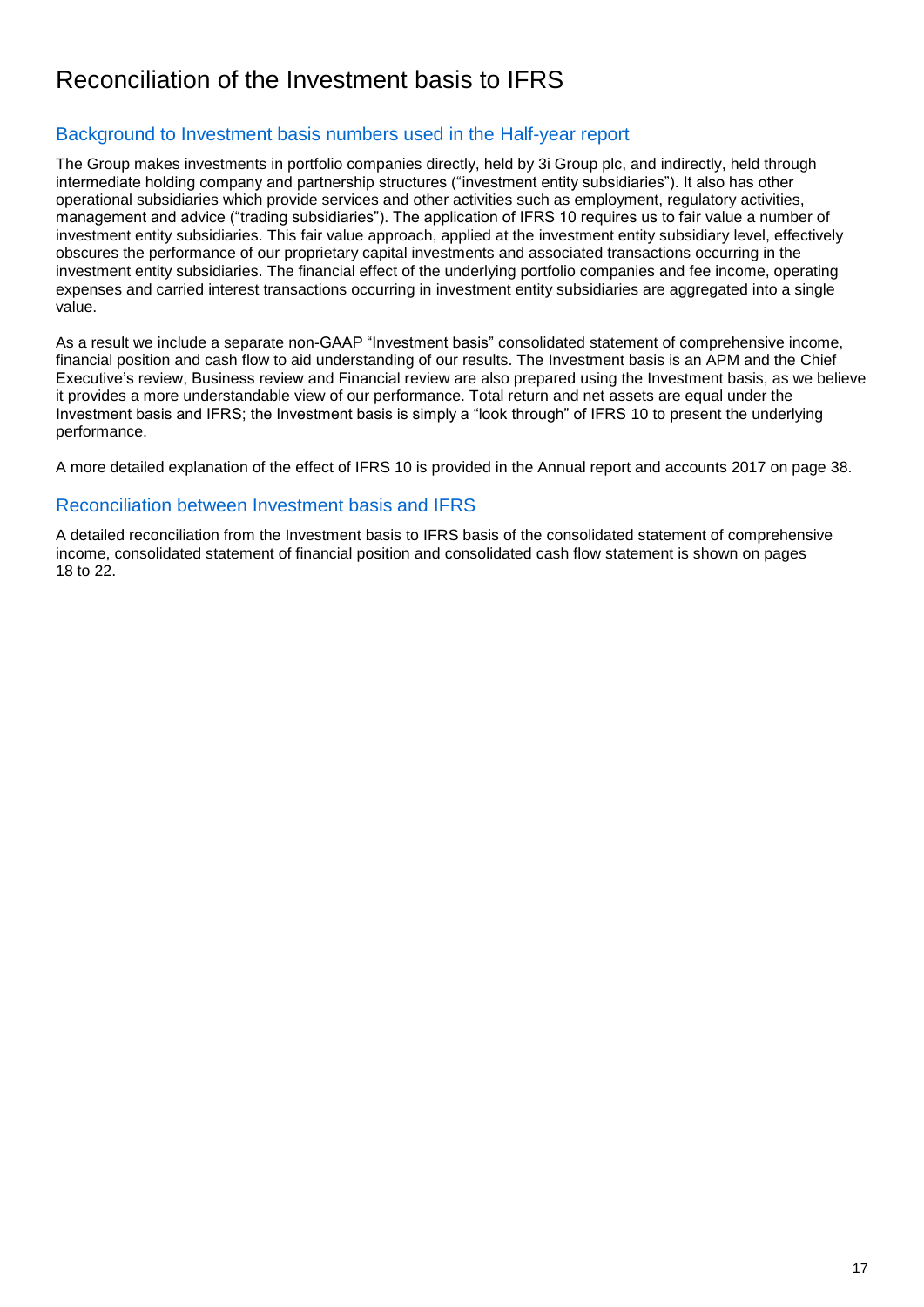# **Reconciliation of consolidated statement of comprehensive income**

|                                                                                           |              | Six months to 30 September 2017 |             |             | Six months to 30 September 2016 |                          |                    |  |
|-------------------------------------------------------------------------------------------|--------------|---------------------------------|-------------|-------------|---------------------------------|--------------------------|--------------------|--|
|                                                                                           |              | <b>Investment</b>               | <b>IFRS</b> | <b>IFRS</b> | Investment                      | <b>IFRS</b>              | <b>IFRS</b>        |  |
|                                                                                           |              | basis                           | adjustments | basis       | basis <sup>5</sup>              | adjustments <sup>5</sup> | basis <sup>5</sup> |  |
|                                                                                           |              |                                 |             | (unaudited) |                                 |                          | (unaudited)        |  |
|                                                                                           | <b>Notes</b> | £m                              | £m          | £m          | £m                              | £m                       | £m                 |  |
| Realised profits over value<br>on the disposal of investments                             | 1,2          | 53                              | (40)        | 13          | 51                              | (44)                     | 7                  |  |
| Unrealised profits<br>on the revaluation of investments                                   | 1,2          | 539                             | (363)       | 176         | 731                             | (639)                    | 92                 |  |
| Fair value movements                                                                      |              |                                 |             |             |                                 |                          |                    |  |
| on investment entity subsidiaries                                                         | 1            |                                 | 396         | 396         |                                 | 671                      | 671                |  |
| Portfolio income                                                                          |              |                                 |             |             |                                 |                          |                    |  |
| <b>Dividends</b>                                                                          | 1,2          | 22                              | (6)         | 16          | 24                              | (6)                      | 18                 |  |
| Interest income from investment<br>portfolio                                              | 1,2          | 49                              | (39)        | 10          | 19                              | (17)                     | $\overline{2}$     |  |
| Fees receivable                                                                           | 1,2          | 10                              | 1           | 11          | $\mathbf 1$                     | 3                        | $\overline{4}$     |  |
| Foreign exchange on investments                                                           | 1,4          | 73                              | (66)        | 7           | 283                             | (222)                    | 61                 |  |
| <b>Gross investment return</b>                                                            |              | 746                             | (117)       | 629         | 1,109                           |                          | 855                |  |
| Fees receivable from external funds                                                       |              | 24                              |             | 24          |                                 | (254)                    | 23                 |  |
|                                                                                           | 1,3          |                                 | Ξ.          |             | 23                              |                          |                    |  |
| Operating expenses                                                                        | 1,3          | (58)<br>1                       |             | (58)        | (54)                            | 1                        | (53)               |  |
| Interest income                                                                           |              |                                 |             | 1           | 1                               |                          | 1                  |  |
| Interest paid                                                                             |              | (18)                            |             | (18)        | (25)                            |                          | (25)               |  |
| Exchange movements                                                                        | 1,4          | (21)                            | 37          | 16          | 9                               | 26                       | 35                 |  |
| Income from investment entity<br>subsidiaries                                             | 1            |                                 | 11          | 11          |                                 |                          |                    |  |
| Other income                                                                              |              | 1                               |             | 1           | 8                               |                          | 8                  |  |
| Operating profit before carried                                                           |              |                                 |             |             |                                 |                          |                    |  |
| interest                                                                                  |              | 675                             | (69)        | 606         | 1,071                           | (227)                    | 844                |  |
| Carried interest                                                                          |              |                                 |             |             |                                 |                          |                    |  |
| Carried interest and performance<br>fees receivable                                       | 1,3          | 64                              |             | 64          | 203                             | $\overline{2}$           | 205                |  |
| Carried interest and performance<br>fees payable                                          | 1,3          | (81)                            | 67          | (14)        | (302)                           | 228                      | (74)               |  |
| <b>Operating profit from continuing</b><br>operations                                     |              | 658                             | (2)         | 656         | 972                             | 3                        | 975                |  |
| Income taxes                                                                              | 1,3          | -                               | 1           | 1           | (2)                             | —                        | (2)                |  |
| Profit for the period from continuing                                                     |              |                                 |             |             |                                 |                          |                    |  |
| operations                                                                                |              | 658                             | (1)         | 657         | 970                             | 3                        | 973                |  |
| Profit for the period from discontinued<br>operations                                     |              |                                 |             |             | 55                              | (5)                      | 50                 |  |
| Profit for the period                                                                     |              | 658                             | (1)         | 657         | 1,025                           | (2)                      | 1,023              |  |
| Other comprehensive income/(expense) that<br>may be reclassified to the income statement: |              |                                 |             |             |                                 |                          |                    |  |
| Exchange differences<br>on translation of foreign operations                              | 1,4          |                                 | 1           | 1           |                                 | (3)                      | (3)                |  |
| Other comprehensive expense that will<br>not be reclassified to the income<br>statement:  |              |                                 |             |             |                                 |                          |                    |  |
| Re-measurement of defined<br>benefit plans                                                |              | (3)                             |             | (3)         | (19)                            |                          | (19)               |  |
| Other comprehensive expense for                                                           |              |                                 |             |             |                                 |                          |                    |  |
| the period from continuing<br>operations                                                  |              | (3)                             | 1           | (2)         | (19)                            | (3)                      | (22)               |  |
| Other comprehensive income for the<br>period from discontinued operations                 |              | ۰                               | -           |             |                                 | 5                        | 5                  |  |
| Total comprehensive income for the<br>period ("Total return")                             |              | 655                             |             | 655         | 1,006                           |                          | 1,006              |  |
|                                                                                           |              |                                 |             |             |                                 |                          |                    |  |

The notes relating to the table above are on the next page.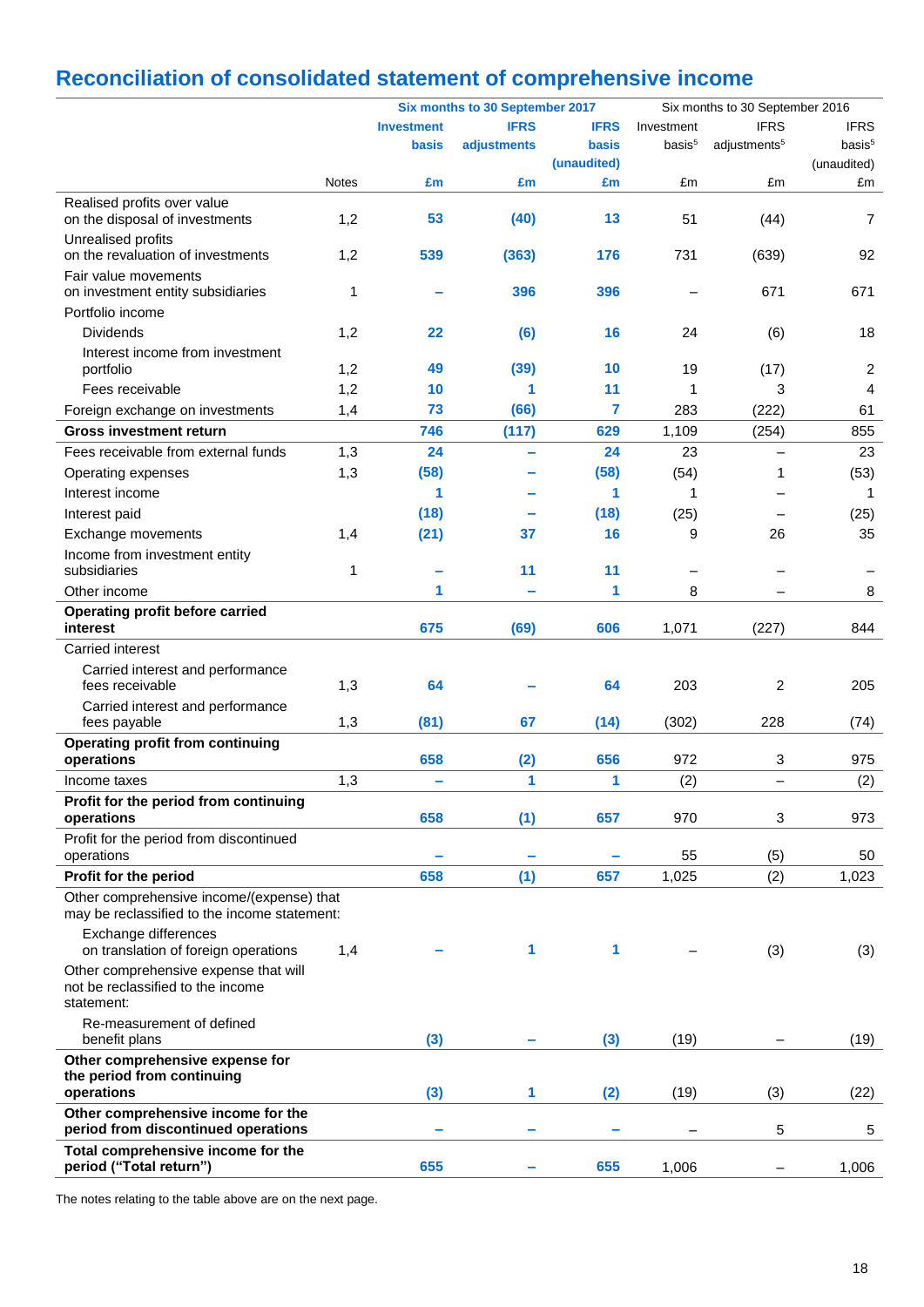## **Reconciliation of consolidated statement of comprehensive income** continued

Notes:

- 1 Applying IFRS 10 to the consolidated statement of comprehensive income consolidates the line items of a number of previously consolidated subsidiaries into a single line item called fair value movements on investment entity subsidiaries. In the Investment basis accounts we have disaggregated these line items to analyse our total return as if these investment entity subsidiaries were fully consolidated, consistent with prior periods. The adjustments simply reclassify the consolidated statement of comprehensive income of the Group, and the Total return is equal under the Investment basis and the IFRS basis.
- 2 Realised profits, unrealised profits and portfolio income shown in the IFRS accounts only relate to portfolio companies that are held directly by 3i Group plc and not those portfolio companies that are held through investment entity subsidiaries. Realised profits, unrealised profits and portfolio income in relation to portfolio companies held through investment entity subsidiaries are aggregated into the single fair value movement on investment entity subsidiaries line. This is the most significant reduction of information in our IFRS accounts.
- 3 Other items aggregated into the fair value movements on investment entity subsidiaries line include fees receivable from external funds, audit fees, custodian fees, bank charges, other general and administration expenses, carried interest and tax.
- 4 On the Investment basis, the impact of the translation of foreign subsidiaries is included within the line items foreign exchange on investments and exchange movements rather than as a separate line item as required under IFRS. On an IFRS basis, the revaluation of assets and liabilities held by investment entity subsidiaries is reflected in the fair value movements on investment entity subsidiaries rather than being reflected as exchange movements.
- 5 Comparatives for the six months ended 30 September 2016 have been re-presented to show the results of the retained Debt Management assets, previously shown as discontinued operations, as continuing operations. See Note 11.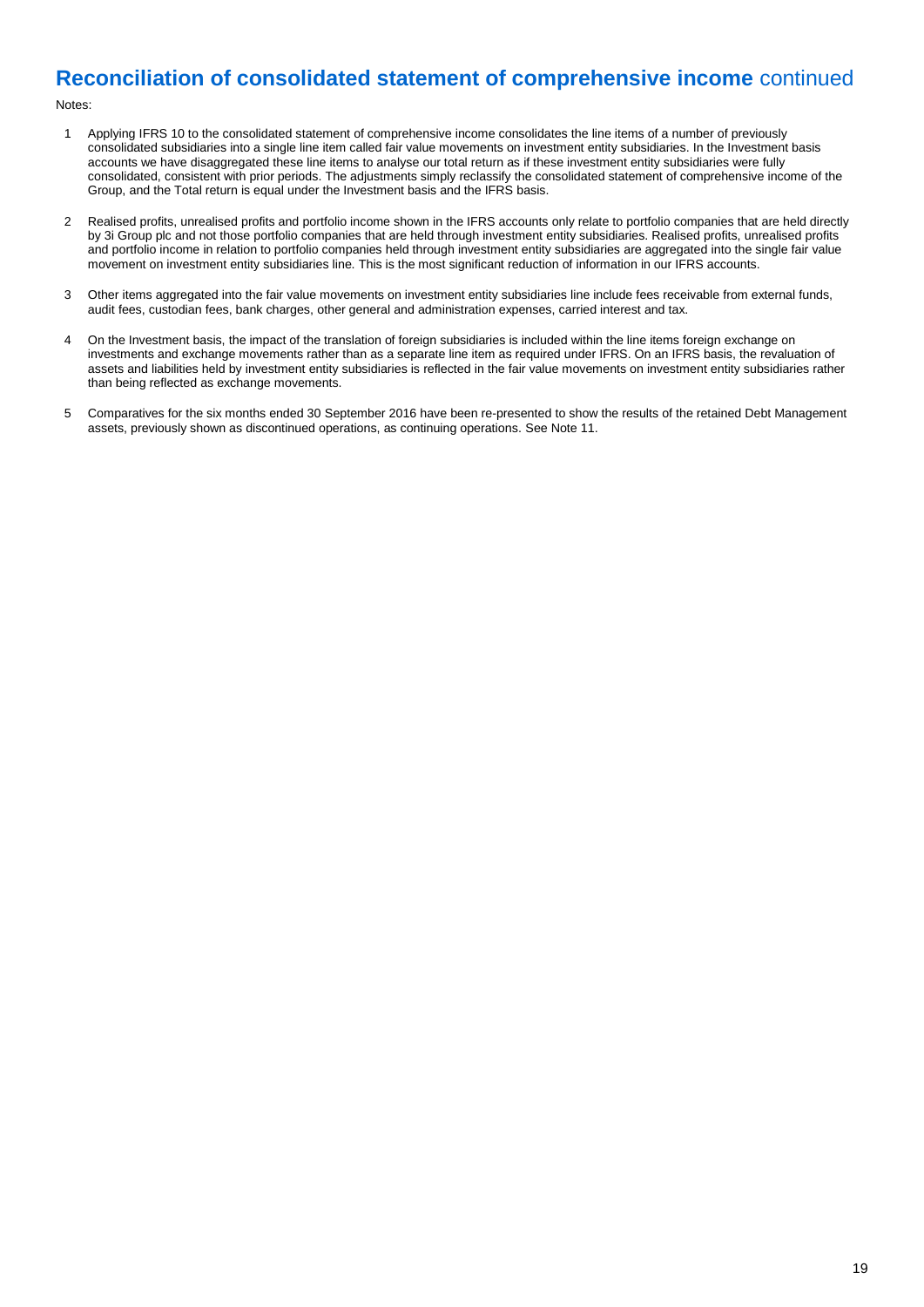# **Reconciliation of consolidated statement of financial position**

|                                               |              |                   | As at 30 September 2017 |              |            | As at 31 March 2017      |                |
|-----------------------------------------------|--------------|-------------------|-------------------------|--------------|------------|--------------------------|----------------|
|                                               |              | <b>Investment</b> | <b>IFRS</b>             | <b>IFRS</b>  | Investment | <b>IFRS</b>              | <b>IFRS</b>    |
|                                               |              | basis             | adjustments             | <b>basis</b> | basis      | adjustments              | basis          |
|                                               |              |                   |                         | (unaudited)  |            |                          | (audited)      |
|                                               | <b>Notes</b> | £m                | £m                      | £m           | £m         | £m                       | £m             |
| <b>Assets</b>                                 |              |                   |                         |              |            |                          |                |
| <b>Non-current assets</b>                     |              |                   |                         |              |            |                          |                |
| Investments                                   |              |                   |                         |              |            |                          |                |
| Quoted investments                            | 1            | 911               | (514)                   | 397          | 893        | (503)                    | 390            |
| Unquoted investments                          | 1            | 5,673             | (4,068)                 | 1,605        | 4,782      | (3,466)                  | 1,316          |
| Investments in investment entity subsidiaries | 1,3          |                   | 4,156                   | 4,156        |            | 3,483                    | 3,483          |
| Investment portfolio                          |              | 6,584             | (426)                   | 6,158        | 5,675      | (486)                    | 5,189          |
| Carried interest and performance              |              |                   |                         |              |            |                          |                |
| fees receivable                               | 1            | 433               | (5)                     | 428          | 359        | (5)                      | 354            |
| Other non-current assets                      |              | 109               | (58)                    | 51           | 106        | (56)                     | 50             |
| Intangible assets                             |              | 13                |                         | 13           |            |                          |                |
| Retirement benefit surplus                    |              | 120               |                         | 120          | 121        | $\overline{\phantom{0}}$ | 121            |
| Property, plant and equipment                 |              | 5                 |                         | 5            | 5          |                          | 5              |
| <b>Total non-current assets</b>               |              | 7,264             | (489)                   | 6,775        | 6,266      | (547)                    | 5,719          |
| <b>Current assets</b>                         |              |                   |                         |              |            |                          |                |
| Carried interest and performance              |              |                   |                         |              |            |                          |                |
| fees receivable                               | 1            | 3                 |                         | 3            | 7          | 2                        | 9              |
| Other current assets                          | 1            | 15                | 3                       | 18           | 10         | $\overline{2}$           | 12             |
| Current income tax receivable                 |              | 4                 |                         | 4            | 2          | $\equiv$                 | $\overline{c}$ |
|                                               |              |                   |                         |              |            |                          |                |
| Derivative financial instruments              |              | 3                 |                         | 3            |            |                          |                |
| Deposits                                      |              | 41                |                         | 41           | 40         |                          | 40             |
| Cash and cash equivalents                     | 1,2          | 486               | (144)                   | 342          | 954        | (23)                     | 931            |
| <b>Total current assets</b>                   |              | 552               | (141)                   | 411          | 1,013      | (19)                     | 994            |
| <b>Total assets</b>                           |              | 7,816             | (630)                   | 7,186        | 7,279      | (566)                    | 6,713          |
| <b>Liabilities</b>                            |              |                   |                         |              |            |                          |                |
| <b>Non-current liabilities</b>                |              |                   |                         |              |            |                          |                |
| Trade and other payables                      | 1            | (25)              |                         | (25)         | (29)       | 5                        | (24)           |
| Carried interest and performance              |              |                   |                         |              |            |                          |                |
| fees payable                                  | 1            | (717)             | 573                     | (144)        | (644)      | 520                      | (124)          |
| Loans and borrowings                          |              | (575)             |                         | (575)        | (575)      |                          | (575)          |
| Retirement benefit deficit                    |              | (22)              |                         | (22)         | (22)       |                          | (22)           |
| Deferred income taxes                         | 1            |                   |                         |              | (1)        | 1                        |                |
| Provisions                                    |              | (1)               |                         | (1)          | (2)        |                          | (2)            |
| <b>Total non-current liabilities</b>          |              | (1, 340)          | 573                     | (767)        | (1, 273)   | 526                      | (747)          |
| <b>Current liabilities</b>                    |              |                   |                         |              |            |                          |                |
| Trade and other payables                      | 1            | (103)             | 15                      | (88)         | (125)      | 22                       | (103)          |
| Carried interest and performance              |              |                   |                         |              |            |                          |                |
| fees payable                                  | 1            | (49)              | 41                      | (8)          | (41)       | 18                       | (23)           |
| Current income taxes                          |              | (1)               | 1                       |              |            |                          |                |
| Provisions                                    |              | (3)               |                         | (3)          | (4)        |                          | (4)            |
| <b>Total current liabilities</b>              |              | (156)             | 57                      | (99)         | (170)      | 40                       | (130)          |
| <b>Total liabilities</b>                      |              | (1, 496)          | 630                     | (866)        | (1, 443)   | 566                      | (877)          |
| <b>Net assets</b>                             |              | 6,320             |                         | 6,320        |            |                          |                |
|                                               |              |                   | ۰                       |              | 5,836      | $\qquad \qquad -$        | 5,836          |
| <b>Equity</b>                                 |              |                   |                         |              |            |                          |                |
| Issued capital                                |              | 719               |                         | 719          | 719        |                          | 719            |
| Share premium                                 |              | 786               |                         | 786          | 785        | —                        | 785            |
| Other reserves                                | 4            | 4,841             |                         | 4,841        | 4,370      | —                        | 4,370          |
| Own shares                                    |              | (26)              |                         | (26)         | (38)       | $\overline{\phantom{0}}$ | (38)           |
| <b>Total equity</b>                           |              | 6,320             | ÷                       | 6,320        | 5,836      | $\overline{\phantom{0}}$ | 5,836          |

The notes relating to the table above are on the next page.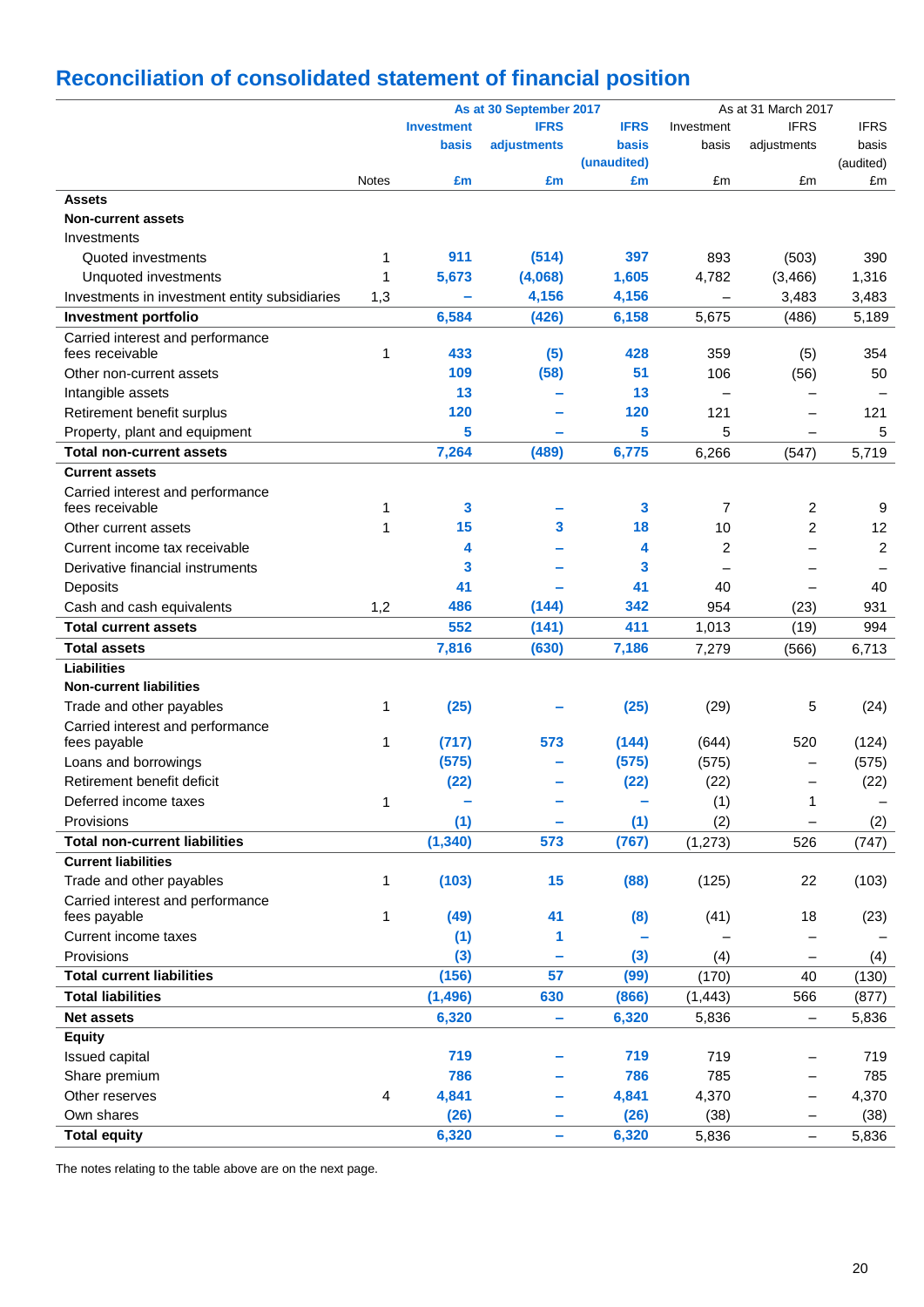## **Reconciliation of consolidated statement of financial position** continued

Notes:

1 Applying IFRS 10 to the consolidated statement of financial position consolidates the line items of a number of previously consolidated subsidiaries into a single line item called investments in investment entity subsidiaries. In the Investment basis, we have disaggregated these line items to analyse our net assets as if these investment entity subsidiaries were fully consolidated, consistent with prior periods. The adjustment reclassifies items in the consolidated statement of financial position. There is no change to the net assets, although for reasons explained below, gross assets and gross liabilities are different.

The disclosure relating to portfolio companies is significantly reduced by the aggregation, as the fair value of all investments held by investment entity subsidiaries is aggregated into the investments in investment entity subsidiaries line. We have disaggregated this fair value and disclosed the underlying portfolio holding in the relevant line item, ie quoted investments or unquoted investments.

Other items which may be aggregated are carried interest and other payables, and the Investment basis presentation again disaggregates these items.

- 2 Cash balances held in investment entity subsidiaries are also aggregated into the investment in investment entity subsidiaries line.
- 3 Intercompany balances between investment entity subsidiaries and trading subsidiaries also impact the transparency of our results under the IFRS basis. If an investment entity subsidiary has an intercompany balance with a consolidated trading subsidiary of the Group, then the asset or liability of the investment entity subsidiary will be aggregated into its fair value, while the asset or liability of the consolidated trading subsidiary will be disclosed as an asset or liability in the consolidated statement of financial position of the Group. Prior to the adoption of IFRS 10, these balances would have been eliminated on consolidation.
- 4 Investment basis financial statements are prepared for performance measurement and therefore reserves are not analysed separately under this basis.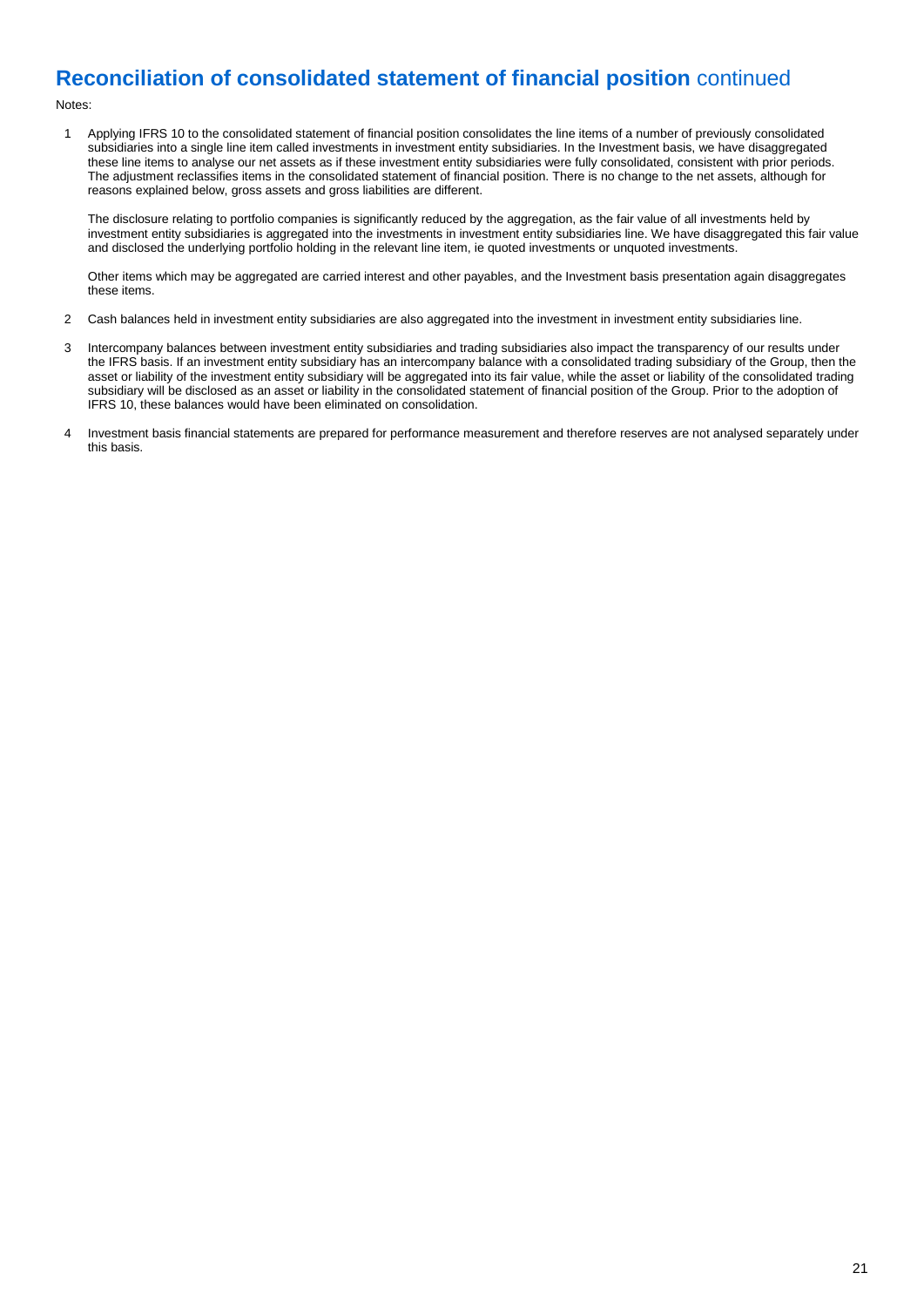## **Reconciliation of consolidated cash flow statement**

|                                                           | Six months to 30 September 2017 |                   |             |             | Six months to 30 September 2016 |                          |             |
|-----------------------------------------------------------|---------------------------------|-------------------|-------------|-------------|---------------------------------|--------------------------|-------------|
|                                                           |                                 | <b>Investment</b> | <b>IFRS</b> | <b>IFRS</b> | Investment                      | <b>IFRS</b>              | <b>IFRS</b> |
|                                                           |                                 | basis             | adjustments | basis       | basis                           | adjustments              | basis       |
|                                                           |                                 |                   |             | (unaudited) |                                 |                          | (unaudited) |
|                                                           | <b>Notes</b>                    | £m                | £m          | £m          | £m                              | £m                       | £m          |
| Cash flow from operating activities                       |                                 |                   |             |             |                                 |                          |             |
| Purchase of investments                                   | 1                               | (572)             | 305         | (267)       | (515)                           | 229                      | (286)       |
| Proceeds from investments                                 | 1                               | 360               | (185)       | 175         | 693                             | (485)                    | 208         |
| Net cash flow (to)/from investment<br>entity subsidiaries | 1                               |                   | (240)       | (240)       |                                 | 151                      | 151         |
| Net cash flow from derivatives                            |                                 | (13)              |             | (13)        |                                 |                          |             |
| Portfolio interest received                               | 1                               | 1                 | (1)         | ÷           | 12                              | (8)                      | 4           |
| Portfolio dividends received                              | 1                               | 22                | (6)         | 16          | 40                              | (6)                      | 34          |
| Portfolio fees received                                   |                                 | 8                 |             | 8           | 2                               | $\overline{\phantom{0}}$ | 2           |
| Fees received from external funds                         |                                 | 24                |             | 24          | 46                              |                          | 46          |
| Carried interest and performance<br>fees received         |                                 | 5                 |             | 5           | 29                              |                          | 29          |
| Carried interest and performance                          |                                 |                   |             |             |                                 |                          |             |
| fees paid                                                 | 1                               | (24)              | 7           | (17)        | (64)                            | 52                       | (12)        |
| Acquisition related earn-out charges                      |                                 |                   |             |             | (1)                             |                          | (1)         |
| Operating expenses paid                                   | 1                               | (71)              |             | (71)        | (70)                            |                          | (70)        |
| Co-investment loans                                       |                                 | 1                 |             | 1           |                                 |                          |             |
| Income taxes paid                                         | 1                               | (2)               | 1           | (1)         | (1)                             |                          | (1)         |
| Net cash flow from operating                              |                                 |                   |             |             |                                 |                          |             |
| activities                                                |                                 | (261)             | (119)       | (380)       | 171                             | (67)                     | 104         |
| Cash flow from financing activities                       |                                 |                   |             |             |                                 |                          |             |
| <b>Issue of shares</b>                                    |                                 | 1                 |             | 1           | 1                               |                          | 1           |
| Repurchase of short-term borrowings                       |                                 |                   |             |             | (15)                            |                          | (15)        |
| Dividend paid                                             |                                 | (178)             |             | (178)       | (154)                           | $\overline{\phantom{0}}$ | (154)       |
| Interest received                                         |                                 | 1                 |             | 1           | 1                               |                          | 1           |
| Interest paid                                             |                                 | (11)              |             | (11)        | (11)                            |                          | (11)        |
| Net cash flow from financing                              |                                 |                   |             |             |                                 |                          |             |
| activities                                                |                                 | (187)             |             | (187)       | (178)                           | —                        | (178)       |
| Cash flow from investing activities                       |                                 |                   |             |             |                                 |                          |             |
| Purchases of property, plant and                          |                                 |                   |             |             |                                 |                          |             |
| equipment                                                 |                                 | (1)               |             | (1)         |                                 |                          |             |
| Purchases of intangible assets                            |                                 | (13)              |             | (13)        |                                 |                          |             |
| Net cash flow from investing<br>activities                |                                 | (14)              |             | (14)        |                                 |                          |             |
| Change in cash and cash equivalents                       | $\overline{2}$                  | (462)             | (119)       | (581)       | (7)                             | (67)                     | (74)        |
| Cash and cash equivalents at the start<br>of the period   | 1                               | 954               | (23)        | 931         | 962                             | (5)                      | 957         |
| Effect of exchange rate fluctuations                      | 1                               | (6)               | (2)         | (8)         | 50                              | 1                        | 51          |
| Cash held within assets held for sale                     |                                 |                   |             |             | (14)                            |                          | (14)        |
| Cash and cash equivalents at the<br>end of the period     | $\overline{\mathbf{c}}$         | 486               | (144)       | 342         | 991                             | (71)                     | 920         |
|                                                           |                                 |                   |             |             |                                 |                          |             |

Notes:

1 The consolidated cash flow statement is impacted by the application of IFRS 10 as cash flows to and from investment entity subsidiaries are disclosed, rather than the cash flows to and from the underlying portfolio.

Therefore, in our Investment basis financial statements, we have disclosed our consolidated cash flow statement on a "look through" basis, in order to reflect the underlying sources and uses of cash flows and disclose the underlying investment activity.

2 There is a difference between the change in cash and cash equivalents of the Investment basis financial statements and the IFRS financial statements because there are cash balances held in investment entity subsidiaries. Cash held within investment entity subsidiaries will not be shown in the IFRS statements but will be seen in the Investment basis statements.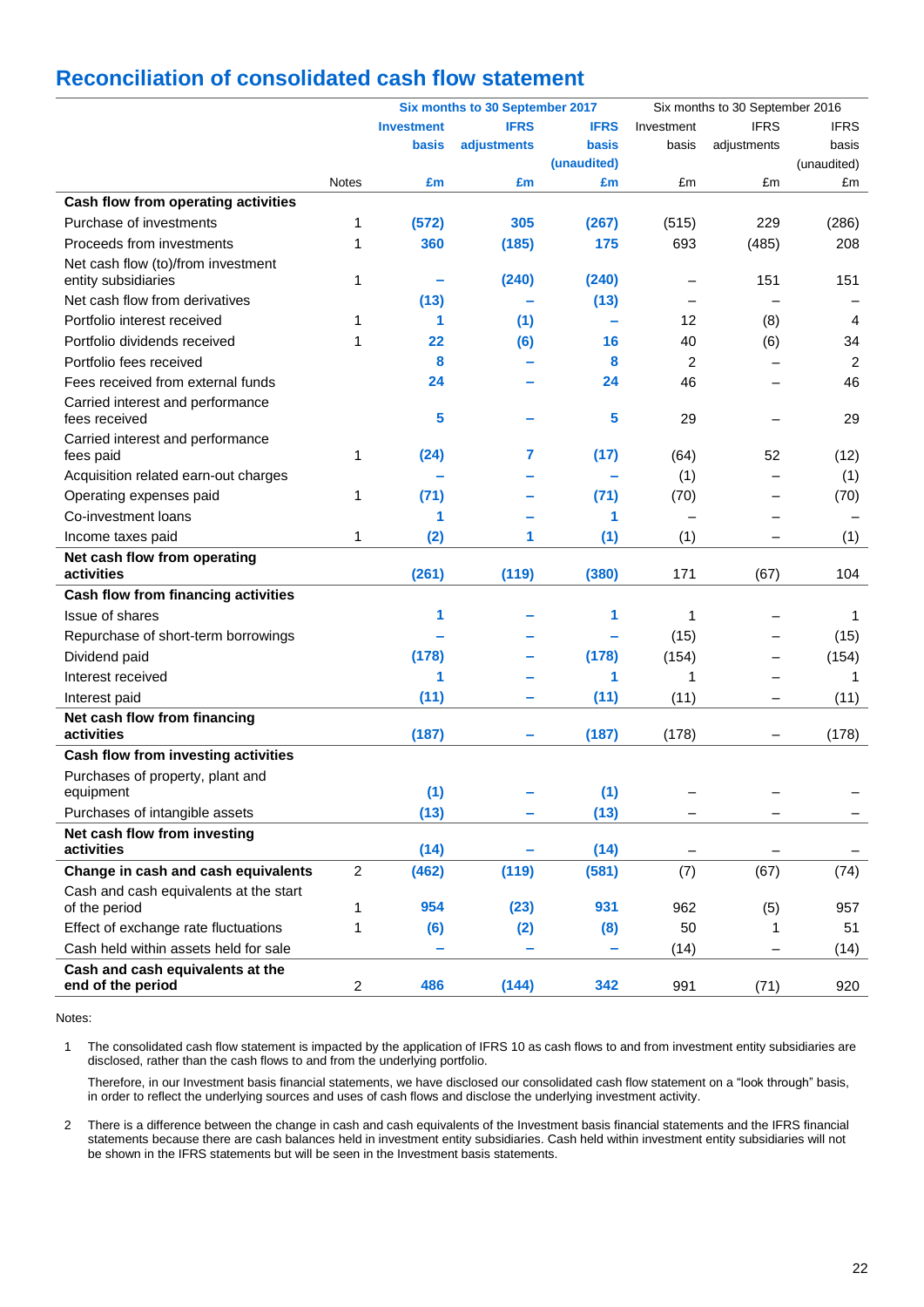# **IFRS Financial statements**

## **Condensed consolidated statement of comprehensive income**

|                                                                                        |              | <b>Six months to</b> | Six months to     |
|----------------------------------------------------------------------------------------|--------------|----------------------|-------------------|
|                                                                                        |              | <b>30 September</b>  | 30 September      |
|                                                                                        |              | 2017                 | 2016 <sup>1</sup> |
|                                                                                        |              | (unaudited)          | (unaudited)       |
|                                                                                        | <b>Notes</b> | £m                   | £m                |
| Realised profits over value on the disposal of investments                             | 2            | 13                   | 7                 |
| Unrealised profits on the revaluation of investments                                   | 3            | 176                  | 92                |
| Fair value movements on investment entity subsidiaries                                 | 7            | 396                  | 671               |
|                                                                                        |              | 585                  | 770               |
| Portfolio income                                                                       |              |                      |                   |
| Dividends                                                                              |              | 16                   | 18                |
| Interest income from investment portfolio                                              |              | 10                   | 2                 |
| Fees receivable                                                                        |              | 11                   | 4                 |
| Foreign exchange on investments                                                        |              | 7                    | 61                |
| <b>Gross investment return</b>                                                         |              | 629                  | 855               |
| Fees receivable from external funds                                                    |              | 24                   | 23                |
| Operating expenses                                                                     |              | (58)                 | (53)              |
| Interest income                                                                        |              | 1                    | 1                 |
| Interest paid                                                                          |              | (18)                 | (25)              |
| Exchange movements                                                                     |              | 16                   | 35                |
| Income from investment entity subsidiaries                                             |              | 11                   |                   |
| Other income                                                                           |              |                      | 8                 |
| <b>Carried interest</b>                                                                |              |                      |                   |
| Carried interest and performance fees receivable                                       |              | 64                   | 205               |
| Carried interest and performance fees payable                                          |              | (14)                 | (74)              |
| Operating profit before tax from continuing operations                                 |              | 656                  | 975               |
| Income taxes                                                                           |              |                      | (2)               |
| Profit for the period from continuing operations                                       |              | 657                  | 973               |
| Profit for the period from discontinued operations                                     | 11           | ÷                    | 50                |
| Profit for the period                                                                  |              | 657                  | 1,023             |
| Other comprehensive income/(expense) that may be reclassified to the income statement: |              |                      |                   |
| Exchange differences on translation of foreign operations                              |              | 1                    | (3)               |
| Other comprehensive expense that will not be reclassified to the income statement:     |              |                      |                   |
| Re-measurement of defined benefit plans                                                |              | (3)                  | (19)              |
| Other comprehensive expense for the period from continuing operations                  |              | (2)                  | (22)              |
| Other comprehensive income for the period from discontinued operations                 | 11           |                      | 5                 |
| Total comprehensive income for the period ("Total return")                             |              | 655                  | 1,006             |
|                                                                                        |              |                      |                   |
| Earnings per share from continuing operations                                          |              |                      |                   |
| Basic (pence)                                                                          | 4            | 68.2                 | 101.5             |
| Diluted (pence)                                                                        | 4            | 67.9                 | 101.0             |
| Earnings per share                                                                     |              |                      |                   |
| Basic (pence)                                                                          | 4            | 68.2                 | 106.7             |
| Diluted (pence)                                                                        | 4            | 67.9                 | 106.2             |

1 Comparatives for the six months ended 30 September 2016 have been re-presented to show the results of the retained Debt Management assets, previously shown as discontinued operations, as continuing operations. See Note 11.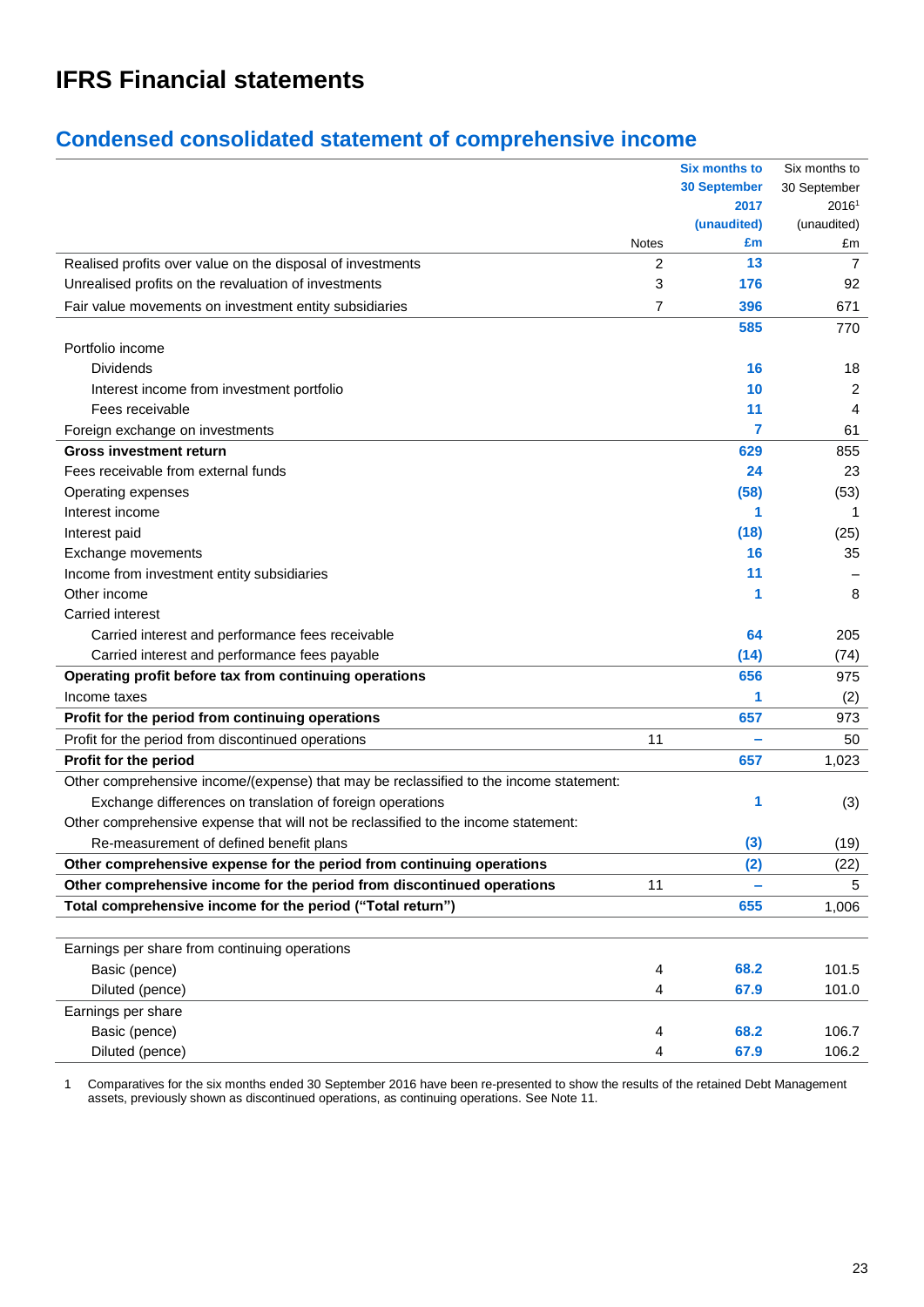# **Condensed consolidated statement of financial position**

|                                                  |              | <b>30 September</b> | 31 March       |
|--------------------------------------------------|--------------|---------------------|----------------|
|                                                  |              | 2017                | 2017           |
|                                                  |              | (unaudited)         | (audited)      |
| <b>Assets</b>                                    | <b>Notes</b> | £m                  | £m             |
| <b>Non-current assets</b>                        |              |                     |                |
|                                                  |              |                     |                |
| Investments<br>Quoted investments                |              | 397                 | 390            |
|                                                  | 6            |                     |                |
| Unquoted investments                             | 6            | 1,605               | 1,316          |
| Investments in investment entity subsidiaries    | 7            | 4,156               | 3,483          |
| Investment portfolio                             |              | 6,158               | 5,189          |
| Carried interest and performance fees receivable |              | 428                 | 354            |
| Other non-current assets                         |              | 51                  | 50             |
| Intangible assets                                |              | 13                  |                |
| Retirement benefit surplus                       |              | 120                 | 121            |
| Property, plant and equipment                    |              | 5                   | 5              |
| <b>Total non-current assets</b>                  |              | 6,775               | 5,719          |
| <b>Current assets</b>                            |              |                     |                |
|                                                  |              | 3                   |                |
| Carried interest and performance fees receivable |              |                     | 9              |
| Other current assets                             |              | 18                  | 12             |
| Current income tax receivable                    |              | 4                   | $\overline{2}$ |
| Derivative financial instruments                 |              | 3                   |                |
| Deposits                                         |              | 41                  | 40             |
| Cash and cash equivalents                        |              | 342                 | 931            |
| <b>Total current assets</b>                      |              | 411                 | 994            |
| <b>Total assets</b>                              |              | 7,186               | 6,713          |
| <b>Liabilities</b>                               |              |                     |                |
| <b>Non-current liabilities</b>                   |              |                     |                |
| Trade and other payables                         |              | (25)                | (24)           |
| Carried interest and performance fees payable    |              | (144)               | (124)          |
| Loans and borrowings                             |              | (575)               | (575)          |
| Retirement benefit deficit                       |              | (22)                |                |
| Provisions                                       |              |                     | (22)           |
| <b>Total non-current liabilities</b>             |              | (1)<br>(767)        | (2)            |
|                                                  |              |                     | (747)          |
| <b>Current liabilities</b>                       |              |                     |                |
| Trade and other payables                         |              | (88)                | (103)          |
| Carried interest and performance fees payable    |              | (8)                 | (23)           |
| Provisions                                       |              | (3)                 | (4)            |
| <b>Total current liabilities</b>                 |              | (99)                | (130)          |
| <b>Total liabilities</b>                         |              | (866)               | (877)          |
| <b>Net assets</b>                                |              | 6,320               | 5,836          |
|                                                  |              |                     |                |
| <b>Equity</b>                                    |              |                     |                |
| Issued capital                                   |              | 719                 | 719            |
| Share premium                                    |              | 786                 | 785            |
| Capital redemption reserve                       |              | 43                  | 43             |
| Share-based payment reserve                      |              | 25                  | 30             |
| <b>Translation reserve</b>                       |              | 219                 | 218            |
| Capital reserve                                  |              | 3,826               | 3,390          |
| Revenue reserve                                  |              | 728                 | 689            |
| Own shares                                       |              | (26)                | (38)           |
| <b>Total equity</b>                              |              | 6,320               | 5,836          |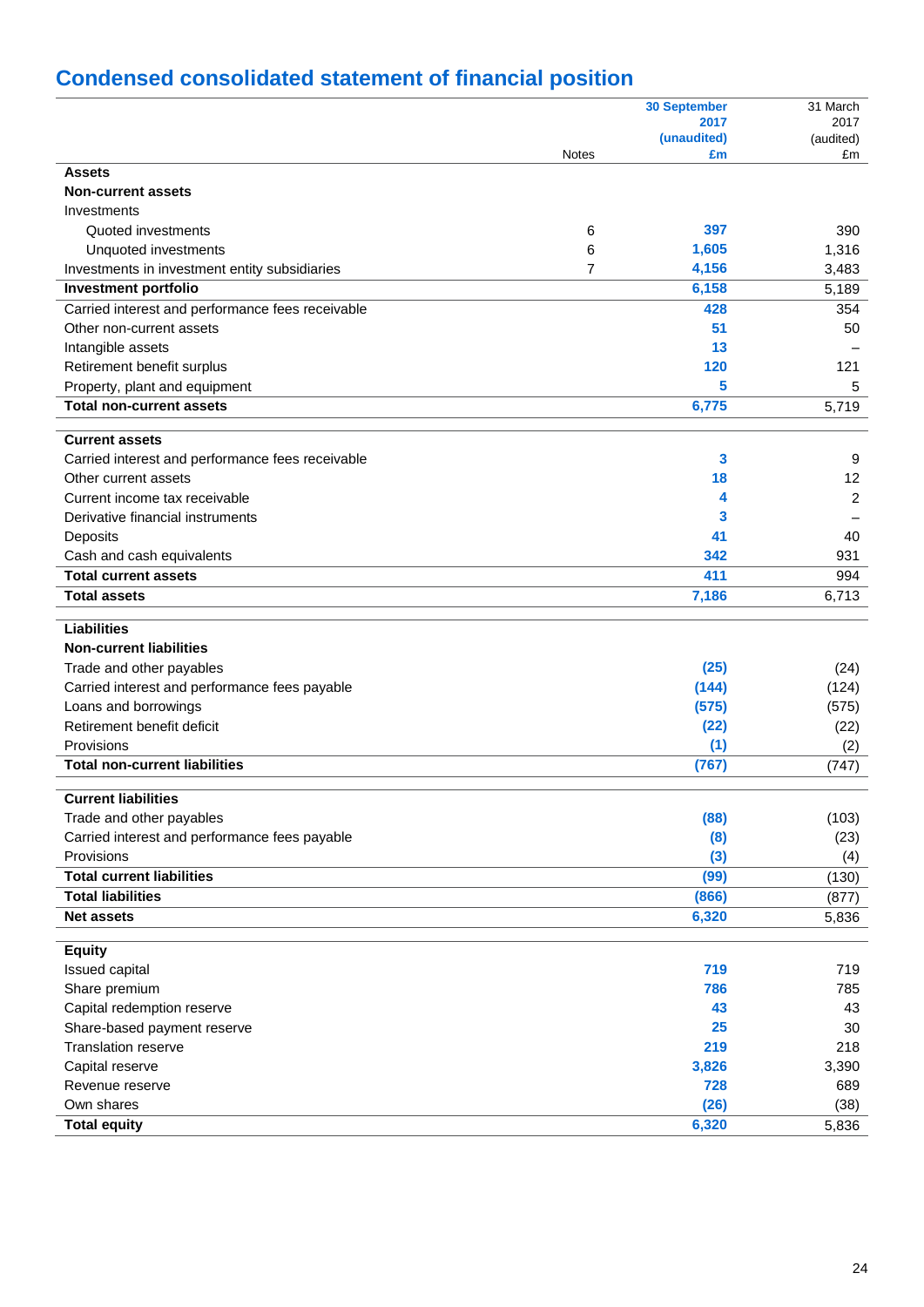# **Condensed consolidated statement of changes in equity**

| For the six months to                                        |              |              |                | Share-  |                    |                |                |        |               |
|--------------------------------------------------------------|--------------|--------------|----------------|---------|--------------------|----------------|----------------|--------|---------------|
| 30 September 2017                                            |              |              | <b>Capital</b> | based   |                    |                |                |        |               |
| (unaudited)                                                  | <b>Share</b> | <b>Share</b> | redemption     | payment | <b>Translation</b> | <b>Capital</b> | <b>Revenue</b> | Own    | <b>Total</b>  |
|                                                              | capital      | premium      | reserve        | reserve | <b>Reserve</b>     | reserve        | reserve        | shares | <b>Equity</b> |
|                                                              | £m           | £m           | £m             | £m      | £m                 | £m             | £m             | £m     | £m            |
| Total equity at the start of                                 |              |              |                |         |                    |                |                |        |               |
| the period                                                   | 719          | 785          | 43             | 30      | 218                | 3,390          | 689            | (38)   | 5,836         |
| Profit for the period                                        |              |              |                |         |                    | 576            | 81             |        | 657           |
| Exchange differences on<br>translation of foreign operations |              |              |                |         | 1                  |                |                |        |               |
| Re-measurements of defined                                   |              |              |                |         |                    |                |                |        |               |
| benefit plans                                                |              |              |                |         |                    | (3)            |                |        | (3)           |
| <b>Total comprehensive income</b>                            |              |              |                |         |                    |                |                |        |               |
| for the period                                               |              |              |                |         | 1                  | 573            | 81             |        | 655           |
| Share-based payments                                         |              |              |                | 6       |                    |                |                |        | 6             |
| Release on exercise/forfeiture                               |              |              |                |         |                    |                |                |        |               |
| of share awards                                              |              |              |                | (11)    |                    |                | 11             |        |               |
| Loss on sale of own shares                                   |              |              |                |         |                    | (12)           |                | 12     |               |
| Ordinary dividends                                           |              |              |                |         |                    | (24)           | (53)           |        | (77)          |
| Additional dividends                                         |              |              |                |         |                    | (101)          |                |        | (101)         |
| Issue of ordinary shares                                     |              | 1            |                |         |                    |                |                |        |               |
| Total equity at the end of<br>the period                     | 719          | 786          | 43             | 25      | 219                | 3,826          | 728            | (26)   | 6,320         |
|                                                              |              |              |                |         |                    |                |                |        |               |

| For the six months to                                                                      |         |         |            | Share-  |                      |         |         |        |        |
|--------------------------------------------------------------------------------------------|---------|---------|------------|---------|----------------------|---------|---------|--------|--------|
| 30 September 2016                                                                          |         |         | Capital    | based   |                      |         |         |        |        |
| (unaudited)                                                                                | Share   | Share   | redemption | payment | Translation          | Capital | Revenue | Own    | Total  |
|                                                                                            | capital | premium | reserve    | reserve | Reserve <sup>1</sup> | reserve | reserve | shares | Equity |
|                                                                                            | £m      | £m      | £m         | £m      | £m                   | £m      | £m      | £m     | £m     |
| Total equity at the start of                                                               |         |         |            |         |                      |         |         |        |        |
| the period                                                                                 | 719     | 784     | 43         | 32      | 229                  | 2,080   | 622     | (54)   | 4,455  |
| Profit for the period                                                                      |         |         |            |         |                      | 937     | 86      | —      | 1,023  |
| Exchange differences on<br>translation of foreign operations<br>from continuing operations |         |         |            |         | (3)                  |         |         |        | (3)    |
| Re-measurements of defined<br>benefit plans from continuing<br>operations                  |         |         |            |         |                      | (19)    |         |        | (19)   |
| Other comprehensive income<br>from discontinued operations                                 |         |         |            |         | 5                    |         |         |        | 5      |
| Total comprehensive income<br>for the period                                               |         |         |            |         | 2                    | 918     | 86      |        | 1,006  |
| Share-based payments                                                                       |         |         |            | 12      |                      |         |         |        | 12     |
| Release on exercise/forfeiture<br>of share awards                                          |         |         |            | (18)    |                      |         | 18      |        |        |
| Loss on sale of own shares                                                                 |         |         |            |         |                      | (15)    |         | 15     |        |
| Ordinary dividends                                                                         |         |         |            |         |                      |         | (52)    | -      | (52)   |
| Additional dividends                                                                       |         |         |            |         |                      | (102)   |         | —      | (102)  |
| Issue of ordinary shares                                                                   |         | 1       |            |         |                      |         |         |        | 1      |
| Total equity at the end of<br>the period                                                   | 719     | 785     | 43         | 26      | 231                  | 2,881   | 674     | (39)   | 5,320  |

1 Translation reserve balance at 30 September 2016 included £12 million in relation to discontinued operations (31 March 2016: £7 million).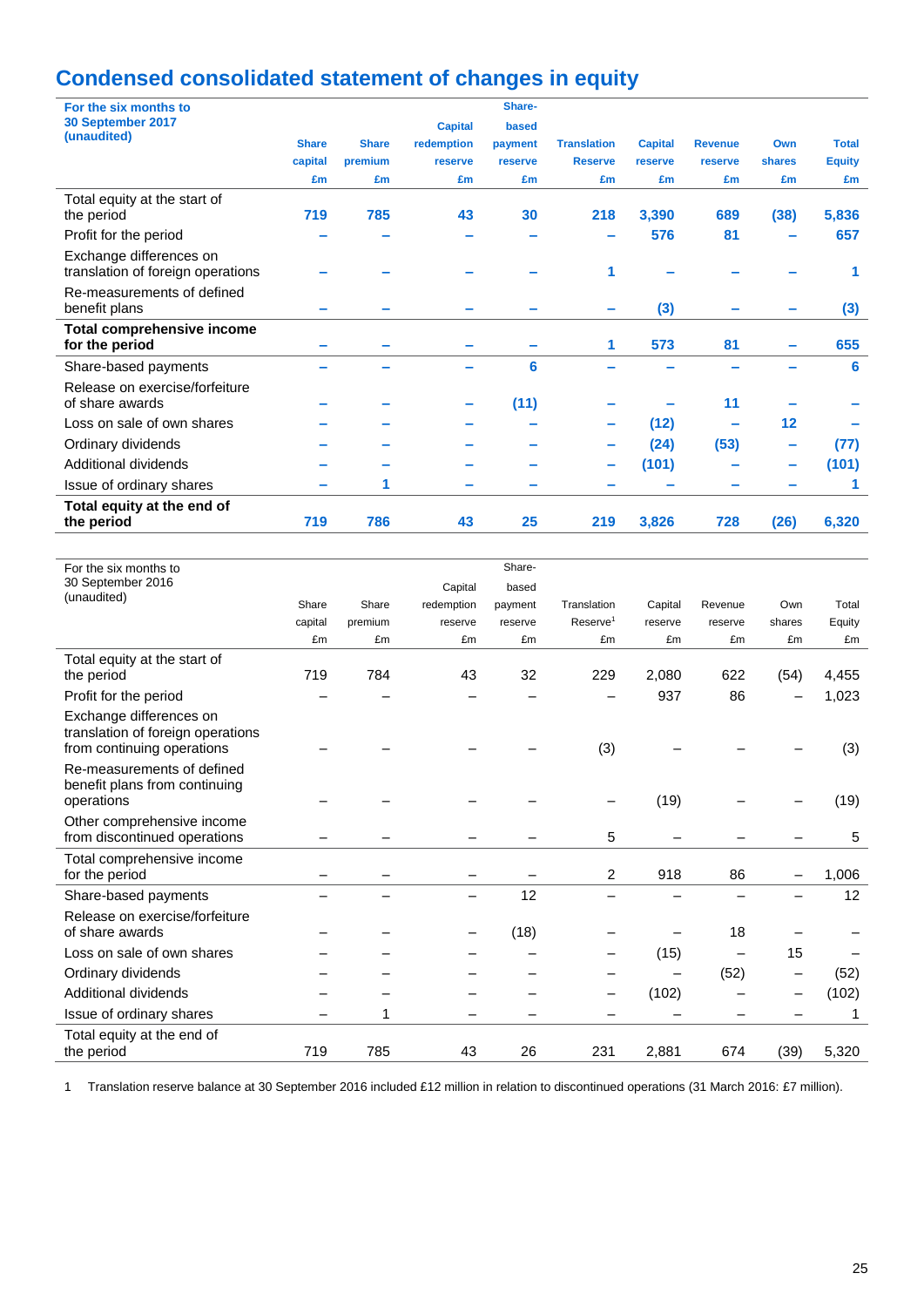## **Condensed consolidated cash flow statement**

|                                                        | <b>Six months to</b> | Six months to  |
|--------------------------------------------------------|----------------------|----------------|
|                                                        | <b>30 September</b>  | 30 September   |
|                                                        | 2017                 | 2016           |
|                                                        | (unaudited)          | (unaudited)    |
|                                                        | £m                   | £m             |
| Cash flow from operating activities                    |                      |                |
| Purchase of investments                                | (267)                | (286)          |
| Proceeds from investments                              | 175                  | 208            |
| Net cash flow (to)/from investment entity subsidiaries | (240)                | 151            |
| Net cash outflow from derivatives                      | (13)                 |                |
| Portfolio interest received                            |                      | $\overline{4}$ |
| Portfolio dividends received                           | 16                   | 34             |
| Portfolio fees received                                | 8                    | 2              |
| Fees received from external funds                      | 24                   | 46             |
| Carried interest and performance fees received         | 5                    | 29             |
| Carried interest and performance fees paid             | (17)                 | (12)           |
| Acquisition related earn-out charges                   |                      | (1)            |
| Operating expenses paid                                | (71)                 | (70)           |
| Co-investment loans received                           | 1                    |                |
| Income taxes paid                                      | (1)                  | (1)            |
| Net cash flow from operating activities                | (380)                | 104            |
|                                                        |                      |                |
| Cash flow from financing activities                    |                      |                |
| Issue of shares                                        | 1                    | 1              |
| Repurchase of short-term borrowings                    |                      | (15)           |
| Dividend paid                                          | (178)                | (154)          |
| Interest received                                      | 1                    |                |
| Interest paid                                          | (11)                 | (11)           |
| Net cash flow from financing activities                | (187)                | (178)          |
|                                                        |                      |                |
| Cash flow from investing activities                    |                      |                |
| Purchase of property, plant and equipment              | (1)                  |                |
| Purchase of intangibles                                | (13)                 |                |
| Net cash flow from investing activities                | (14)                 |                |
|                                                        |                      |                |
| Change in cash and cash equivalents                    | (581)                | (74)           |
| Cash and cash equivalents at the start of the period   | 931                  | 957            |
| Effect of exchange rate fluctuations                   | (8)                  | 51             |
| Cash held within assets held for sale                  |                      | (14)           |
| Cash and cash equivalents at the end of the period     | 342                  | 920            |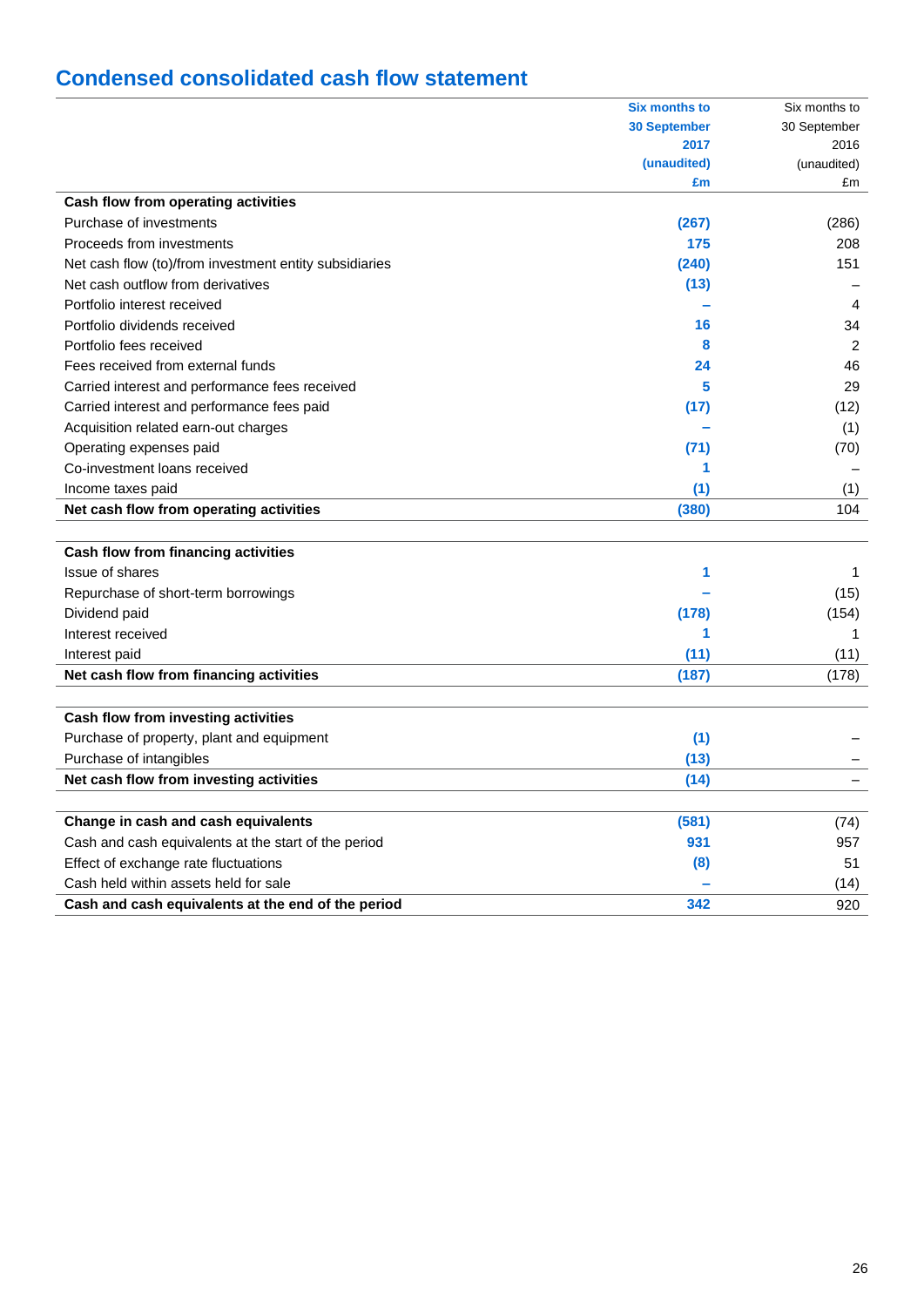## Notes to the financial statements

## **Basis of preparation and accounting policies**

## Compliance with International Financial Reporting Standards ("IFRS")

The Half-year condensed consolidated financial statements of 3i Group plc have been prepared in accordance with the Disclosure Rules and Transparency Rules of the Financial Conduct Authority and IAS 34 'Interim Financial Reporting' as issued by the International Accounting Standards Board ('IASB') and as endorsed by the European Union. The Half-year condensed consolidated financial statements should be read in conjunction with the Annual report and accounts 2017. The accounting policies applied by 3i Group plc for the Half-year condensed consolidated financial statements are consistent with those described on pages 108 to 148 of the Annual report and accounts 2017, as are the methods of computation. There was no change in the current period to the critical accounting estimates and judgements applied in 2017, which are stated on pages 109 to 110 of the Annual report and accounts 2017.

The impact of future standards and amendments on the financial statements is being assessed by the Group and the Company. The Group does not anticipate that IFRS 9 (Financial instruments) and IFRS 16 (Leases) will have a material impact on its results. The detailed assessment of the extent to which IFRS 15 (Revenue from contracts with customers) may affect the carried interest receivable recognition in the Group's financial statements is ongoing.

The financial information for the year ended 31 March 2017 contained within this Half-year report does not constitute statutory accounts as defined in section 434 of the Companies Act 2006. The statutory accounts for the year to 31 March 2017, prepared under IFRS as endorsed by the EU, have been reported on by Ernst & Young LLP and delivered to the Registrar of Companies. The report of the Auditor on these statutory accounts was unqualified and did not contain a statement under section 498(2) or section 498(3) of the Companies Act 2006.

3i announced the sale of its Debt Management business to Investcorp on 25 October 2016 and the transaction completed on 3 March 2017. At 30 September 2016, the Debt Management business was classified as discontinued operations and all of its associated assets and liabilities as held for sale. As disclosed in the Annual report and accounts 2017, we retained the Debt Management investments not sold to Investcorp and classified them as 'Other' in our segmental analysis. Therefore, the comparatives for the six months ended 30 September 2016 have been re-presented to include the results from these retained Debt Management assets as continuing operations.

The Half-year condensed consolidated financial statements are prepared on a going concern basis.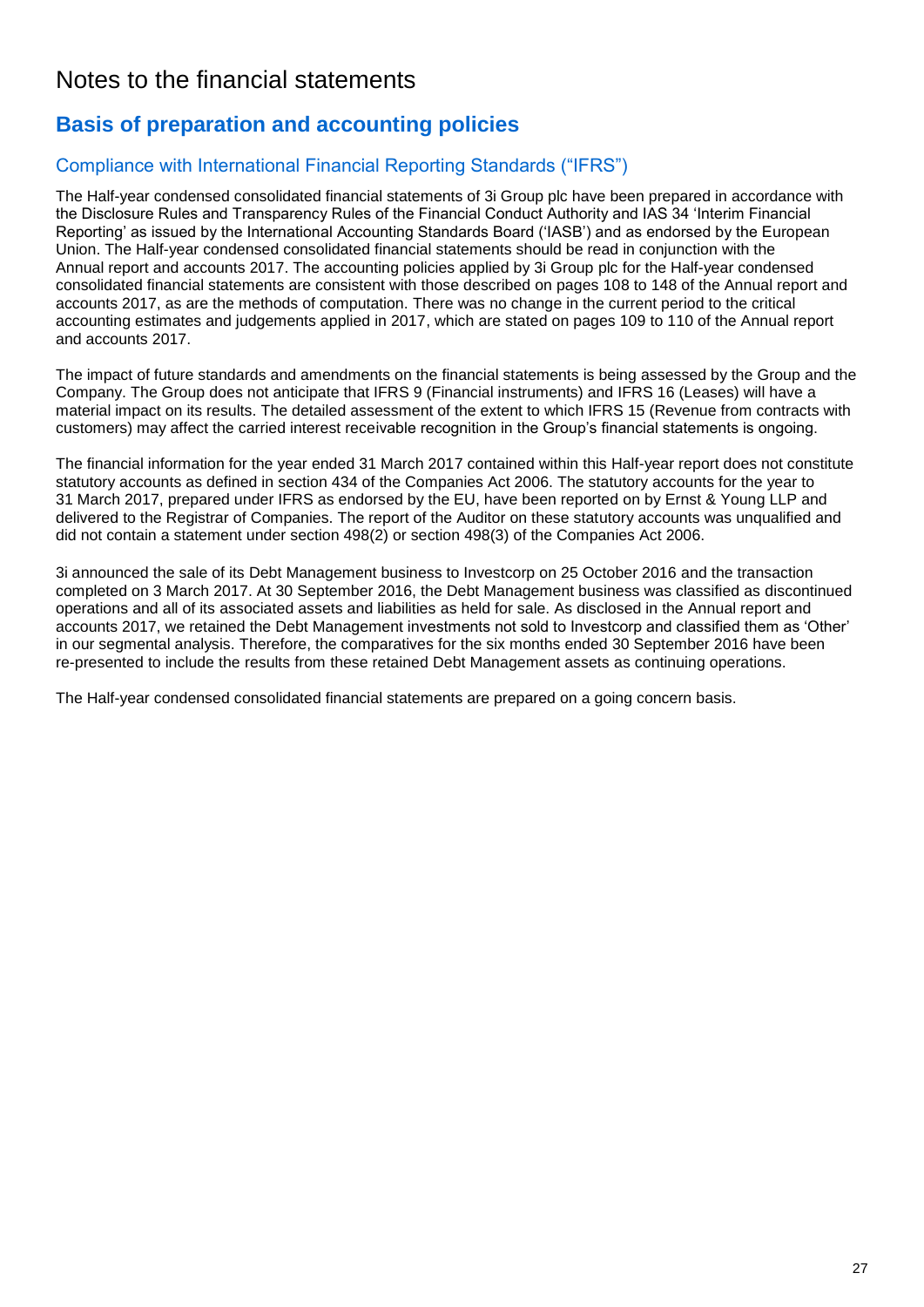### **1 Segmental analysis**

The tables below are presented on the Investment basis which is the basis used by the chief operating decision maker, the Chief Executive, to monitor the performance of the Group. A description of the Investment basis and a reconciliation of the Investment basis to the IFRS financial statements is provided on pages 18 to 22. Further detail on the Group's segmental analysis can be found on pages 112 to 114 of the Annual report and accounts 2017. The remaining Notes are prepared on an IFRS basis.

| <b>Investment basis</b>                                                        |                |                       |              |              |
|--------------------------------------------------------------------------------|----------------|-----------------------|--------------|--------------|
|                                                                                | <b>Private</b> |                       |              |              |
|                                                                                | <b>Equity</b>  | <b>Infrastructure</b> | <b>Other</b> | <b>Total</b> |
| Six months to 30 September 2017<br>Realised profits over value on the disposal | £m             | £m                    | £m           | £m           |
| of investments                                                                 | 53             |                       |              | 53           |
| Unrealised profits on the revaluation of investments                           | 517            | 22                    |              | 539          |
| <b>Portfolio income</b>                                                        |                |                       |              |              |
| <b>Dividends</b>                                                               | $\mathbf{2}$   | 13                    | 7            | 22           |
| Interest income from investment portfolio                                      | 49             |                       |              | 49           |
| Fees receivable                                                                | 10             |                       |              | 10           |
| Foreign exchange on investments                                                | 84             | (3)                   | (8)          | 73           |
| <b>Gross investment return</b>                                                 | 715            | 32                    | (1)          | 746          |
| Fees receivable from external funds                                            | 3              | 21                    |              | 24           |
| <b>Operating expenses</b>                                                      | (38)           | (20)                  |              | (58)         |
| Interest received                                                              |                |                       |              | 1            |
| <b>Interest paid</b>                                                           |                |                       |              | (18)         |
| <b>Exchange movements</b>                                                      |                |                       |              | (21)         |
| <b>Other income</b>                                                            |                |                       |              | 1.           |
| Operating profit before carried interest                                       |                |                       |              | 675          |
| <b>Carried interest</b>                                                        |                |                       |              |              |
| Carried interest and performance fees receivable                               | 64             |                       |              | 64           |
| Carried interest and performance fees payable                                  | (81)           |                       |              | (81)         |
| <b>Operating profit</b>                                                        |                |                       |              | 658          |
| Income taxes                                                                   |                |                       |              |              |
| Other comprehensive income                                                     |                |                       |              |              |
| Re-measurements of defined benefit plans                                       |                |                       |              | (3)          |
| <b>Total return</b>                                                            |                |                       |              | 655          |
| Net (investment)/divestment                                                    |                |                       |              |              |
| Realisations <sup>1</sup>                                                      | 350            |                       | 24           | 374          |
| <b>Cash investment</b>                                                         | (506)          | (43)                  | (23)         | (572)        |
|                                                                                | (156)          | (43)                  | 1            | (198)        |
| <b>Balance sheet</b>                                                           |                |                       |              |              |
| Opening portfolio value at 1 April 2017                                        | 4,831          | 706                   | 138          | 5,675        |
| Investment <sup>2</sup>                                                        | 555            | 43                    | 23           | 621          |
| Value disposed                                                                 | (297)          |                       | (24)         | (321)        |
| <b>Unrealised value movement</b>                                               | 517            | 22                    |              | 539          |
| Other movement (including foreign exchange)                                    | 86             | (6)                   | (10)         | 70           |
| Closing portfolio value at 30 September 2017                                   | 5,692          | 765                   | 127          | 6,584        |

1 Investment basis Cash flow statement differs due to timing realisation cash flows in Private Equity.

2 Includes capitalised interest and other non-cash investment.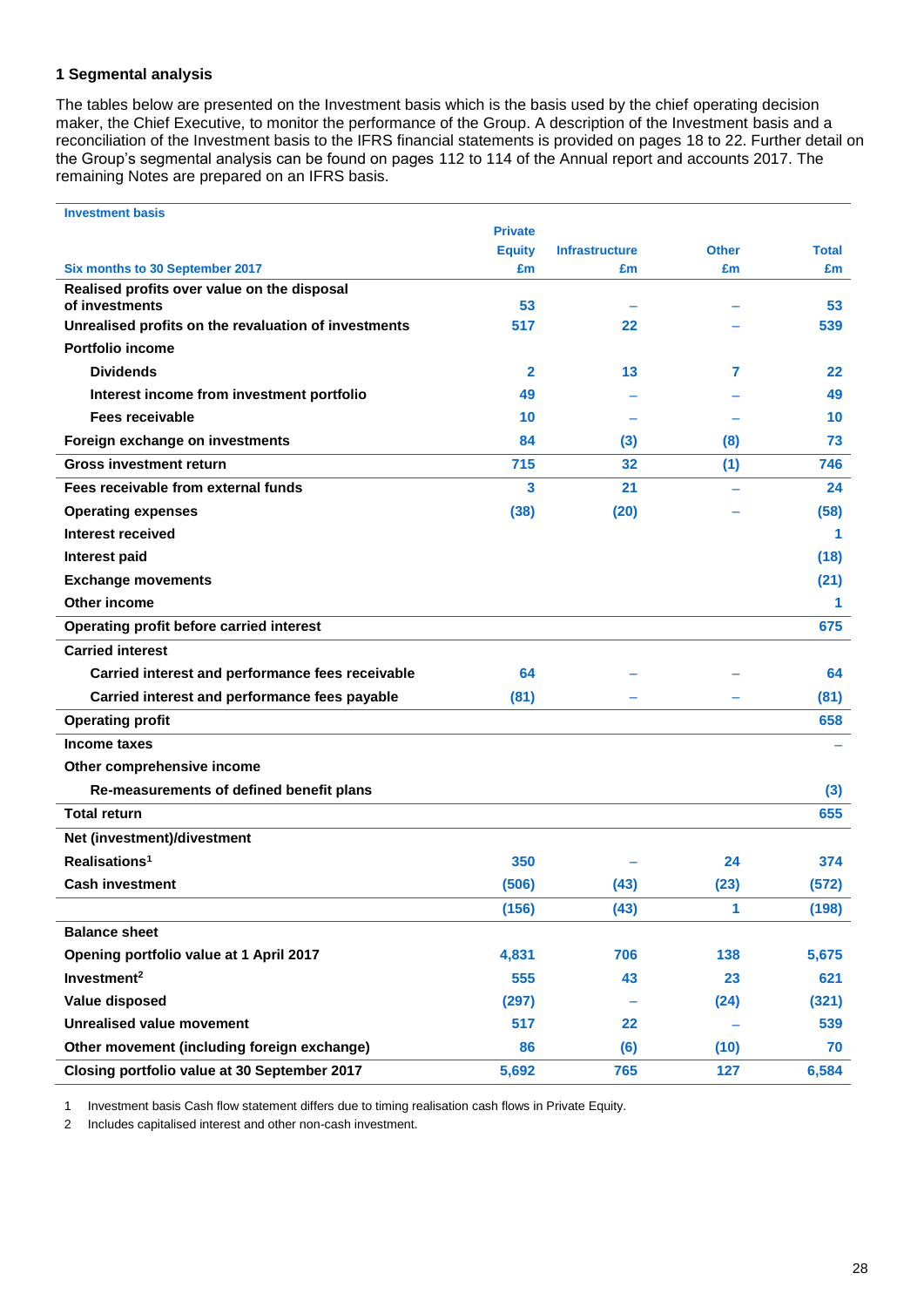### **1 Segmental analysis** continued

| <b>Investment</b> basis                                                |         |                |                    | Total      |                           |                |
|------------------------------------------------------------------------|---------|----------------|--------------------|------------|---------------------------|----------------|
|                                                                        | Private |                |                    | Continuing | Discontinued              |                |
|                                                                        | Equity  | Infrastructure | Other <sup>1</sup> | Operations | Operations <sup>1,2</sup> | Total          |
| Six months to 30 September 2016 <sup>1</sup>                           | £m      | £m             | £m                 | £m         | £m                        | £m             |
| Realised profits/(losses) over value on the<br>disposal of investments | 52      | (1)            |                    | 51         | 2                         | 53             |
| Unrealised profits on the revaluation of<br>investments                | 643     | 76             | 12                 | 731        | 1                         | 732            |
| Portfolio income                                                       |         |                |                    |            |                           |                |
| <b>Dividends</b>                                                       | 6       | 10             | 8                  | 24         | 16                        | 40             |
| Interest income from investment<br>portfolio                           | 19      |                |                    | 19         | 3                         | 22             |
| Fees receivable                                                        | 1       |                |                    | 1          |                           | 1              |
| Foreign exchange on investments                                        | 268     | 5              | 10                 | 283        | 17                        | 300            |
| Gross investment return                                                | 989     | 90             | 30                 | 1,109      | 39                        | 1,148          |
| Fees receivable from external funds                                    | 5       | 18             |                    | 23         | 24                        | 47             |
| Operating expenses                                                     | (35)    | (19)           |                    | (54)       | (12)                      | (66)           |
| Interest received                                                      |         |                |                    | 1          |                           | 1              |
| Interest paid                                                          |         |                |                    | (25)       |                           | (25)           |
| Exchange movements                                                     |         |                |                    | 9          | 4                         | 13             |
| Other income/(expense)                                                 |         |                |                    | 8          | (1)                       | $\overline{7}$ |
| Operating profit before carried interest                               |         |                |                    | 1,071      | 54                        | 1,125          |
| Carried interest and performance fees                                  |         |                |                    |            |                           |                |
| Receivable                                                             | 203     |                |                    | 203        | 1                         | 204            |
| Payable                                                                | (302)   |                |                    | (302)      | $\overline{\phantom{0}}$  | (302)          |
| Operating profit                                                       |         |                |                    | 972        | 55                        | 1,027          |
| Income taxes                                                           |         |                |                    | (2)        |                           | (2)            |
| Other comprehensive income                                             |         |                |                    |            |                           |                |
| Re-measurements of defined<br>benefit plans                            |         |                |                    | (19)       |                           | (19)           |
| Total return                                                           |         |                |                    | 951        | 55                        | 1,006          |
| Net divestment/(investment)                                            |         |                |                    |            |                           |                |
| Realisations <sup>3</sup>                                              | 654     | 12             | -                  | 666        | 3                         | 669            |
| Cash investment <sup>3</sup>                                           | (291)   | (131)          | (8)                | (430)      | (42)                      | (472)          |
|                                                                        | 363     | (119)          | (8)                | 236        | (39)                      | 197            |
| Year to 31 March 2017                                                  |         |                |                    |            |                           |                |
| <b>Balance sheet</b>                                                   |         |                |                    |            |                           |                |
| Opening portfolio value at 1 April 2016                                | 3,741   | 527            | 92                 | 4,360      | 137                       | 4,497          |
| Investment <sup>4</sup>                                                | 548     | 131            | 29                 | 708        | 51                        | 759            |
| Value disposed                                                         | (944)   | (13)           | (10)               | (967)      | (191)                     | (1, 158)       |
| Unrealised value movement                                              | 1,274   | 59             | 9                  | 1,342      | 3                         | 1,345          |
| Other movement<br>(including foreign exchange)                         | 212     | $\overline{c}$ | 18                 | 232        | —                         | 232            |
| Closing portfolio value at 31 March 2017                               | 4,831   | 706            | 138                | 5,675      | $\overline{\phantom{0}}$  | 5,675          |

1 Comparatives for the six months ended 30 September 2016 have been re-presented to show the results of the retained Debt Management assets, previously shown as discontinued operations, within Other.

2 Discontinued operations relate to the Debt Management business sold to Investcorp.

3 Investment basis Cash flow statement differs due to timing of investment and realisation cash flows in Private Equity and Debt Management.

4 Includes capitalised interest and other non-cash investment.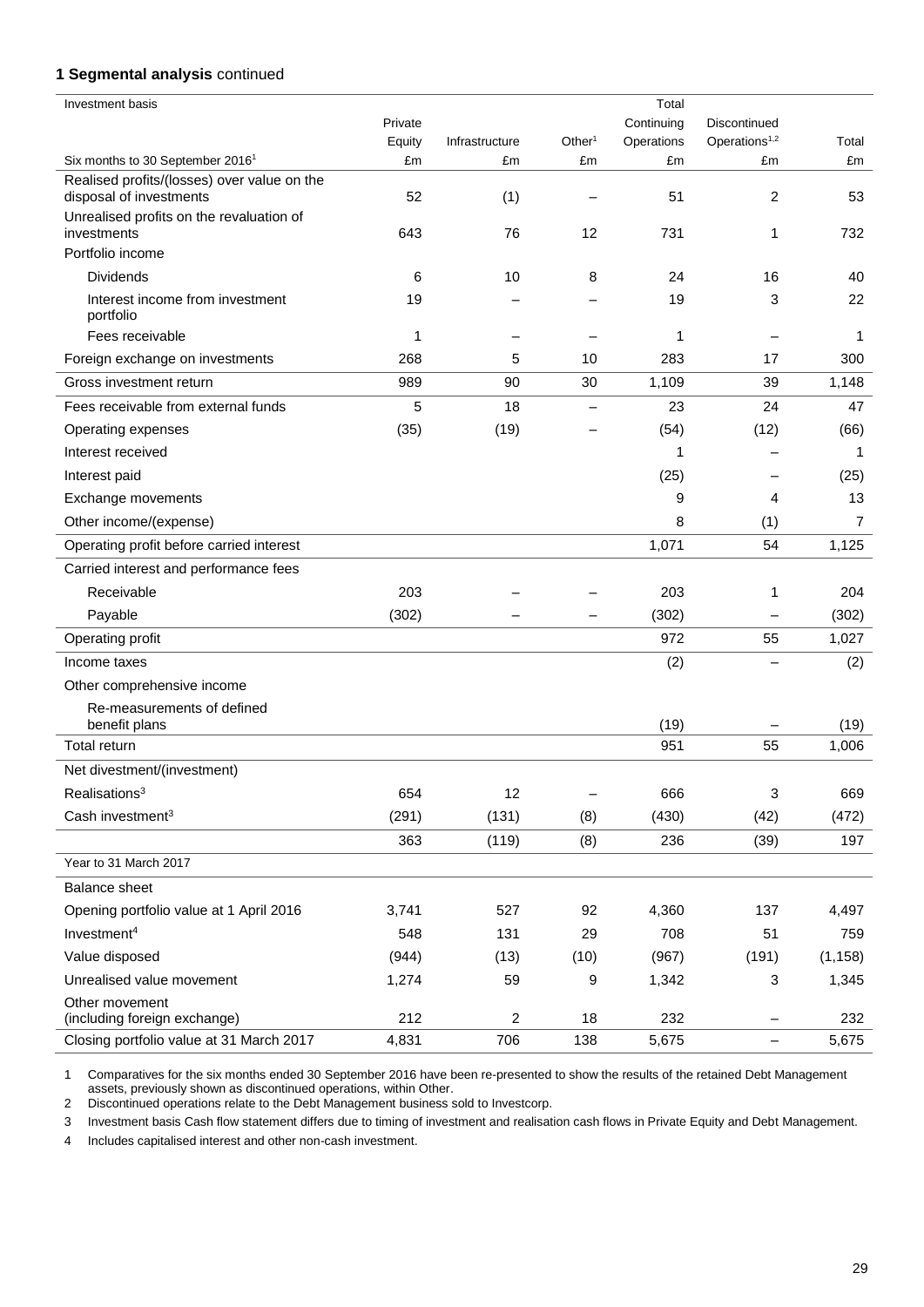### **2 Realised profits/(losses) over value on the disposal of investments**

| Six months to 30 September 2017     | <b>Unquoted</b>    | Quoted             |                |
|-------------------------------------|--------------------|--------------------|----------------|
|                                     | <b>investments</b> | <b>investments</b> | <b>Total</b>   |
|                                     | £m                 | £m                 | £m             |
| <b>Realisations</b>                 | 175                |                    | 175            |
| Valuation of disposed investments   | (162)              |                    | (162)          |
|                                     | 13                 |                    | 13             |
| Of which:                           |                    |                    |                |
| - profit recognised on realisations | 14                 |                    | 14             |
| - losses recognised on realisations | (1)                |                    | (1)            |
|                                     | 13                 |                    | 13             |
|                                     |                    |                    |                |
| Six months to 30 September 2016     | Unquoted           | Quoted             |                |
|                                     | investments        | investments        | Total          |
|                                     | £m                 | £m                 | £m             |
| <b>Realisations</b>                 | 186                | 20                 | 206            |
| Valuation of disposed investments   | (180)              | (19)               | (199)          |
|                                     | 6                  | 1                  | 7              |
| Of which:                           |                    |                    |                |
| - profit recognised on realisations | 7                  |                    | 8              |
| - losses recognised on realisations | (1)                |                    | (1)            |
|                                     | 6                  |                    | $\overline{7}$ |

### **3 Unrealised profits/(losses) on the revaluation of investments**

| Six months to 30 September 2017              | <b>Unquoted</b>    | Quoted             |       |
|----------------------------------------------|--------------------|--------------------|-------|
|                                              | <b>investments</b> | <b>investments</b> | Total |
|                                              | £m                 | £m                 | £m    |
| Movement in the fair value of investments    | 165                | 11                 | 176   |
| Of which:                                    |                    |                    |       |
| - unrealised gains                           | 177                | 11                 | 188   |
| - unrealised losses                          | (12)               |                    | (12)  |
|                                              | 165                | 11                 | 176   |
| Six months to 30 September 2016 <sup>1</sup> | Unquoted           | Quoted             |       |
|                                              | investments        | investments        | Total |
|                                              | £m                 | £m                 | £m    |
| Movement in the fair value of investments    | 44                 | 48                 | 92    |
| Of which:                                    |                    |                    |       |
| - unrealised gains                           | 93                 | 48                 | 141   |
| - unrealised losses                          | (49)               |                    | (49)  |
|                                              | 44                 | 48                 | 92    |

1 Comparatives for the six months ended 30 September 2016 have been re-presented to show the unrealised profits/(losses) on the retained Debt Management assets, previously shown as discontinued operations, as continuing operations. See Note 11.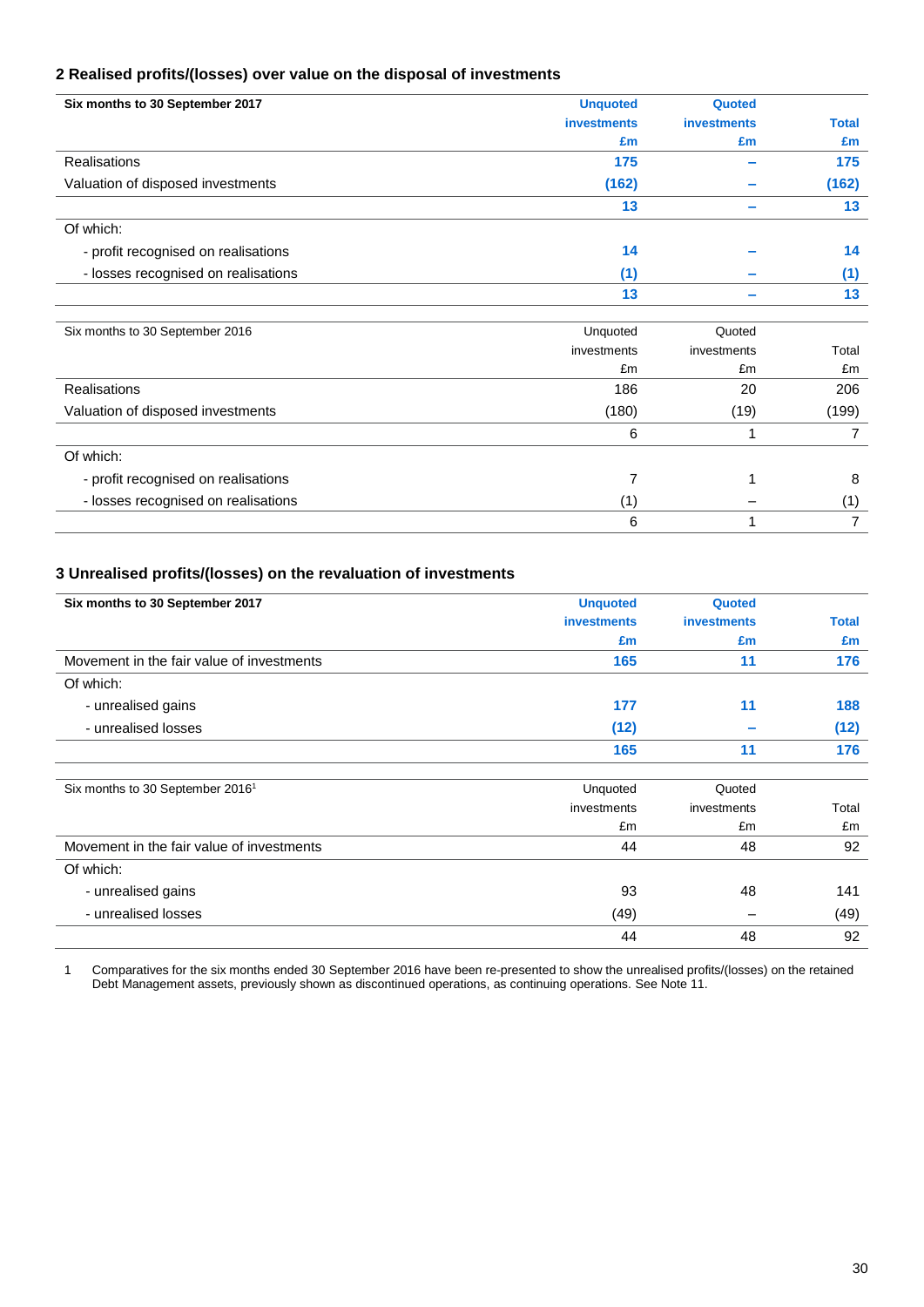### **4 Per share information**

The calculation of basic earnings per share is based on the profit attributable to shareholders and the average number of basic shares. When calculating the diluted earnings per share, the weighted average number of shares in issue is adjusted for the effect of all dilutive share options and awards.

|                                                                     | 6 months        | 6 months          |
|---------------------------------------------------------------------|-----------------|-------------------|
|                                                                     | to 30 September | to 30 September   |
|                                                                     | 2017            | 2016 <sup>1</sup> |
| Earnings per share (pence)                                          |                 |                   |
| Basic earnings per share                                            | 68.2            | 106.7             |
| - of which from continuing operations                               | 68.2            | 101.5             |
| - of which from discontinued operations                             |                 | 5.2               |
| Diluted earnings per share                                          | 67.9            | 106.2             |
| - of which from continuing operations                               | 67.9            | 101.0             |
| - of which from discontinued operations                             |                 | 5.2               |
| Earnings (£m)                                                       |                 |                   |
| Profit for the period attributable to equity holders of the Company | 657             | 1,023             |
| - of which from continuing operations                               | 657             | 973               |
| - of which from discontinued operations                             |                 | 50                |

1 Comparatives for the six months ended 30 September 2016 have been re-presented to show the results from the retained Debt Management assets, previously shown as discontinued operations, as continuing operations. See Note 11.

|                                              | 6 months        | 6 months        |
|----------------------------------------------|-----------------|-----------------|
|                                              | to 30 September | to 30 September |
|                                              | 2017            | 2016            |
|                                              | <b>Number</b>   | Number          |
| Weighted average number of shares in issue   |                 |                 |
| Ordinary shares                              | 972,828,742     | 972,696,599     |
| Own shares                                   | (9,611,495)     | (13,810,391)    |
| <b>Basic shares</b>                          | 963,217,247     | 958,886,208     |
| Effect of dilutive potential ordinary shares |                 |                 |
| Share options and awards                     | 4,520,532       | 4,403,571       |
| <b>Diluted shares</b>                        | 967,737,779     | 963.289.779     |

|                                                          | <b>30 September</b> | 31 March |
|----------------------------------------------------------|---------------------|----------|
|                                                          | 2017                | 2017     |
| Net assets per share (pence)                             |                     |          |
| Basic                                                    | 655                 | 607      |
| <b>Diluted</b>                                           | 652                 | 604      |
| Net assets (£m)                                          |                     |          |
| Net assets attributable to equity holders of the Company | 6,320               | 5,836    |

Basic NAV per share is calculated on 964,884,704 shares in issue at 30 September 2017 (31 March 2017: 961,458,801). Diluted NAV per share is calculated on diluted shares of 969,721,096 at 30 September 2017 (31 March 2017: 966,553,549).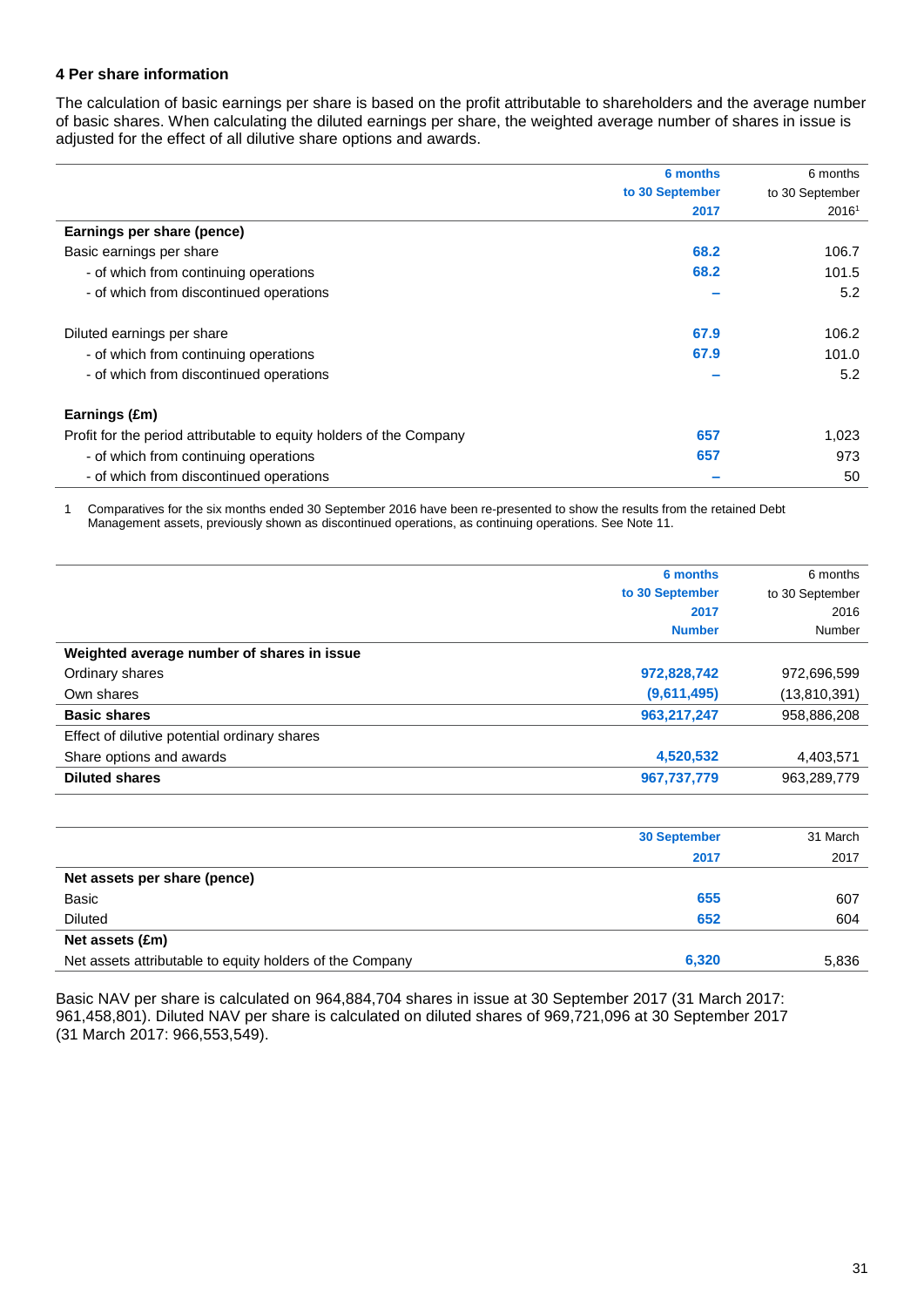### **5 Dividends**

|                                     | 6 months to         | 6 months to         | 6 months to  | 6 months to  |
|-------------------------------------|---------------------|---------------------|--------------|--------------|
|                                     | <b>30 September</b> | <b>30 September</b> | 30 September | 30 September |
|                                     | 2017                | 2017                | 2016         | 2016         |
|                                     | pence               |                     | pence        |              |
|                                     | per share           | £m                  | per share    | £m           |
| Declared and paid during the period |                     |                     |              |              |
| Final dividend                      | 18.5                | 178                 | 16.0         | 154          |
|                                     | 18.5                | 178                 | 16.0         | 154          |
| Proposed interim dividend           | 8.0                 | 77                  | 8.0          | 77           |

#### **6 Investment portfolio**

This section should be read in conjunction with Note 10 on pages 120 to 121 of the Annual report and accounts 2017, which provides more detail about initial recognition and subsequent measurement of investments at fair value.

|                                                                     | 6 months to       | Year to       |
|---------------------------------------------------------------------|-------------------|---------------|
|                                                                     | 30 September 2017 | 31 March 2017 |
| <b>Non-current</b>                                                  | £m                | £m            |
| Opening fair value                                                  | 1,706             | 1,540         |
| Additions from continuing operations                                | 277               | 291           |
| - of which loan notes with nil value                                | (1)               | (10)          |
| Additions from discontinued operations                              |                   | 70            |
| Disposals and repayments from continuing operations                 | (162)             | (311)         |
| Disposals and repayments from discontinued operations               |                   | (191)         |
| Fair value movement from continuing operations                      | 176               | 262           |
| Fair value movement from discontinued operations                    |                   | 3             |
| Other movements and net cash movements from continuing operations   | 6                 | 71            |
| Other movements and net cash movements from discontinued operations |                   | (19)          |
| Closing fair value                                                  | 2,002             | 1,706         |
| Quoted investments                                                  | 397               | 390           |
| Unquoted investments                                                | 1,605             | 1,316         |
| Closing fair value                                                  | 2,002             | 1,706         |

The holding period of 3i's investment portfolio is on average greater than one year. For this reason the portfolio is classified as non-current. It is not possible to identify with certainty investments that will be sold within one year.

Additions include £10 million (31 March 2017: £11 million) in capitalised interest received by way of loan notes, of which £1 million (31 March 2017: £10 million) was written down in the period to nil. Included within the Consolidated statement of comprehensive income is £10 million (31 March 2017: £10 million) of interest income, which reflects the net additions after write downs noted above, cash income is nil (31 March 2017: £4 million). The capitalisation of prior year accrued income and non-capitalised accrued income is £1 million (31 March 2017: £5 million). The prior year to 31 March 2017 included £3 million of interest income from discontinued operations.

Other movements and net cash movements include the impact of changes in foreign exchange rates. The prior year to 31 March 2017 included cash returned of £19 million from warehouses used by our Debt Management business.

Quoted investments are classified as Level 1 in the fair value hierarchy and unquoted investments are classified as Level 3 in the fair value hierarchy; see Note 8 for details.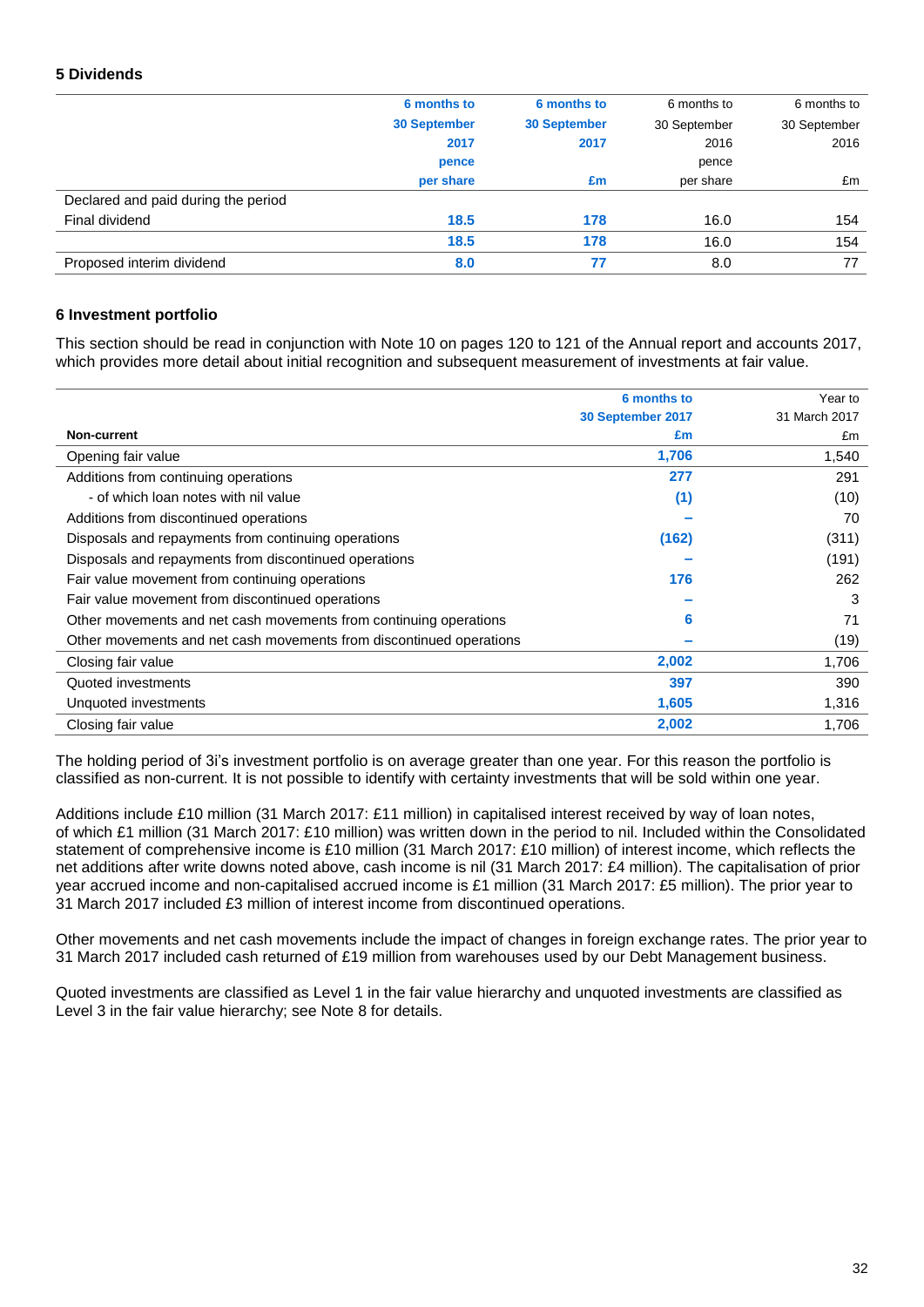### **7 Investments in investment entity subsidiaries**

Investments in investment entity subsidiaries are accounted for as financial instruments at fair value through profit and loss. We determine that in the ordinary course of business, the net asset values of an investment entity subsidiary are considered to be the most appropriate to determine fair value. At each reporting period, we consider whether any additional fair value adjustments need to be made to the net asset values of the investment entity subsidiaries. These adjustments may be required to reflect market participants' considerations about fair value that may include, but are not limited to, liquidity and the portfolio effect of holding multiple investments within the investment entity subsidiary. There was no particular circumstance to indicate that any fair value adjustment was required and after due consideration we concluded that the net asset values were the most appropriate reflection of fair value at 30 September 2017.

### **Level 3 fair value reconciliation – investments in investment entity subsidiaries**

|                                                       | 6 months to       | Year to       |
|-------------------------------------------------------|-------------------|---------------|
|                                                       | 30 September 2017 | 31 March 2017 |
| Non-current                                           | £m                | £m            |
| Opening fair value                                    | 3,483             | 2,680         |
| Net cash flow to/(from) investment entities           | 240               | (246)         |
| Fair value movement on investment entity subsidiaries | 396               | 1.041         |
| Transfer of assets to investment entity subsidiaries  | 37                | 8             |
| Closing fair value                                    | 4,156             | 3,483         |

All investment entity subsidiaries are classified as Level 3 in the fair value hierarchy, see Note 8 for details.

A 5% movement in the closing fair value of investments in investment entity subsidiaries would have an impact of £208 million (31 March 2017: £174 million).

### **Restrictions**

3i Group plc, the ultimate parent company, receives dividend income from its subsidiaries. There are no restrictions on the ability to transfer funds from these subsidiaries to the Group except for cash balances of £58 million (31 March 2017: £56 million) held in escrow in investment entity subsidiaries for carried interest payable.

### **Support**

3i Group plc provides, where necessary, ongoing support to its investment entity subsidiaries for the purchase of portfolio investments. During the period, there were net cash flows from the Group as noted in the table above.

### **8 Fair values of assets and liabilities**

This section should be read in conjunction with Note 12 on pages 122 to 124 of the Annual report and accounts 2017 which provides more detail about accounting policies adopted, the definitions of the three levels of fair value hierarchy, valuation methods used in calculating fair value, and the valuation framework which governs oversight of valuations. There have been no changes in the accounting policies adopted or the valuation methodologies used.

### **Valuation**

The Group classifies financial instruments measured at fair value in the investment portfolio according to the following hierarchy:

| Level   | Fair value input description                                                                                                                     | <b>Financial instruments</b>                        |
|---------|--------------------------------------------------------------------------------------------------------------------------------------------------|-----------------------------------------------------|
| Level 1 | Quoted prices (unadjusted) from active markets                                                                                                   | Quoted equity instruments                           |
| Level 2 | Inputs other than quoted prices included in Level 1 that are observable<br>either directly (ie as prices) or indirectly (ie derived from prices) | Derivative financial instruments                    |
| Level 3 | Inputs that are not based on observable market data                                                                                              | Unquoted equity instruments and<br>loan instruments |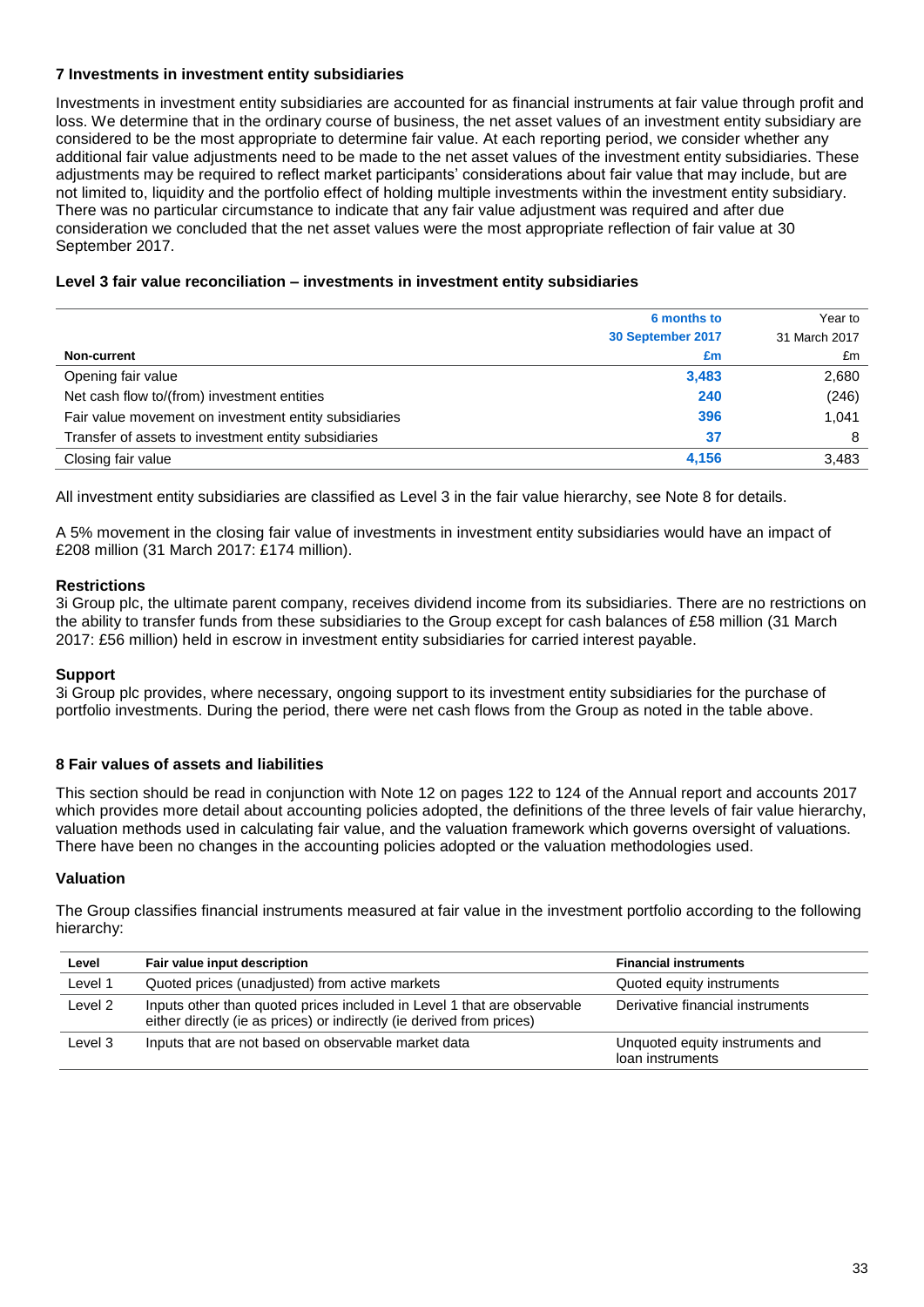### **8 Fair values of assets and liabilities** continued

The table below shows the classification of financial instruments held at fair value into the valuation hierarchy at 30 September 2017:

|                                                  | As at 30 September 2017 |                          |                          |              | As at 31 March 2017 |                 |         |       |
|--------------------------------------------------|-------------------------|--------------------------|--------------------------|--------------|---------------------|-----------------|---------|-------|
|                                                  | Level 1                 | Level <sub>2</sub>       | Level 3                  | <b>Total</b> | Level 1             | Level 2         | Level 3 | Total |
|                                                  | £m                      | £m                       | £m                       | £m           | £m                  | £m              | £m      | £m    |
| Quoted investments                               | 397                     |                          | $\equiv$                 | 397          | 390                 |                 |         | 390   |
| Unquoted investments                             | -                       | $\overline{\phantom{a}}$ | 1,605                    | 1,605        |                     | -               | 1.316   | 1,316 |
| Investments in investment entity<br>subsidiaries | -                       | $\overline{\phantom{a}}$ | 4.156                    | 4.156        |                     | —               | 3.483   | 3,483 |
| Derivative financial instruments                 | $\sim$                  | 3                        | $\overline{\phantom{a}}$ | 3            |                     |                 |         |       |
| Total                                            | 397                     | 3                        | 5,761                    | 6,161        | 390                 | $\qquad \qquad$ | 4,799   | 5,189 |

We determine that in the ordinary course of business, the net asset values of an investment entity subsidiary are considered to be the most appropriate to determine fair value. The underlying portfolio is valued under the same methodology as directly held investments, with any other assets or liabilities within investment entity subsidiaries valued in accordance with the Group's accounting policies. Note 7 details the Directors' considerations about the fair value of the underlying investment entity subsidiaries.

The fair values of the Group's other financial assets and liabilities are not materially different from their carrying values with the exception of loans and borrowings. The fair value of loans and borrowings is £722 million (31 March 2017: £741 million), determined with reference to their published market prices. The carrying value of the loans and borrowings is £575 million (31 March 2017: £575 million).

#### **Level 3 fair value reconciliation – unquoted investments**

|                                                                     | <b>Six months to</b> | Year to  |
|---------------------------------------------------------------------|----------------------|----------|
|                                                                     | <b>30 September</b>  | 31 March |
|                                                                     | 2017                 | 2017     |
|                                                                     | £m                   | £m       |
| Opening fair value                                                  | 1,316                | 1,243    |
| Additions from continuing operations                                | 277                  | 213      |
| - of which loan notes with nil value                                | (1)                  | (10)     |
| Additions from discontinued operations                              |                      | 70       |
| Disposals and repayments from continuing operations                 | (162)                | (292)    |
| Disposals and repayments from discontinued operations               |                      | (191)    |
| Fair value movement from continuing operations                      | 165                  | 224      |
| Fair value movement from discontinued operations                    |                      | 3        |
| Other movements and net cash movements from continuing operations   | 10                   | 75       |
| Other movements and net cash movements from discontinued operations |                      | (19)     |
| Closing fair value                                                  | 1,605                | 1,316    |

Unquoted investments valued using Level 3 inputs also had the following impact on the Consolidated statement of comprehensive income: realised profits over value on disposal of investment of £13 million (September 2016: £6 million), dividend income of £8 million (September 2016: £4 million) and foreign exchange gains of £7 million (September 2016: £55 million).

Level 3 inputs are sensitive to assumptions made when ascertaining fair value as described in the Portfolio valuation – an explanation section on pages 158 to 159 in the Annual report and accounts 2017. On an IFRS basis, of the unquoted assets held at 30 September 2017 classified as Level 3, 41% (31 March 2017: 33%) were valued using a multiple of earnings and the remaining 59% (31 March 2017: 67%) were valued using alternative valuation methodologies.

Assets move between Level 1 and Level 3 primarily when an unquoted equity investment lists on a quoted market exchange. There were no transfers in or out of Level 3 in the period.

**Valuation multiple** – The valuation multiple is the main assumption applied to a multiple of earnings based valuation. The multiple is derived from comparable listed companies and relevant market transaction multiples. Companies in the same industry and geography and, where possible, with a similar business model and profile are selected and their valuation multiple is then adjusted for factors including liquidity risk, growth potential and relative performance. Multiples are also adjusted to reflect our longer term view of performance through the cycle or our exit assumptions.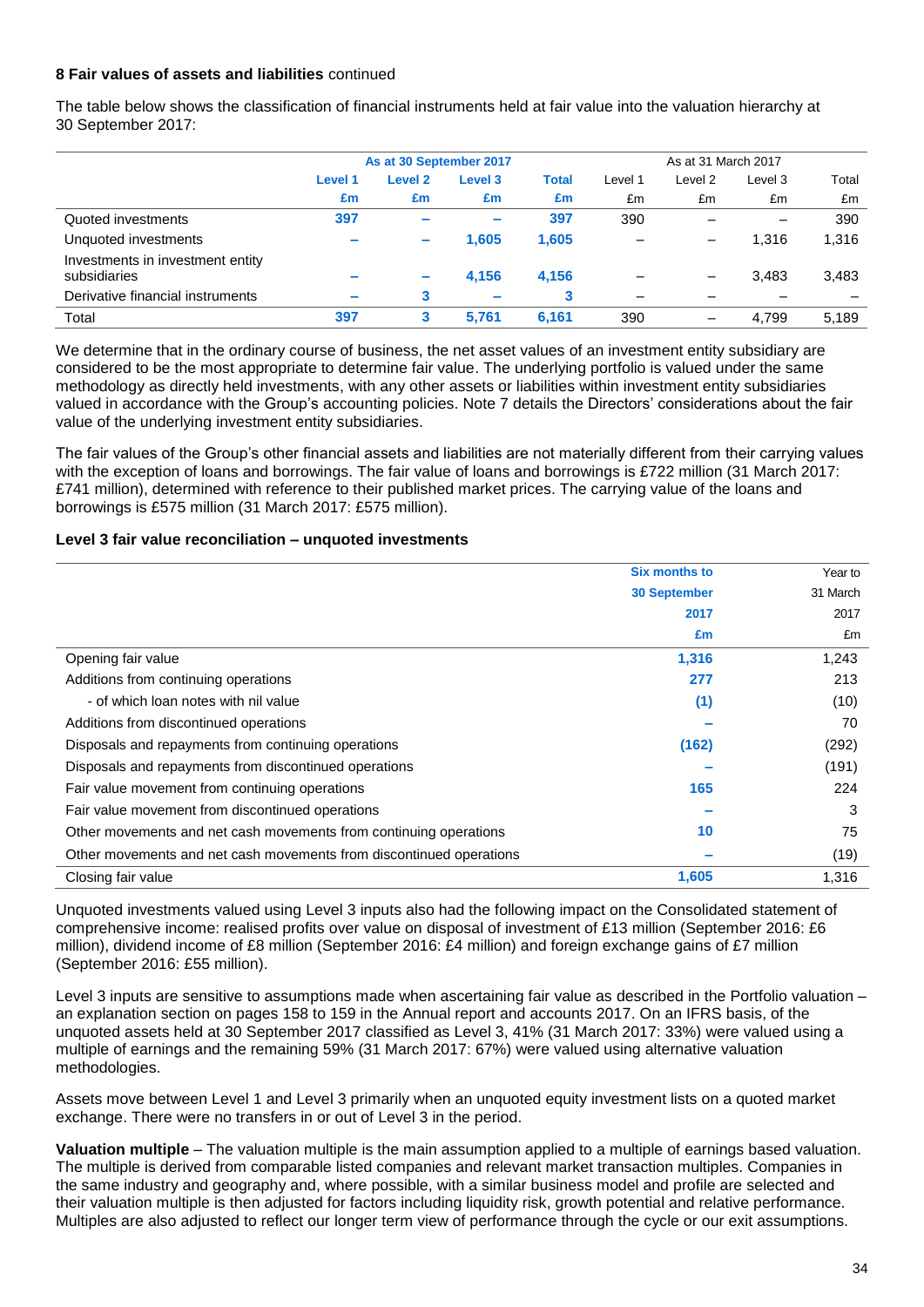### **8 Fair values of assets and liabilities** continued

The value weighted average multiple used when valuing the portfolio at 30 September 2017 was 11.28x (31 March 2017: 10.23x).

If the multiple used to value each unquoted investment valued on an earnings multiple basis as at 30 September 2017 decreased by 5%, the investment portfolio value would decrease by £38 million (31 March 2017: £18 million) or 2% (31 March 2017: 1%). If the same sensitivity was applied to the underlying portfolio held by investment entity subsidiaries, this would have a negative impact of £257 million (31 March 2017: £224 million) or 6% (31 March 2017: 6%). If the multiple increased by 5% then the investment portfolio value would increase by £38 million (31 March 2017: £16 million) or 2% (31 March 2017: 1%). If the same sensitivity was applied to the underlying portfolio held by investment entity subsidiaries, this would have a positive impact of £261 million (31 March 2017: £215 million) or 6% (31 March 2017: 5%).

**Alternative valuation methodologies** – There are a number of alternative investment valuation methodologies used by the Group, for reasons specific to individual assets. The details of such valuation methodologies, and the inputs that are used, are given in the Portfolio valuation – an explanation section on pages 158 to 159 in the Annual report and accounts 2017. Each methodology is used for a proportion of assets by value, and at 30 September 2017 the following techniques were used under an IFRS basis: 51% other (which includes DCF) and 8% industry metric. If the value of all of the investments under these methodologies moved by 5%, this would have an impact on the investment portfolio of £47 million (31 March 2017: £44 million) or 3% (31 March 2017: 3%). If the same sensitivity was applied to the underlying portfolio held by investment entity subsidiaries, this would have an impact of £5 million (31 March 2017: £7 million) or 0.1% (31 March 2017: 0.2%).

### **9 Contingent liabilities**

The Company has provided a guarantee to the Trustees of the 3i Group Pension Plan in respect of liabilities of 3i plc to the Plan. 3i plc is the sponsor of the 3i Group Pension Plan. On 4 April 2012 the Company transferred eligible assets (£150 million of ordinary shares in 3i Infrastructure plc) as defined by an agreement with a wholly owned subsidiary of the Group. The Company will retain all income and capital rights in relation to the 3i Infrastructure plc shares, as eligible assets, unless the Company becomes insolvent or fails to comply with material obligations in relation to the agreement with the Trustees, all of which are under its control. The fair value of eligible assets held by this subsidiary at 30 September 2017 was £273 million (31 March 2017: £265 million). As part of the latest triennial valuation of the pension scheme, the Company has agreed to pay up to £50 million to the scheme if the Group's gearing increases above 20%, gross debt above £1 billion or net assets fall below £2 billion. If gearing, gross debt or net asset limits noted are reached, the Group may be required to increase the potential cover provided by the contingent asset arrangement until the gearing, gross debt or net assets improve.

At 30 September 2017, there was no material litigation outstanding against the Company or any of its subsidiary undertakings.

### **10 Related parties**

All related party transactions that took place in the half year to 30 September 2017 are consistent in nature with the disclosures in Note 29 on pages 140 to 143 of the Annual report and accounts 2017. Related party transactions which took place in the period and materially affected performance or the financial position of the Group, together with any material changes in related party transactions as described in the Annual report and accounts 2017 that could materially affect the performance or the financial position of the Group are detailed below.

### **Limited partnerships**

The Group manages a number of external funds which invest through limited partnerships. Group companies act as the general partners of these limited partnerships and exert significant influence over them. The following amounts have been recognised in respect of these limited partnerships:

| Consolidated statement of comprehensive income   | <b>Six months to</b> | Six months to |  |
|--------------------------------------------------|----------------------|---------------|--|
|                                                  | <b>30 September</b>  | 30 September  |  |
|                                                  | 2017                 | 2016          |  |
|                                                  | £m                   | £m            |  |
| Carried interest and performance fees receivable | 64                   | 205           |  |
| Fees receivable from external funds              | 13                   | 14            |  |
| Consolidated statement of financial position     | <b>30 September</b>  | 31 March      |  |
|                                                  | 2017                 | 2017          |  |
|                                                  | £m                   | £m            |  |
| Carried interest and performance fees receivable | 430                  | 356           |  |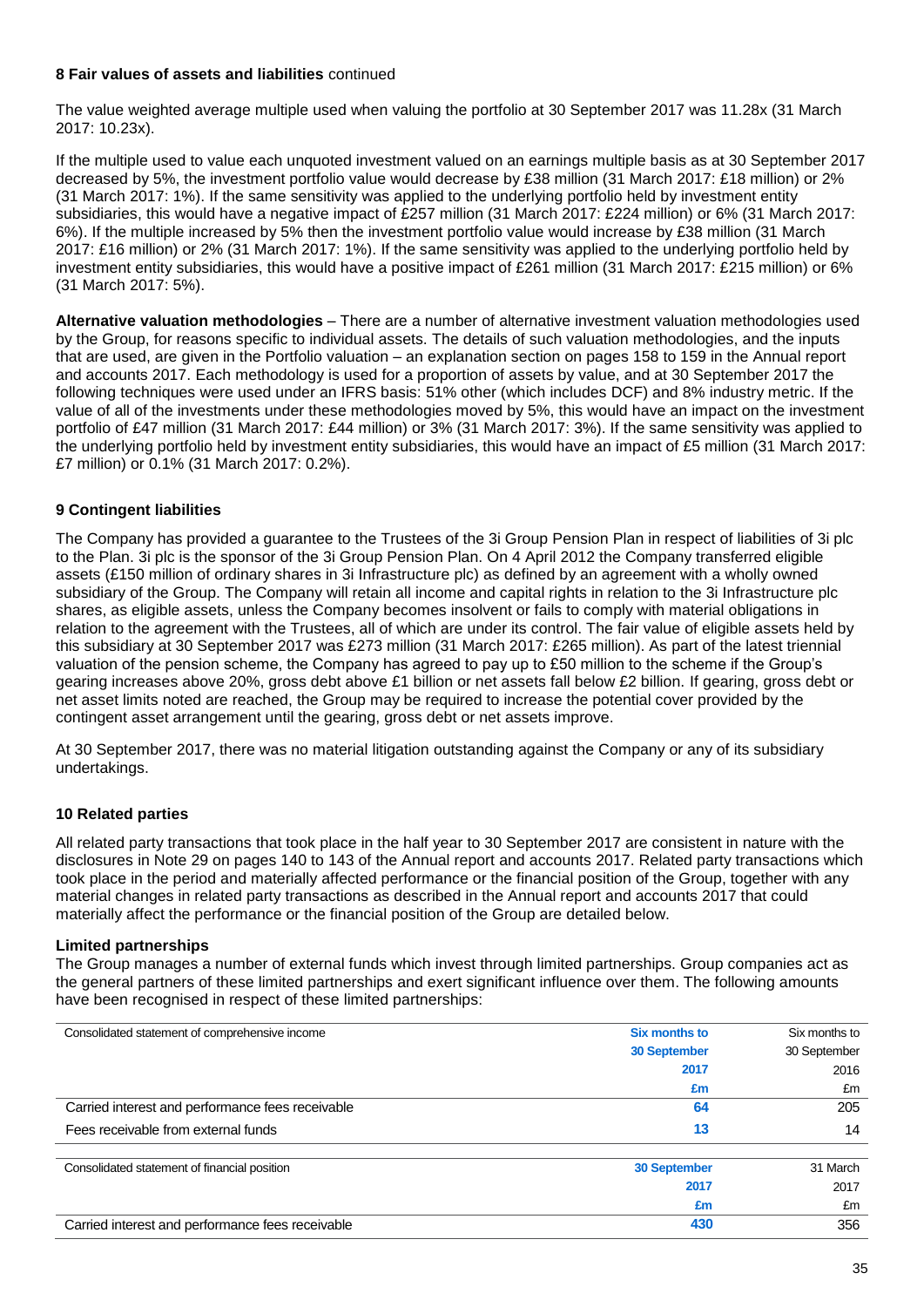### **10 Related parties** continued

#### **Investments**

The Group makes investments in the equity of unquoted and quoted investments where it does not have control but may be able to participate in the financial and operating policies of that company. IFRS presumes that it is possible to exert significant influence when the equity holding is greater than 20%. The Group has taken the investment entity exception as permitted by IFRS 10 and has not equity accounted for these investments, in accordance with IAS 28, but they are related parties. The total amounts included for investments where the Group has significant influence but not control are as follows:

| Consolidated statement of comprehensive income            | <b>Six months to</b> | Six months to |
|-----------------------------------------------------------|----------------------|---------------|
|                                                           | <b>30 September</b>  | 30 September  |
|                                                           | 2017                 | 20161         |
|                                                           | £m                   | £m            |
| Realised profit over value on the disposal of investments | 9                    |               |
| Unrealised profits on the revaluation of investments      | 25                   | 29            |
| Portfolio income                                          | 5                    |               |
| Profits for the period from discontinued operations       |                      | 30            |
|                                                           |                      |               |
| Consolidated statement of financial position              | <b>30 September</b>  | 31 March      |
|                                                           | 2017                 | 2017          |
|                                                           | £m                   | £m            |
| Unquoted investments                                      | 423                  | 429           |

1 Comparatives for the six months ended 30 September 2016 have been re-presented to show the results from the retained Debt Management assets, previously shown as discontinued operations, as continuing operations. See Note 11.

From time to time, transactions occur between related parties within the investment portfolio that the Group influences to facilitate the reorganisation or recapitalisation of an investee company. These transactions are made on an arm's length basis.

### **Advisory arrangements**

The Group acts as an adviser to 3i Infrastructure plc, which is listed on the London Stock Exchange. The following amounts have been recognised in respect of this advisory relationship:

| Consolidated statement of comprehensive income       | <b>Six months to</b> | Six months to |
|------------------------------------------------------|----------------------|---------------|
|                                                      | <b>30 September</b>  | 30 September  |
|                                                      | 2017                 | 2016          |
|                                                      | £m                   | £m            |
| Unrealised profits on the revaluation of investments | 11                   | 48            |
| <b>Dividends</b>                                     | 8                    | 6             |
| Fees receivable from external funds                  | 11                   | 9             |
| Consolidated statement of financial position         | <b>30 September</b>  | 31 March      |
|                                                      | 2017                 | 2017          |
|                                                      | £m                   | £m            |
| Quoted equity investments                            | 397                  | 390           |
| Performance fees receivable                          |                      | 4             |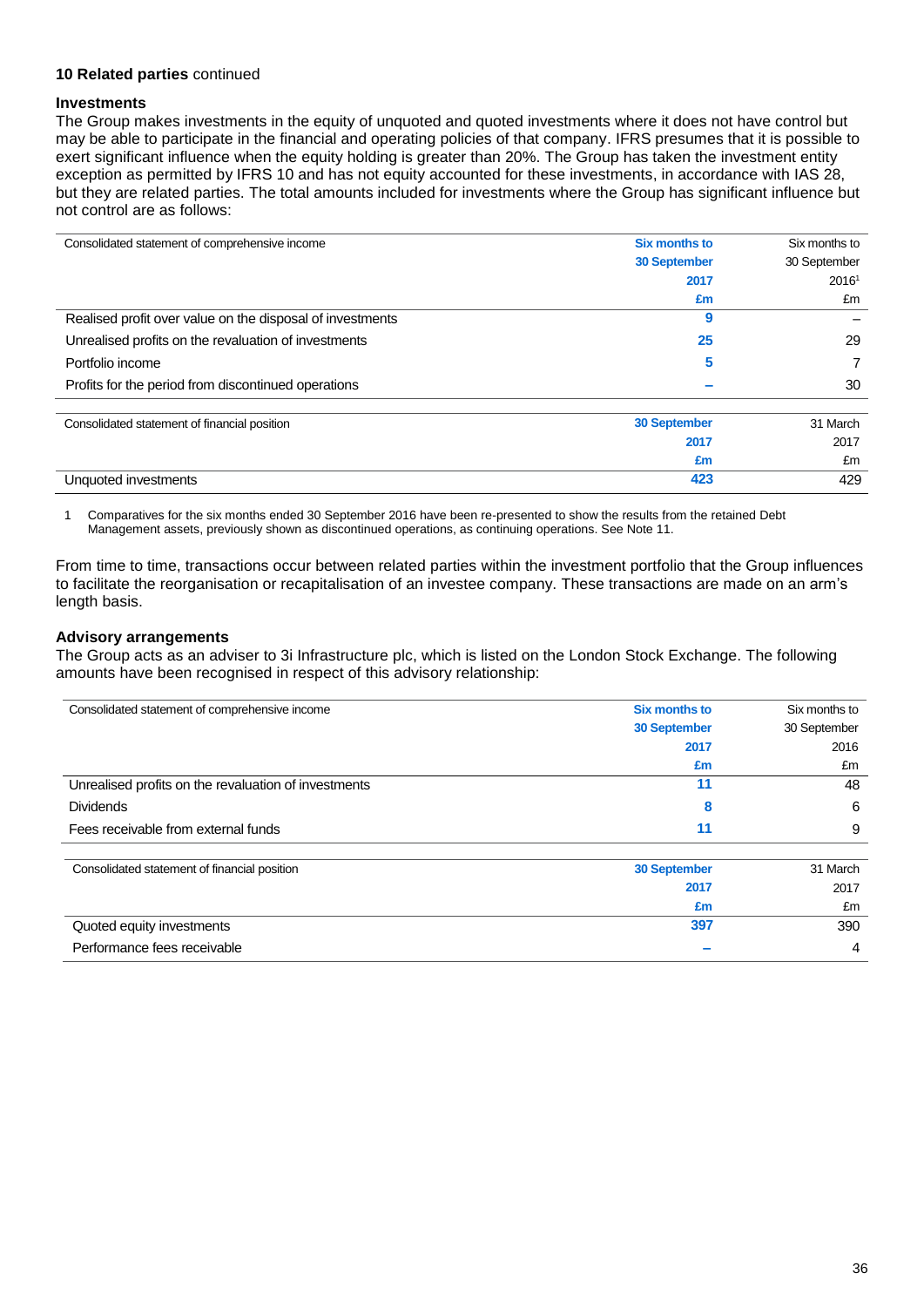### **11 Discontinued operations**

On 3 March 2017, the Group completed the disposal of its Debt Management business to Investcorp and received cash proceeds of £270 million. All assets associated with the Debt Management business were classified as held for sale in the Half-year report 2016. Following the completion of the transaction on 3 March 2017, the Group determined that the investments not sold to Investcorp would be retained beyond the 12 month period prescribed by IFRS 5. Accordingly, they were no longer classified as held for sale and were included as continuing operations in the Annual report and accounts 2017.

Comparatives for the six months to 30 September 2016 have been re-presented to reflect the reclassification of the residual Debt Management assets as continuing operations. The impact of this re-presentation on a line by line basis is presented below. There was no profit or cash flow from discontinued operations in the six months to 30 September 2017.

#### **Condensed consolidated statement of comprehensive income – Impact of re-presentation**

| Six months to 30 September 2016                                                    | As previously  | Effect of                | As             |
|------------------------------------------------------------------------------------|----------------|--------------------------|----------------|
|                                                                                    | reported       | re-presentation          | re-presented   |
|                                                                                    | £m             | £m                       | £m             |
| Realised profits over value on the disposal of investments                         | $\overline{7}$ |                          | $\overline{7}$ |
| Unrealised profits on the revaluation of investments                               | 80             | 12                       | 92             |
| Fair value movements on investment entity subsidiaries                             | 670            | 1                        | 671            |
|                                                                                    | 757            | 13                       | 770            |
| Portfolio income                                                                   |                |                          |                |
| <b>Dividends</b>                                                                   | 10             | 8                        | 18             |
| Interest income from investment portfolio                                          | 2              |                          | 2              |
| Fees receivable                                                                    | 4              |                          | 4              |
| Foreign exchange on investments                                                    | 53             | 8                        | 61             |
| Gross investment return from continuing operations                                 | 826            | 29                       | 855            |
| Fees receivable from external funds                                                | 23             |                          | 23             |
| Operating expenses                                                                 | (53)           |                          | (53)           |
| Interest received                                                                  | 1              |                          | 1              |
| Interest paid                                                                      | (25)           |                          | (25)           |
| Exchange movements                                                                 | 35             |                          | 35             |
| Other income                                                                       | 8              |                          | 8              |
| <b>Carried interest</b>                                                            |                |                          |                |
| Carried interest and performance fees receivable                                   | 205            |                          | 205            |
| Carried interest and performance fees payable                                      | (74)           |                          | (74)           |
| Operating profit before tax from continuing operations                             | 946            | 29                       | 975            |
| Income taxes                                                                       | (2)            |                          | (2)            |
| Profit for the period from continuing operations                                   | 944            | 29                       | 973            |
| Profit for the period from discontinued operations                                 | 79             | (29)                     | 50             |
| Profit for the period                                                              | 1,023          | $\overline{\phantom{0}}$ | 1,023          |
| Other comprehensive expense that may be reclassified to the income statement:      |                |                          |                |
| Exchange differences on translation of foreign operations                          | (3)            |                          | (3)            |
| Other comprehensive expense that will not be reclassified to the income statement: |                |                          |                |
| Re-measurement of defined benefit plans                                            | (19)           |                          | (19)           |
| Other comprehensive income for the period from continuing operations               | (22)           | $\overline{\phantom{0}}$ | (22)           |
| Other comprehensive income for the period from discontinued operations             | 5              |                          | 5              |
| Total comprehensive income for the period ("Total return")                         | 1,006          | -                        | 1,006          |

#### **Cash flows – Impact of re-presentation**

| Six months to 30 September 2016                   | As previously | Effect of       | As           |
|---------------------------------------------------|---------------|-----------------|--------------|
|                                                   | reported      | re-presentation | re-presented |
|                                                   | £m            | £m              | £m           |
| Net cash flows from operating activities          | 43            |                 | 42           |
| Total net cash flows from discontinued operations | 43            |                 | 42           |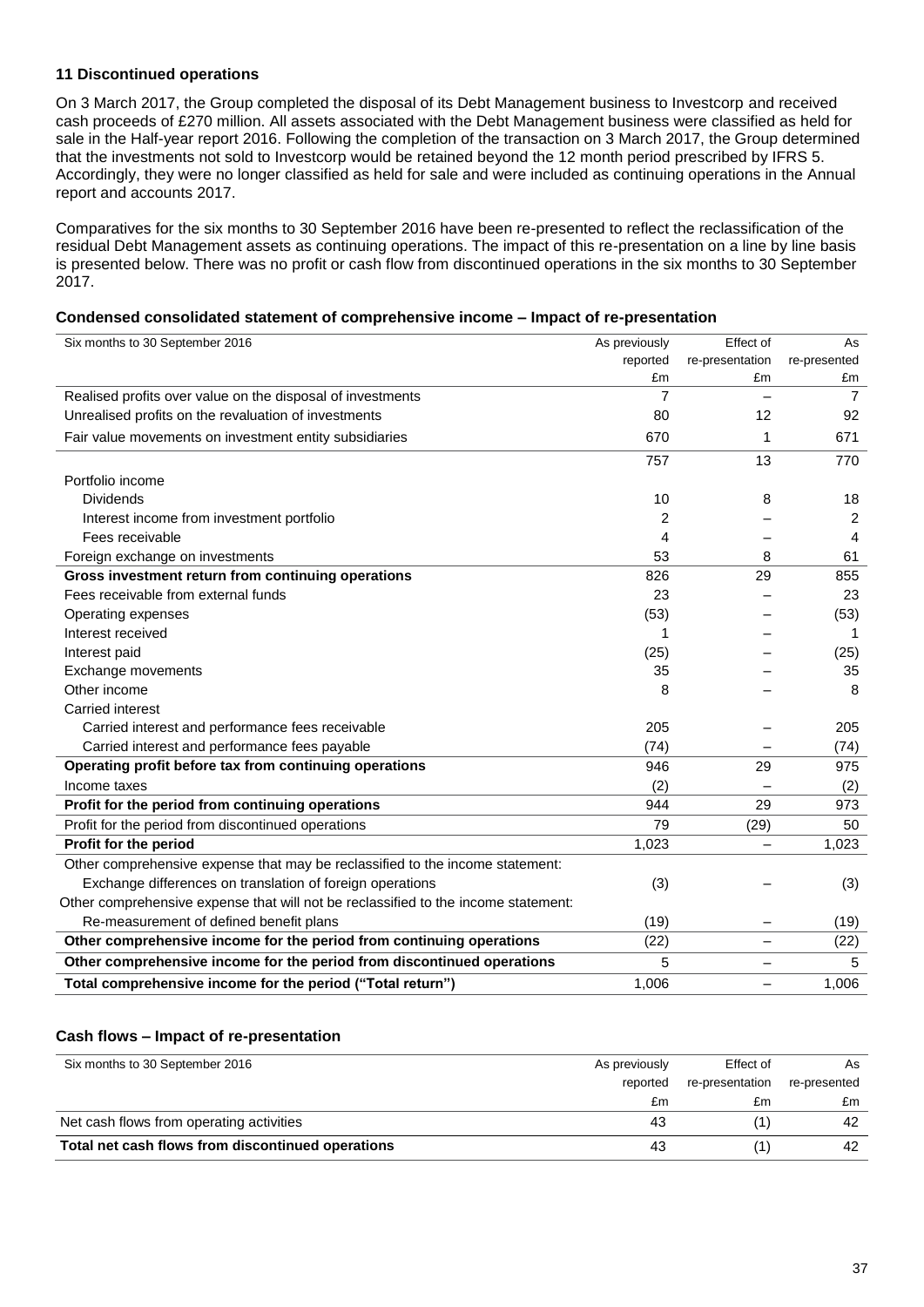# Independent review report to 3i Group plc

## **Introduction**

We have been engaged by 3i Group plc (the 'Company' or the 'Group') to review the condensed consolidated financial statements in the Half-year report for the six months ended 30 September 2017 which comprises the Condensed consolidated statement of comprehensive income, the Condensed consolidated statement of financial position, the Condensed consolidated statement of changes in equity, the Condensed consolidated cash flow statement, Basis of preparation and accounting policies and the related notes 1 to 11 (together the 'condensed consolidated financial statements'). We have read the other information contained in the Half-year report and considered whether it contains any apparent misstatements or material inconsistencies with the information in the condensed consolidated financial statements.

This report is made solely to the Company in accordance with guidance contained in International Standard on Review Engagements 2410 (UK and Ireland) "Review of Interim Financial Information Performed by the Independent Auditor of the Entity" issued by the Auditing Practices Board. To the fullest extent permitted by law, we do not accept or assume responsibility to anyone other than the Company, for our work, for this report, or for the conclusions we have formed.

## Directors' Responsibilities

The Half-year report is the responsibility of, and has been approved by, the directors. The directors are responsible for preparing the Half-year report in accordance with the Disclosure Guidance and Transparency Rules of the United Kingdom's Financial Conduct Authority.

As disclosed in the Basis of preparation and accounting policies, the annual financial statements of the Group are prepared in accordance with International Financial Reporting Standards as adopted by the European Union. The condensed consolidated financial statements included in this Half-year report have been prepared in accordance with International Accounting Standard 34, "Interim Financial Reporting", as adopted by the European Union.

## Our Responsibility

Our responsibility is to express to the Company a conclusion on the condensed consolidated financial statements in the Half-year report based on our review.

## Scope of Review

We conducted our review in accordance with International Standard on Review Engagements (UK and Ireland) 2410, "Review of Interim Financial Information Performed by the Independent Auditor of the Entity" issued by the Auditing Practices Board for use in the United Kingdom. A review of interim financial information consists of making enquiries, primarily of persons responsible for financial and accounting matters, and applying analytical and other review procedures. A review is substantially less in scope than an audit conducted in accordance with International Standards on Auditing (UK) and consequently does not enable us to obtain assurance that we would become aware of all significant matters that might be identified in an audit. Accordingly, we do not express an audit opinion.

## **Conclusion**

Based on our review, nothing has come to our attention that causes us to believe that the condensed consolidated financial statements in the Half-year report for the six months ended 30 September 2017 are not prepared, in all material respects, in accordance with International Accounting Standard 34 as adopted by the European Union and the Disclosure Guidance and Transparency Rules of the United Kingdom's Financial Conduct Authority.

**Ernst & Young LLP** London, United Kingdom 15 November 2017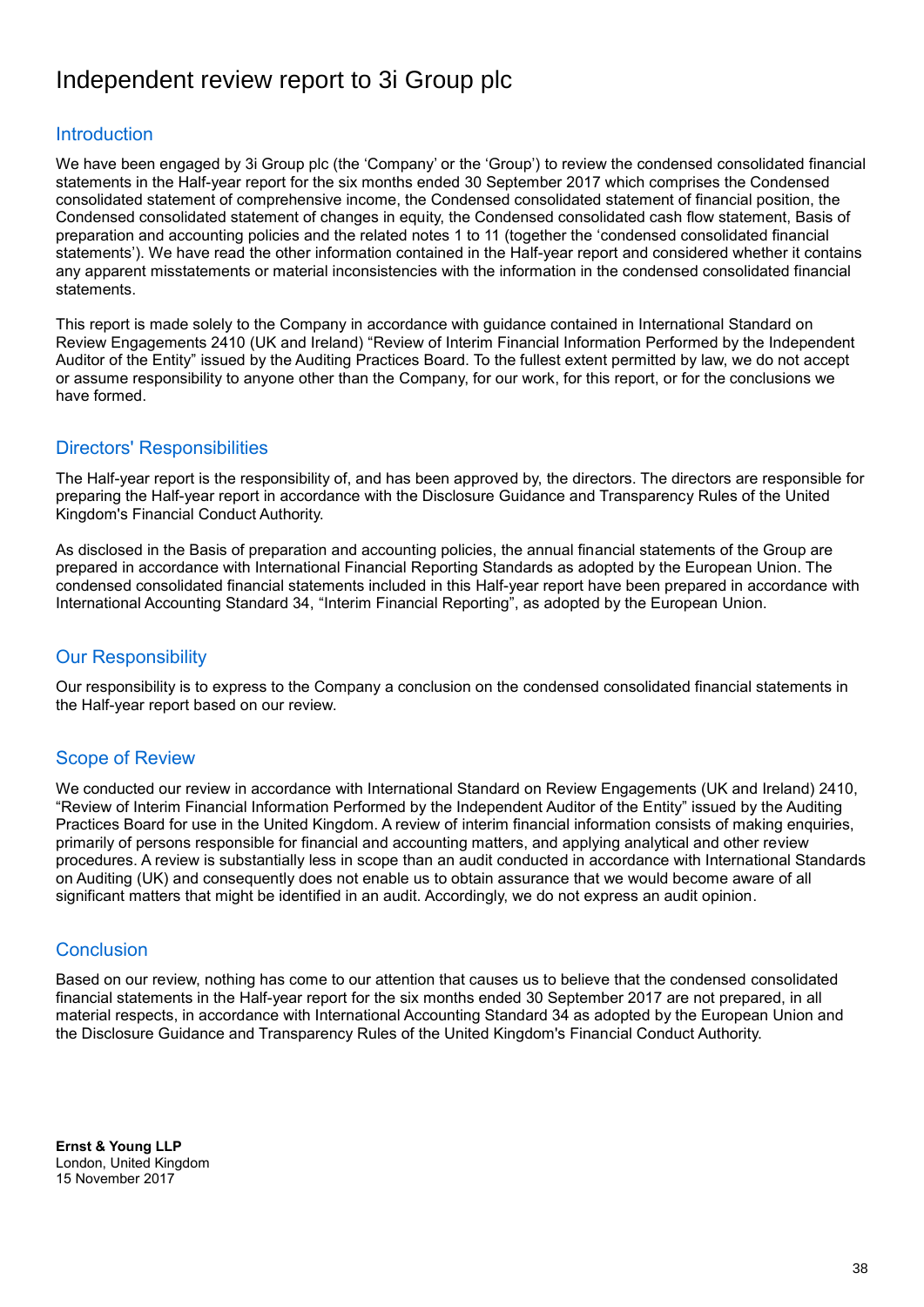# Statement of Directors' responsibilities

The Directors, who are required to prepare the financial statements on a going concern basis unless it is not appropriate, are satisfied that the Group has the resources to continue in business for the foreseeable future. In making this assessment, the Directors have considered information relating to present and future conditions, including future projections of profitability and cash flows.

The Directors confirm that to the best of their knowledge:

- a) the condensed set of financial statements has been prepared in accordance with IAS 34 "Interim Financial Reporting" as adopted by the EU;
- b) the Half year report includes a fair review of the information required by:
	- i) DTR 4.2.7R of the Disclosure Rules and Transparency Rules, being an indication of important events that have occurred during the first six months of the financial year ending 31 March 2018 and their impact on the condensed set of financial statements; and a description of the principal risks and uncertainties for the remaining six months of the financial year; and
	- ii) DTR 4.2.8R of the Disclosure Rules and Transparency Rules, being (i) related party transactions that have taken place in the first six months of the financial year ending 31 March 2018 which have materially affected the financial position or performance of 3i Group during that period; and (ii) any changes in the related party transactions described in the Annual report and accounts 2017 that could materially affect the financial position or performance of 3i Group during the first six months of the financial year ending 31 March 2018.

The Directors of 3i Group plc and their functions are listed below.

The report is authorised for issue by order of the Board.

**K J Dunn**, Secretary 15 November 2017

## List of Directors and their functions

The Directors of the Company and their functions are listed below:

Simon Thompson, Chairman and Chairman of the Nominations Committee Simon Borrows, Chief Executive and Executive Director Julia Wilson, Group Finance Director and Executive Director Jonathan Asquith, non-executive Director, Deputy Chairman and Chairman of the Remuneration Committee Caroline Banszky, non-executive Director and Chairman of the Audit and Compliance Committee Stephen Daintith, non-executive Director Peter Grosch, non-executive Director David Hutchison, non-executive Director and Chairman of the Valuations Committee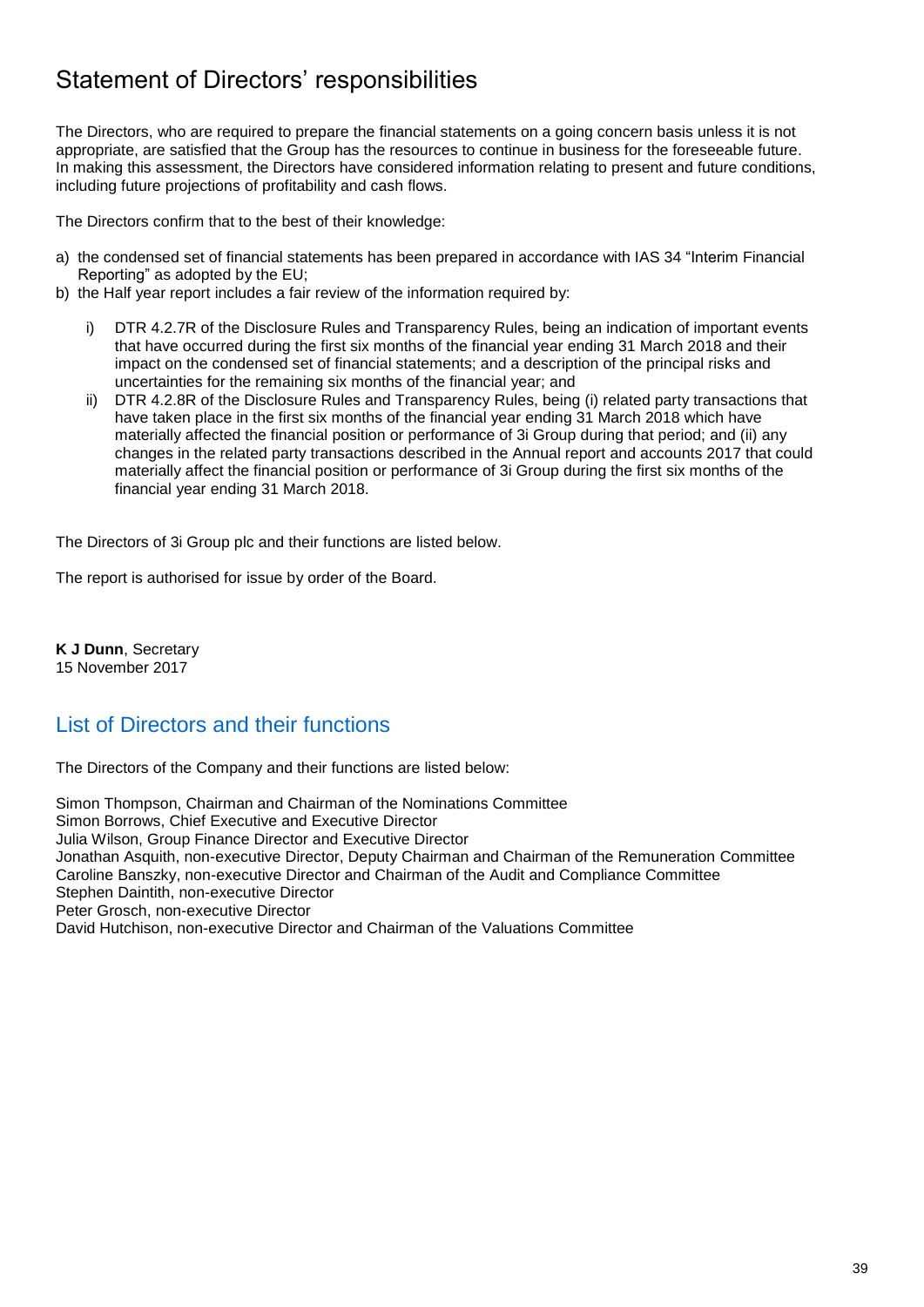# Portfolio and other information

## **20 large investments**

The 20 investments listed below account for 82% of the portfolio at 30 September 2017 (31 March 2017: 77%). This table excludes one investment for commercial reasons.

|                               |                        | Residual          | <b>Residual</b>   |           |                  |                              |
|-------------------------------|------------------------|-------------------|-------------------|-----------|------------------|------------------------------|
|                               | <b>Business line</b>   | cost <sup>1</sup> | cost <sup>1</sup> | Valuation | <b>Valuation</b> |                              |
|                               | Geography              | March             | <b>September</b>  | March     | <b>September</b> |                              |
| <b>Investment</b>             | First invested in      | 2017              | 2017              | 2017      | 2017             | <b>Relevant transactions</b> |
| Description of business       | <b>Valuation basis</b> | £m                | £m                | £m        | £m               | in the period                |
| <b>Action*</b>                | <b>Private Equity</b>  | 1                 | 1                 | 1,708     | 2,009            |                              |
| Non-food discount retailer    | <b>Benelux</b>         |                   |                   |           |                  |                              |
|                               | 2011                   |                   |                   |           |                  |                              |
|                               | Earnings               |                   |                   |           |                  |                              |
| 3i Infrastructure plc*        | Infrastructure         | 399               | 396               | 655       | 670              | Dividend of                  |
| Quoted investment             | UK                     |                   |                   |           |                  | £13 million received         |
| company, investing            | 2007                   |                   |                   |           |                  |                              |
| in infrastructure             | Quoted                 |                   |                   |           |                  |                              |
| Q Holding*                    | <b>Private Equity</b>  | 162               | 162               | 222       | 243              |                              |
| Manufacturer of engineered    | US                     |                   |                   |           |                  |                              |
| precision elastomeric         | 2014                   |                   |                   |           |                  |                              |
| components                    | Earnings               |                   |                   |           |                  |                              |
| <b>Weener Plastic*</b>        | <b>Private Equity</b>  | 161               | 168               | 200       | 218              |                              |
| Supplier of plastic packaging | Germany                |                   |                   |           |                  |                              |
| solutions                     | 2015                   |                   |                   |           |                  |                              |
|                               | Earnings               |                   |                   |           |                  |                              |
| <b>Basic-Fit</b>              | <b>Private Equity</b>  | 11                | 11                | 184       | 218              |                              |
| Discount gym operator         | <b>Benelux</b>         |                   |                   |           |                  |                              |
|                               | 2013                   |                   |                   |           |                  |                              |
|                               | Quoted                 |                   |                   |           |                  |                              |
| <b>Audley Travel*</b>         | <b>Private Equity</b>  | 177               | 185               | 185       | 208              |                              |
| Provider of experiential      | UK                     |                   |                   |           |                  |                              |
| tailor made travel            | 2015                   |                   |                   |           |                  |                              |
|                               | Earnings               |                   |                   |           |                  |                              |
| <b>Hans Anders*</b>           | <b>Private Equity</b>  |                   | 178               |           | 195              | New investment in            |
| Value for money               | <b>Benelux</b>         |                   |                   |           |                  | the period                   |
| optical retailer              | 2017                   |                   |                   |           |                  |                              |
|                               | Earnings               |                   |                   |           |                  |                              |
| <b>ATESTEO*</b>               | <b>Private Equity</b>  | 39                | 40                | 160       | 182              |                              |
| International transmission    | Germany                |                   |                   |           |                  |                              |
|                               | 2013                   |                   |                   |           |                  |                              |
| testing specialist            |                        |                   |                   |           |                  |                              |
| Schlemmer*                    | Earnings               |                   | 168               |           | 152              |                              |
|                               | <b>Private Equity</b>  | 162               |                   | 154       |                  |                              |
| Provider of cable             | Germany                |                   |                   |           |                  |                              |
| management solutions for      | 2016                   |                   |                   |           |                  |                              |
| the automotive industry       | Earnings               |                   |                   |           |                  |                              |
| <b>BoConcept*</b>             | <b>Private Equity</b>  | 140               | 136               | 146       | 145              | DKK 100 million              |
| Urban living brand            | Denmark                |                   |                   |           |                  | over-funding repaid          |
|                               | 2016                   |                   |                   |           |                  | in the period                |
|                               | Earnings               |                   |                   |           |                  |                              |
| <b>Formel D*</b>              | <b>Private Equity</b>  |                   | 137               |           | 135              | New investment in            |
| Quality assurance provider    | Germany                |                   |                   |           |                  | the period                   |
| for the automotive industry   | 2017                   |                   |                   |           |                  |                              |
|                               | Earnings               |                   |                   |           |                  |                              |
| <b>AES Engineering</b>        | <b>Private Equity</b>  | 30                | 30                | 113       | 134              |                              |
| Manufacturer of mechanical    | UK                     |                   |                   |           |                  |                              |
| seals and support systems     | 1996                   |                   |                   |           |                  |                              |
|                               | Earnings               |                   |                   |           |                  |                              |
| <b>Ponroy Santé*</b>          | <b>Private Equity</b>  | 123               | 126               | 122       | 133              |                              |
| Manufacturer of natural       | France                 |                   |                   |           |                  |                              |
| healthcare and cosmetics      | 2017                   |                   |                   |           |                  |                              |
| products                      | Earnings               |                   |                   |           |                  |                              |
| <b>ACR</b>                    | <b>Private Equity</b>  | 105               | 105               | 135       | 130              |                              |
| Pan-Asian non-life            | Singapore              |                   |                   |           |                  |                              |
| reinsurance                   | 2006                   |                   |                   |           |                  |                              |
|                               | Industry metric        |                   |                   |           |                  |                              |
|                               |                        |                   |                   |           |                  |                              |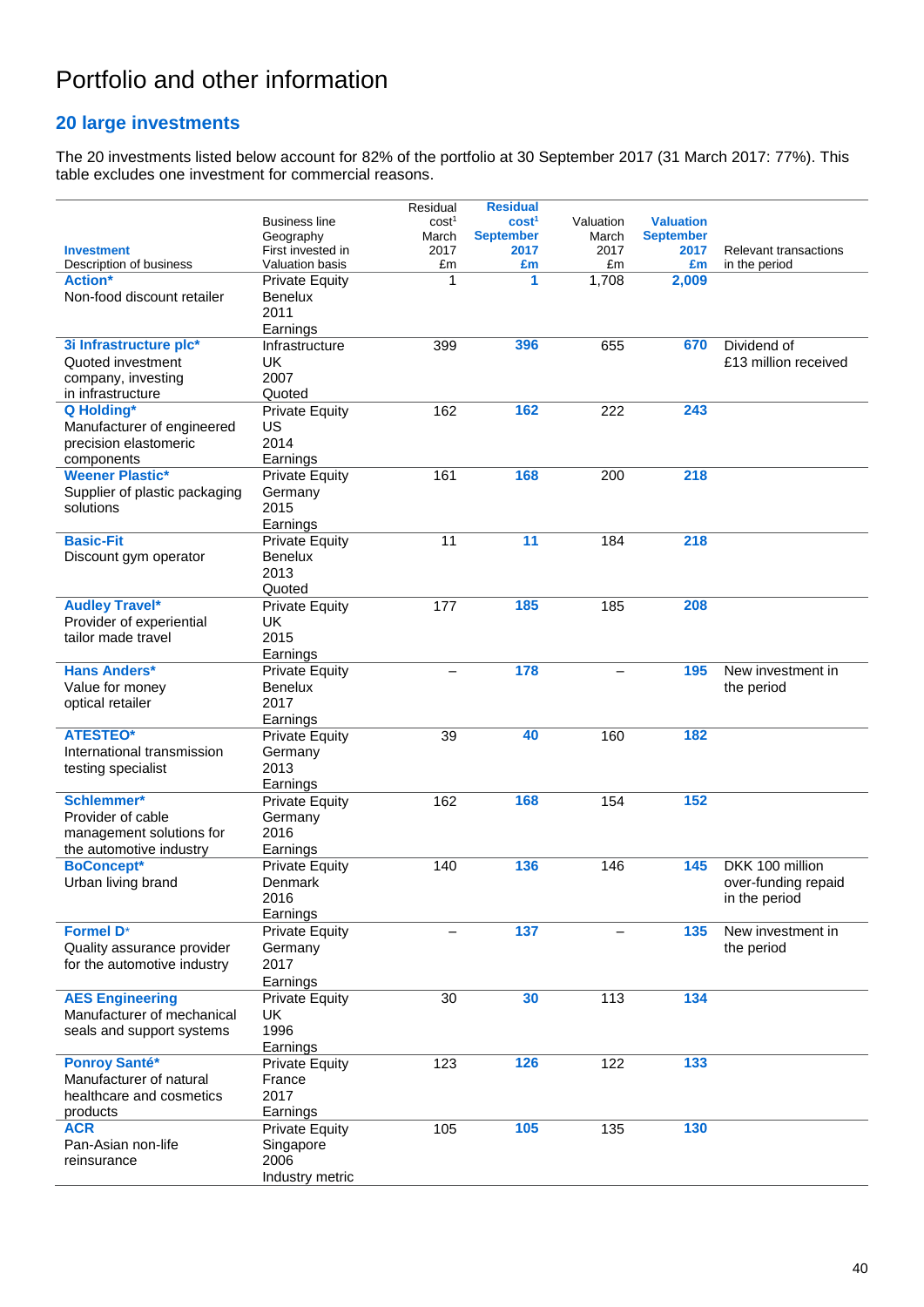## **20 large investments** continued

|                             |                        | Residual                 | <b>Residual</b>   |           |                  |                       |
|-----------------------------|------------------------|--------------------------|-------------------|-----------|------------------|-----------------------|
|                             | <b>Business line</b>   | cost <sup>1</sup>        | cost <sup>1</sup> | Valuation | <b>Valuation</b> |                       |
|                             | Geography              | March                    | <b>September</b>  | March     | <b>September</b> |                       |
| <b>Investment</b>           | First invested in      | 2017                     | 2017              | 2017      | 2017             | Relevant transactions |
| Description of business     | <b>Valuation basis</b> | £m                       | £m                | £m        | £m               | in the period         |
| <b>Tato</b>                 | <b>Private Equity</b>  | $\overline{2}$           | $\overline{2}$    | 112       | 112              |                       |
| Manufacturer and seller of  | UK                     |                          |                   |           |                  |                       |
| speciality chemicals        | 1989                   |                          |                   |           |                  |                       |
|                             | Earnings               |                          |                   |           |                  |                       |
| Lampenwelt*                 | <b>Private Equity</b>  | $\overline{\phantom{0}}$ | 105               |           | 109              | New investment in     |
| Online lighting             | Germany                |                          |                   |           |                  | the period            |
| specialist retailer         | 2017                   |                          |                   |           |                  |                       |
|                             | Earnings               |                          |                   |           |                  |                       |
| <b>Aspen Pumps*</b>         | <b>Private Equity</b>  | 78                       | 82                | 88        | 104              |                       |
| Manufacturer of pumps and   | UK                     |                          |                   |           |                  |                       |
| accessories for the air     | 2015                   |                          |                   |           |                  |                       |
| conditioning, heating and   | Earnings               |                          |                   |           |                  |                       |
| refrigeration industry      |                        |                          |                   |           |                  |                       |
| Christ*                     | <b>Private Equity</b>  | 101                      | 102               | 98        | 100              |                       |
| Distributor and retailer of | Germany                |                          |                   |           |                  |                       |
| jewellery                   | 2014                   |                          |                   |           |                  |                       |
|                             | Earnings               |                          |                   |           |                  |                       |
| <b>Cirtec Medical*</b>      | <b>Private Equity</b>  | $\overline{\phantom{0}}$ | 103               |           | 99               | New investment in     |
| Outsourced medical device   | <b>USA</b>             |                          |                   |           |                  | the period            |
| manufacturing               | 2017                   |                          |                   |           |                  |                       |
|                             | Earnings               |                          |                   |           |                  |                       |
| Euro-Diesel*                | <b>Private Equity</b>  | 57                       | 60                | 95        | 91               |                       |
| Manufacturer of             | <b>Benelux</b>         |                          |                   |           |                  |                       |
|                             |                        |                          |                   |           |                  |                       |
| uninterruptible             | 2015                   |                          |                   |           |                  |                       |
| power supply systems        | Earnings               |                          |                   |           |                  |                       |

\* Controlled in accordance with IFRS.

1 Residual cost includes capitalised interest.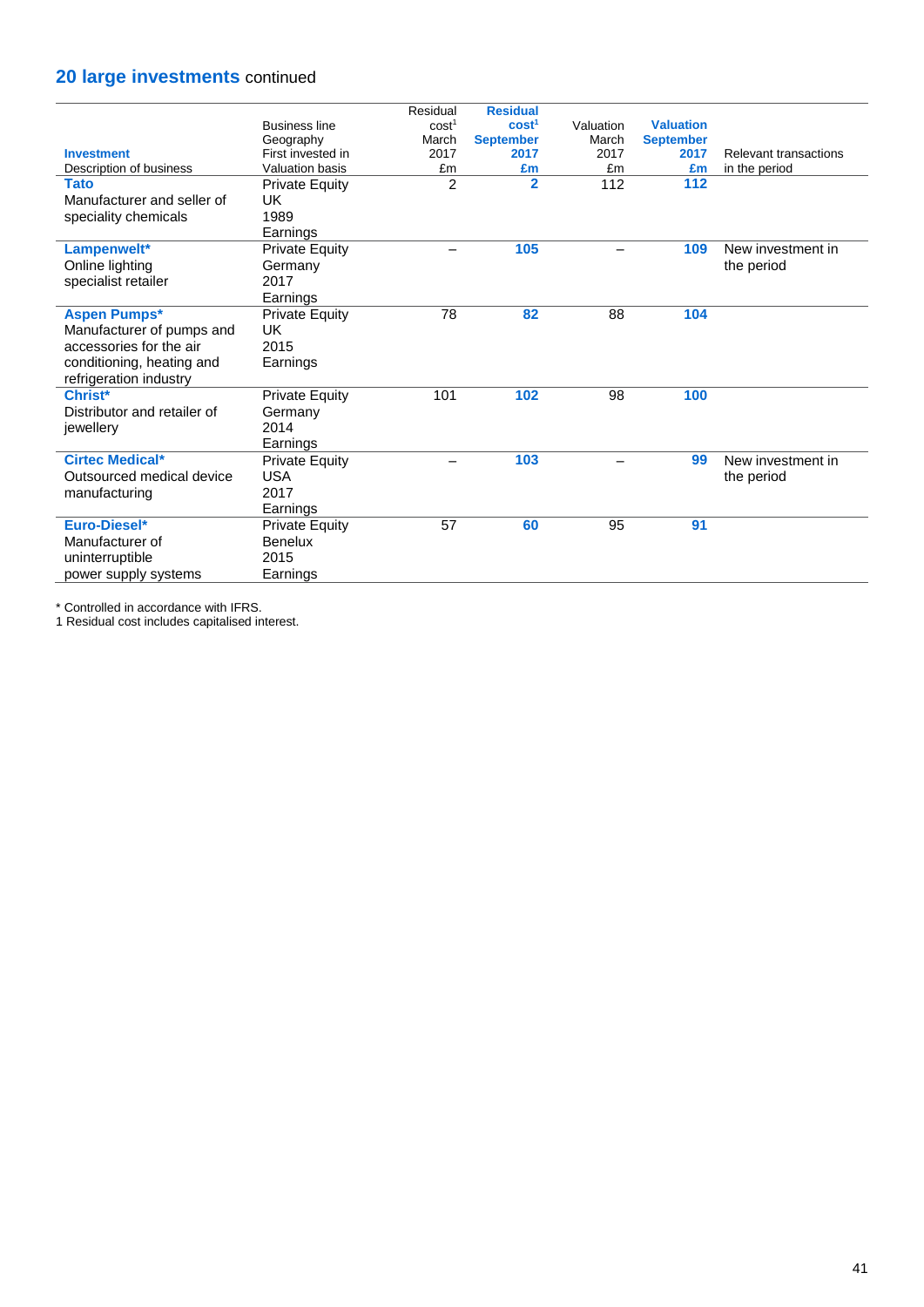## **Glossarv**

**Approved Investment Trust Company** This is a particular UK tax status maintained by 3i Group plc, the parent company of 3i Group. An approved investment trust company is a UK company which meets certain conditions set out in the UK tax rules which include a requirement for the company to undertake portfolio investment activity that aims to spread investment risk and for the company's shares to be listed on an approved exchange. The "approved" status for an investment trust must be agreed by the UK tax authorities and its benefit is that certain profits of the company, principally its capital profits, are not taxable in the UK.

**Assets under management ("AUM")** A measure of the total assets that 3i has to invest or manages on behalf of shareholders and third-party investors for which it receives a fee. AUM is measured at fair value.

**Capital reserve** recognises all profits that are capital in nature or have been allocated to capital. Following changes to the Companies Act 2006, the Company amended its Articles of Association at its 2012 Annual General Meeting to allow these profits to be distributable by way of a dividend.

**Carried interest** is accrued on the realised and unrealised profits generated, taking relevant performance hurdles into consideration, assuming all investments were realised at the prevailing book value. Carried interest is only actually paid or received when the relevant performance hurdles are met on a cash basis and the accrual is discounted to reflect expected payment periods. Carried interest receivable is generated on third-party capital over the life of the relevant fund when relevant performance criteria are met.

**Company** 3i Group plc.

**Discounting** The reduction in present value at a given date of a future cash transaction at an assumed rate, using a discount factor reflecting the time value of money.

**EBITDA** is defined as earnings before interest, taxation, depreciation and amortisation and is used as the typical measure of the performance of our portfolio companies.

**EBITDA multiple** Calculated as the enterprise value over EBITDA and is used to determine the value of a company.

**Fees receivable from external funds** are fees received by the Group, from third parties, for the management of Private Equity and Infrastructure funds.

**Investment basis** accounts are prepared assuming that IFRS 10 had not been introduced. Under this basis, we fair value portfolio companies at the level we believe provides the most comprehensive financial information. The commentary in the Interim report refers to this basis as we believe it provides a more understandable view of our performance.

**Money multiple** is calculated as the cumulative distributions plus any residual value divided by paid-in capital.

**Operating cash profit/(loss)** is the difference between our cash income (consisting of portfolio interest received, portfolio dividends received, portfolio fees received and fees received from external funds as per the Investment basis Cash flow statement) and our cash operating expenses (as per the Investment basis Cash flow statement).

**Proprietary Capital** Shareholders' capital which is available to invest.

**Revenue reserve** recognises all profits that are revenue in nature or have been allocated to revenue.

**Total shareholder return ("TSR")** is the measure of the overall return to shareholders and includes the movement in the share price and any dividends paid, assuming that all dividends are reinvested on their ex-dividend date.